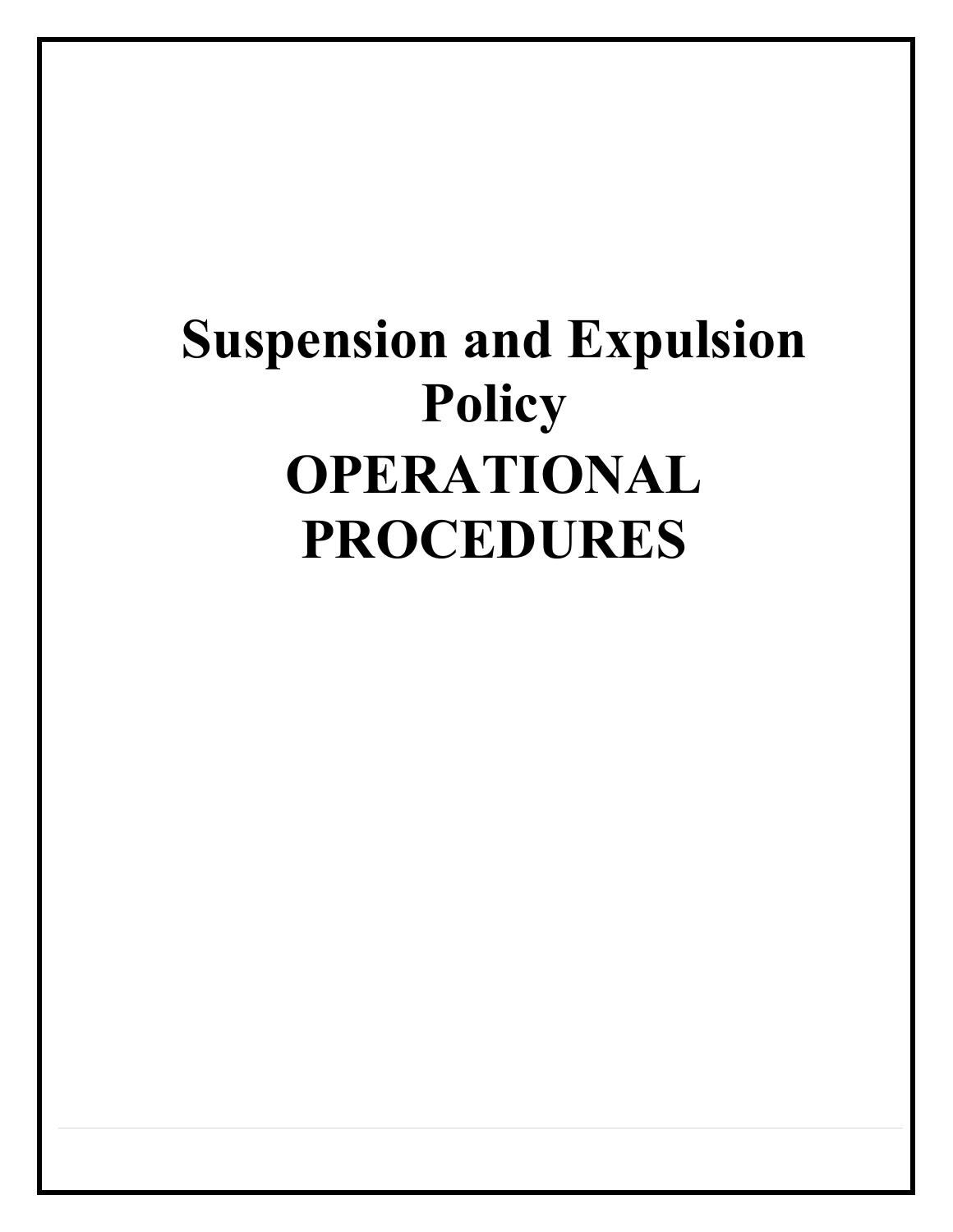## **Contents**

**Section A: Protocol to Suspension Activities Leading to Possible Suspension Section B: Guidelines to Long-Term Suspension Program (TIPSS) Section C: Guidelines to Expulsion Program St. Martin Catholic School Section D: Protocol for Suspension Appeals and Expulsion Hearings Section E: Statutory Powers Procedure Act Section F: Frequently Asked Questions for Suspension Appeal Hearings Section G: Frequently Asked Questions for Expulsion Hearings Section H: Principal Investigation Guideline**

**Section I: Search and Seizure Guideline**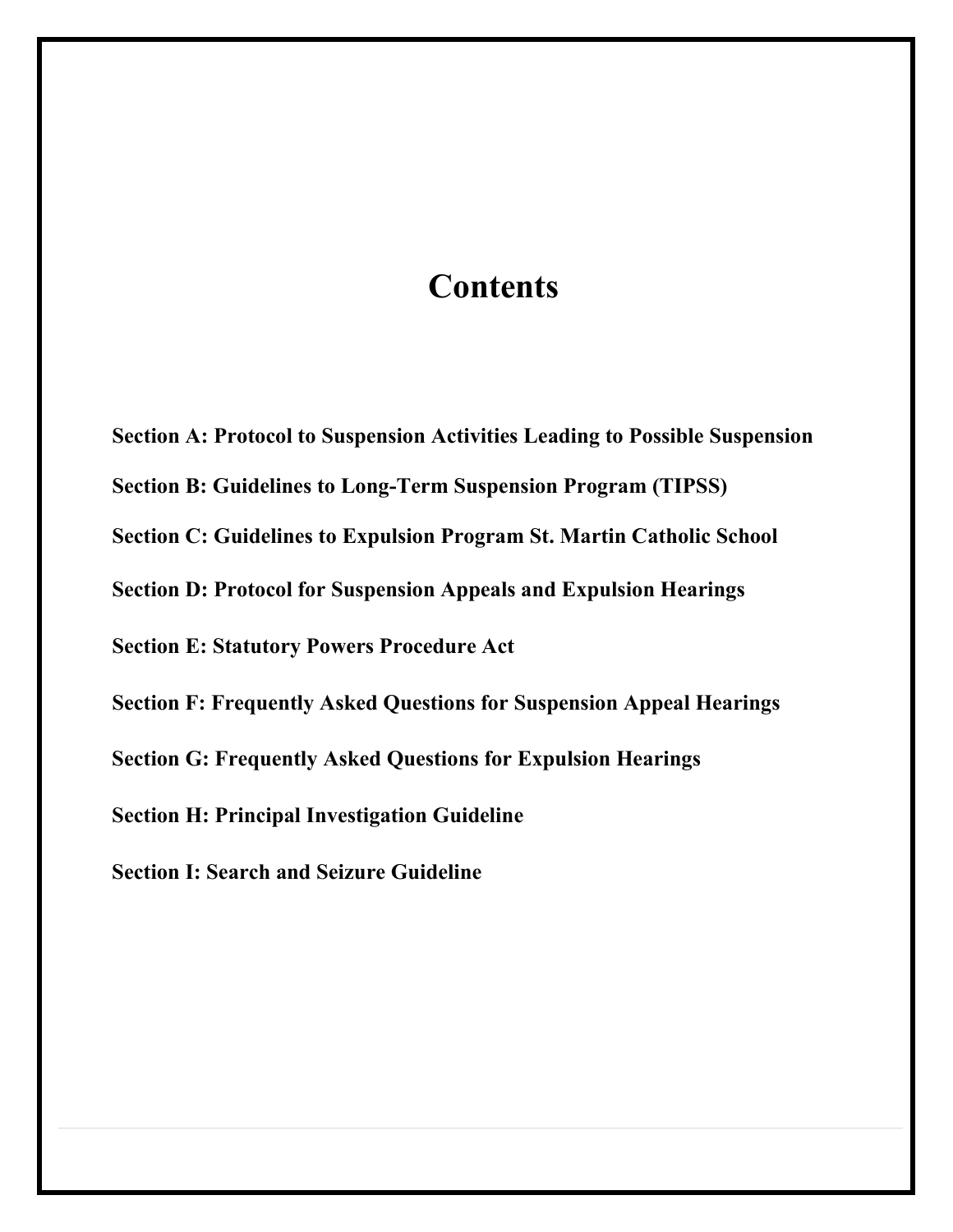## **SECTION A** Protocol to Suspension Activities Leading to Possible Suspension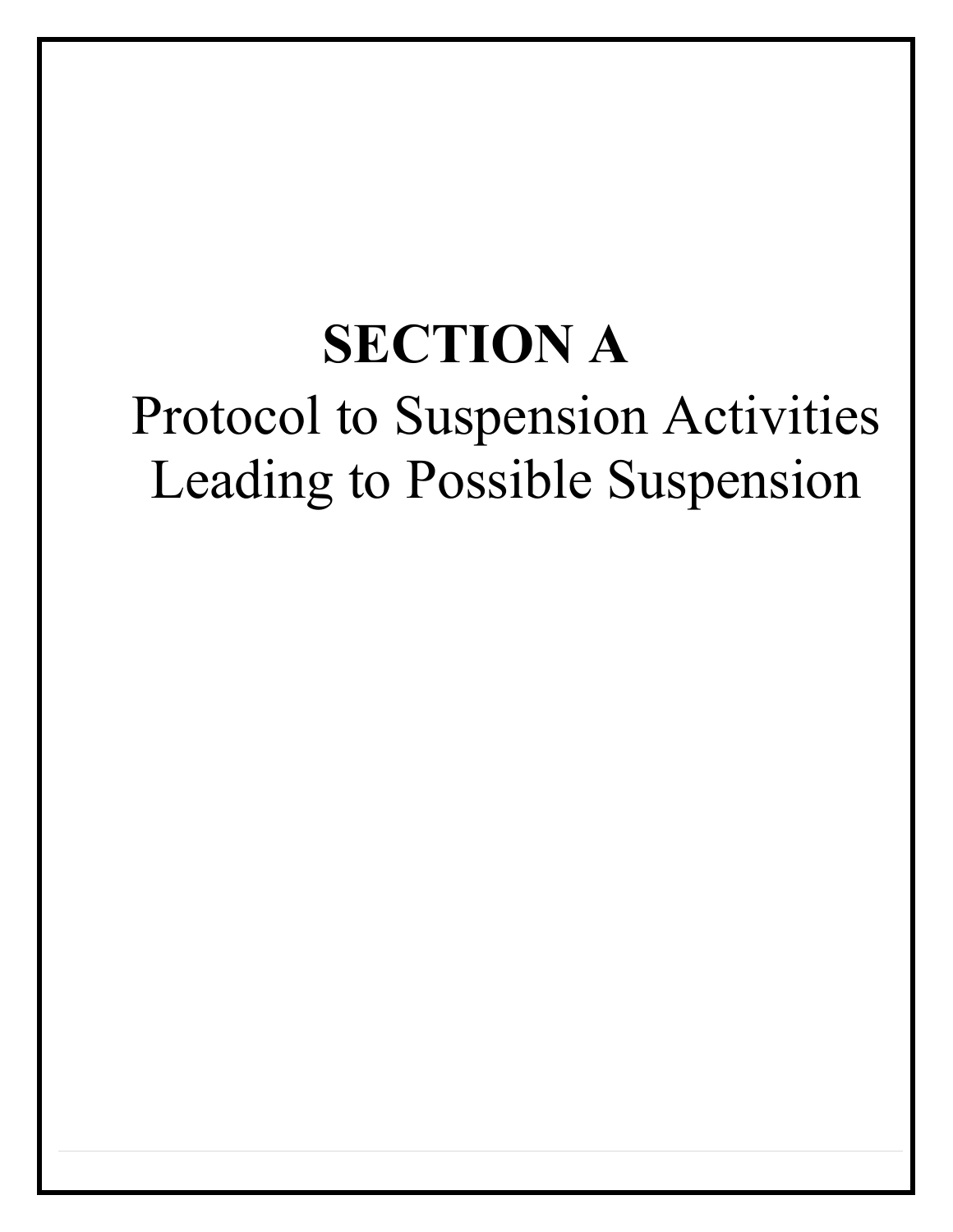## **SECTION A**

### **Protocol to Suspension Activities Leading to Possible Suspension**

In accordance with *the Act* section 306 (1) a principal shall consider whether to suspend a pupil if the principal that the pupil has engaged in any of the following activities while at school, at a school related activity, or in other circumstanceswhere engaging in the Activity will have an impact on school climate:

- 1. Uttering a threat to inflict serious bodily harm on anotherperson
- 2. Possessing alcohol, illegal drugs or, unless the pupil is a medical cannabis user, cannabis.
- 3. Being under the influence of alcohol or, unless the pupil is a medical cannabis user, cannabis.
- 4. Swearing at a teacher or at another person in a position of authority
- 5. Committing an act of vandalism that causes extensive damage to school property at the pupil's school or to property located on the premises of the pupil's school
- 6. Bullying
- 7. Any other activity that is an activity for which a principal may suspend a pupil under the policy of the board.

#### **Suspension under Board Policy**

Under clause 306. (1) 7 of *the Act*, a pupil may be suspended if the pupil in an activity that is an activity for which a principal may suspend a pupil under a policy of the board.

Under Board policy, activities for which a principal may suspend a pupil include:

- (1) Persistent opposition to authority;
- (2) Habitual neglect of duty;
- (3) Use of profane or improper language;
- (4) Theft;
- (5) Aid/incite harmful behaviour;
- (6) Physical assault;
- (7) Being under the influence of illegal drugs;
- (8) Harassment;
- (9) Fighting;
- (10) Extortion;
- (11) Inappropriate use of electronic communications/media equipment; and/or
- (12) Other defined as any conduct injurious to the moral tone of the school or to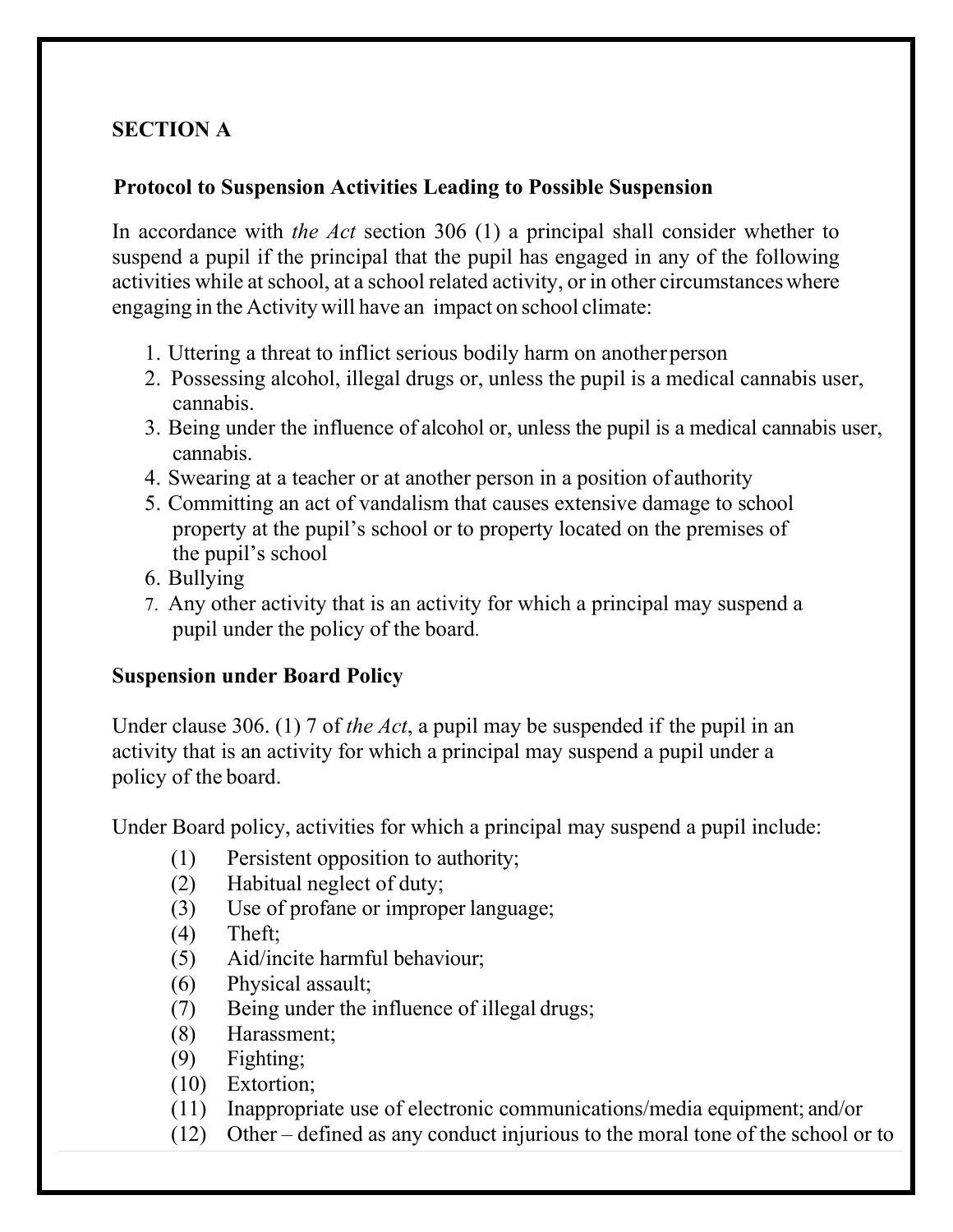the physical or mental well-being of others.

## **Suspensions Related to Junior Kindergarten to Grade 3 Pupils**

O. Reg 440/20 removes the principal's discretion to suspend pupils in junior kindergarten to Grade 3 for activities listed in subsection 306(1) of the *Education Act*. Serious activities listed in subsection 310(1) will continue to require mandatory suspension.

## **Activities Leading to a Suspension Pending Possible Expulsion**

Under subsection 310. (1) of *the Act*, a principal shall suspend a pupil if the principal believes that the pupil has engaged in any of the following activities while at school, at a school-related activity or in other circumstances where engaging in the Activity will have an impact on the school climate:

- (1) Possessing a weapon, including possessing a firearm
- (2) Using a weapon to cause or to threaten bodily harm to another person
- (3) Committing physical assault on another person that causes bodily harm requiring treatment by a medical practitioner
- (4) Committing a sexual assault
- (5) Trafficking in weapons or in illegal drugs
- (6) Committing robbery
- (7) Giving alcohol or cannabis to a minor

7.1Bullying, if,

- **(i)** the pupil has been previously suspended for engaging in bullying, and
- **(ii)** the pupil's continuing presence in the school creates an unacceptable risk to the safety of another person.

Mandatory Suspension of Junior Kindergarten to Grade 3 Pupils Related to Bullying

Where a principal is suspending a student for bullying under s.  $310(1)(7.1)$ , the requirement that "the pupil has previously been suspended for engaging in bullying" *no longer applies* **to** students in junior kindergarten to Grade 3. The remaining requirement, that "the pupil's continuing presence in the school creates an unacceptable risk to the safety of another person" remains in effect.

7.2 Any activity listed in subsection 306. (1) of *the Act* that is motivated by bias,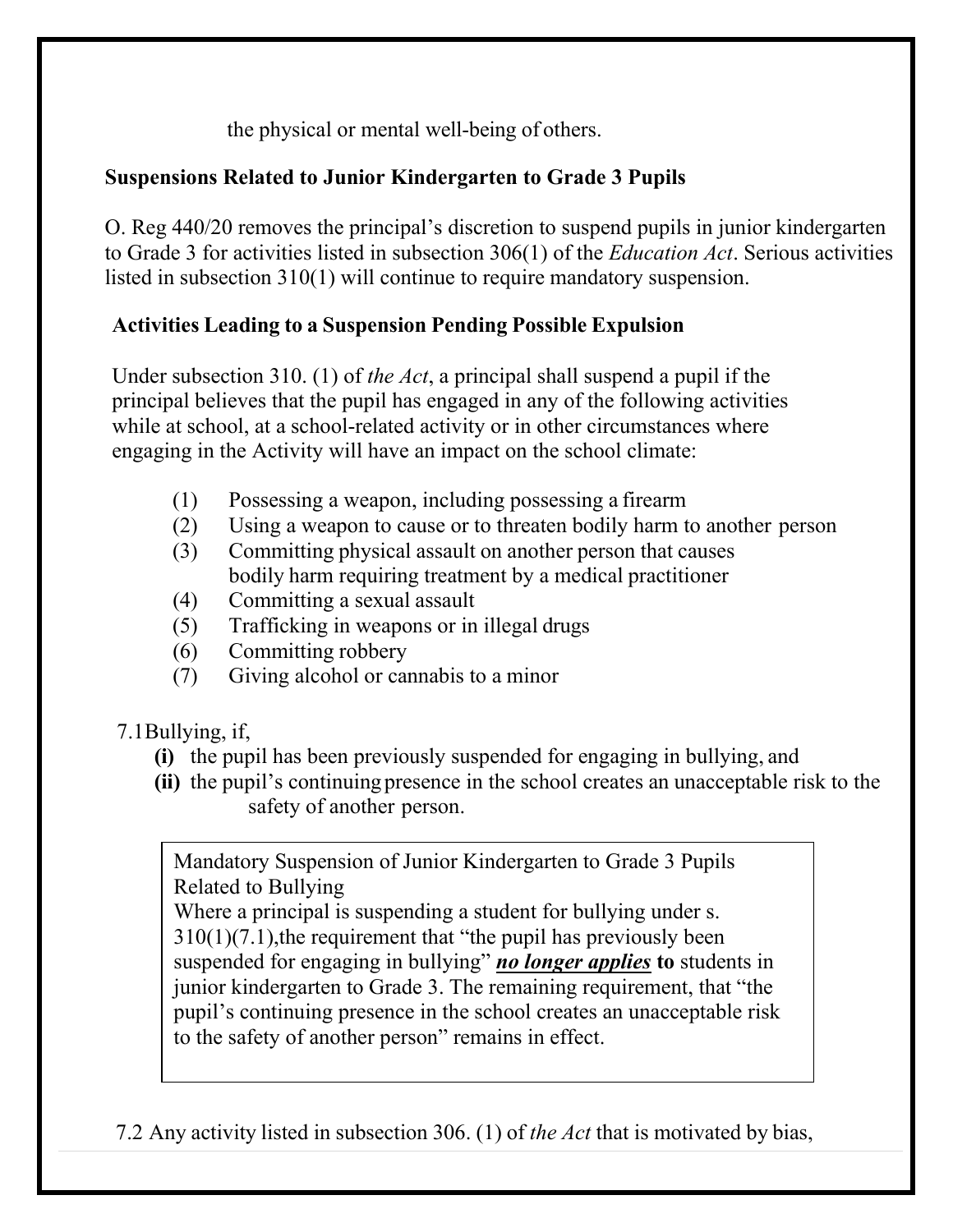prejudice or hate based on race, national or ethnic origin, language, colour, religion, sex, age, mental or physical disability, sexual orientation, gender identity, gender expression**,** family status, marital status, or any other similar basis.

8. Any other activity that, under a policy of a board, is an activity for which a principal must suspend a pupil and, therefore in accordance with this Part, conduct an investigation to determine whether to recommend to theBoard that the pupil be expelled.

#### **Suspension Pending Expulsion under Board Policy**

Under clause 310. (1) 8 of *the Act*, a pupil must be suspended if the pupil engages in an activity that is an activity for which a principal must suspend a pupil under a policy of the board including.

- (1) Possession of explosive substance;
- (2) Refractory conduct;
- (3) Serious or repeated misconduct;
- (4) Conduct injurious to the moral tone of the school or to the physical or mental well-being of others.

#### **Mandatory Investigation before Mandatory Suspension Pending Possible Expulsion of Pupils in Junior Kindergarten to Grade 3**

Principals are now required to conduct an investigation respecting the allegations before imposing a mandatory suspension pending possible expulsion on a student in junior kindergarten to Grade 3 under subsection 310(1).

#### **Suspension Duration and Scope**

The minimum duration of a suspension is one school day and the maximum duration is 20 school days.

In considering how long the suspension should be, a principal will take into account any mitigating and/or other factors prescribed by the regulations.

A principal may not suspend a pupil more than once for the same occurrence.

If a principal decides to suspend a pupil for engaging in an activity described in subsections 306. or 310. of *the Act*, the principal will suspend the pupil from the pupil's school and from engaging in all school-related activities.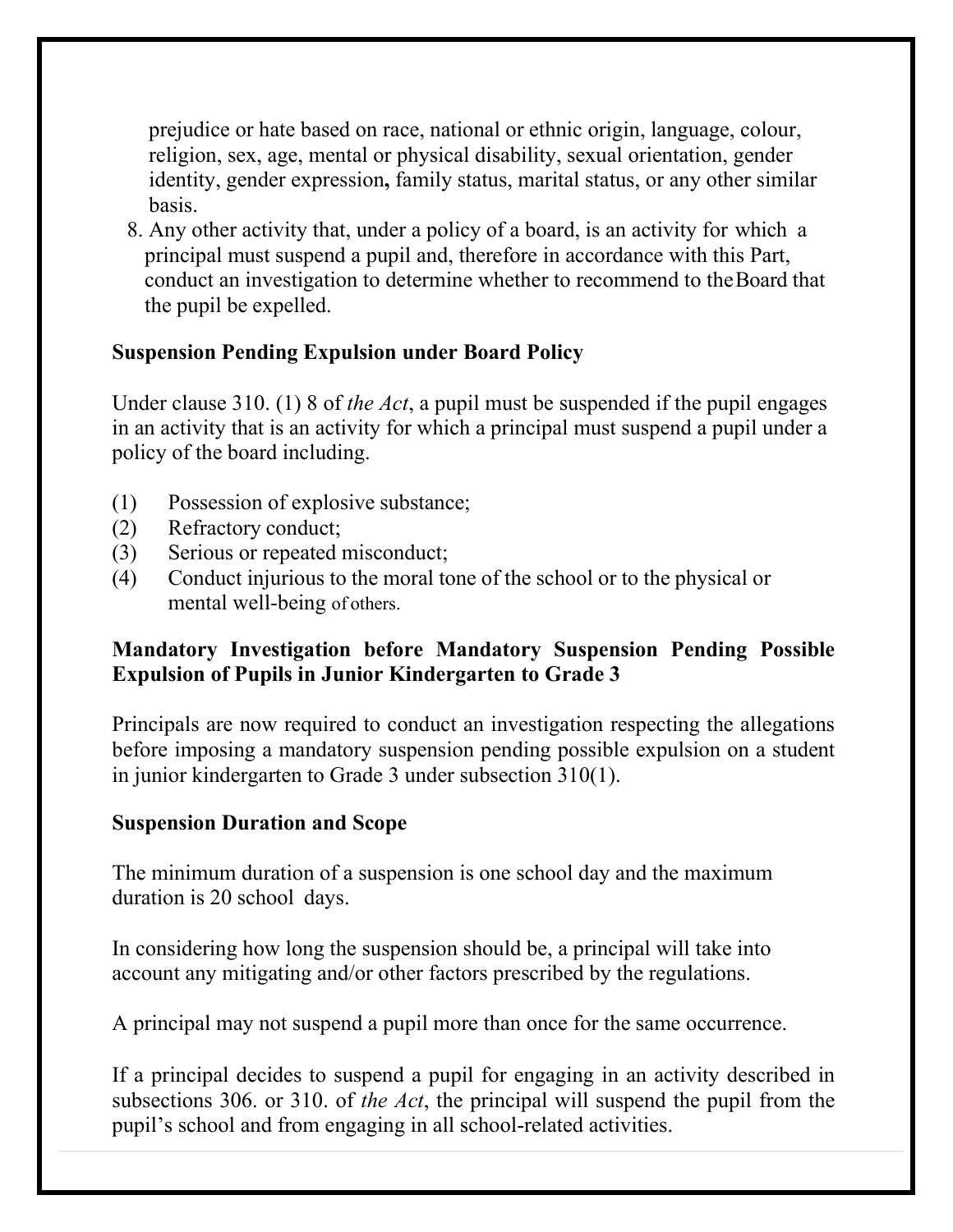## **Mitigating Factors**

In recognizing the uniqueness of each child and applying a trauma-informed lens of pastoral care, the principal will consider the following mitigating factors in reaching a final determination:

• The pupil does not have the ability to control his or herbehaviour.

• The pupil does not have the ability to understand the foreseeable consequences of the pupil's behaviour.

• The pupil's continuing presence in the school does not createan unacceptable risk to the safety of any person.

### **Other Factors**

Similarly, the principal will consider the following other factors in reaching a final determination, once again in recognition of the uniqueness of each child and applying a trauma-informed lens of pastoral care:

- The pupil's history.
- Whether a progressive discipline approach has been used with the pupil.

• Whether the activity for which the pupil may be suspended was related to any harassment of the pupil because of the pupil's race, national or ethnic origin, language, colour, religion, sex, age, mental or physical disability, sexual orientation, gender identity, gender expression, family status, marital status, or to any other form of harassment.

• How the suspension or expulsion would affect the pupil's ongoingeducation.

• The age of the pupil.

• In the case of a pupil for whom an individual education plan has beendeveloped, (i)whether the behaviour was a manifestation of a disability identified inthe

pupil's individual education plan.

(ii)whether appropriate individualized accommodation has been provided, and

- (iii)whether the suspension or expulsion is likely to result in an aggravation or worsening of the pupil's behaviour or conduct.
- (iv) Whether the pupil has a history of marginalization or trauma.

## **Notice of Suspension**

A principal who suspends a pupil under S. 306 or S. 310 of the *Act* shall,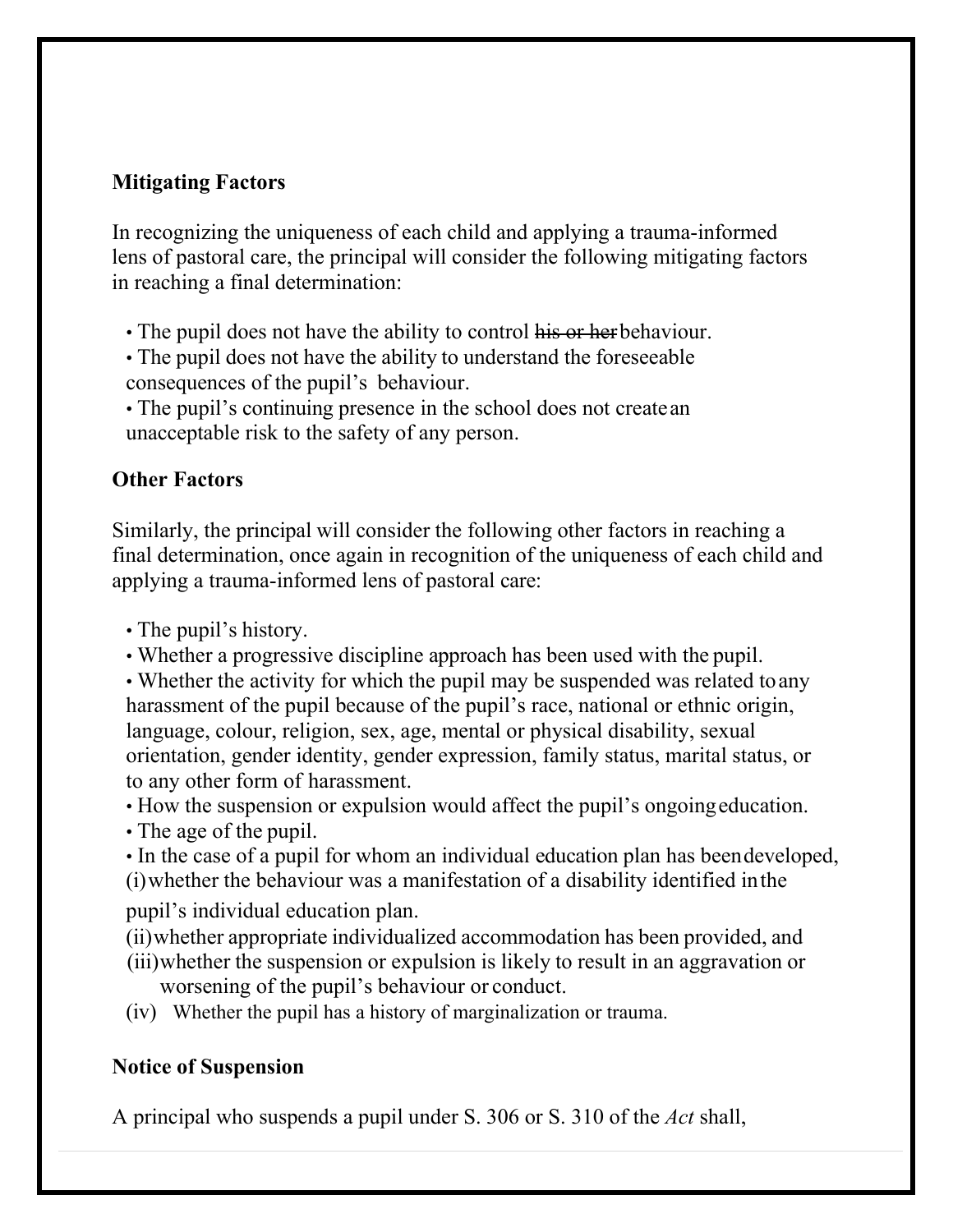- (a) inform the pupil's teacher(s) of the suspension; and
- (b) make all reasonable efforts to inform the pupil's parent or guardian of the suspension within 24 hours of the suspension being imposed, unless,
	- (i) the pupil is at least 18 years old, or
	- (ii) the pupil is 16 or 17 years old and has withdrawn from parental control.

(c) ensure that written notice is given promptly to the following persons:

- (1.) the pupil
- (2.) the pupil's parent or guardian unless,
	- (i.) the pupil is at least 18 years old, or
	- (ii.) the pupil is 16 or 17 years old and has withdrawn from parental control.

## **Contents of the Notice of Suspension under S. 306 and S. 310 of the** *Act*

The notice of suspension will include the following:

- (1) The reason for the suspension;
- (2) The duration of the suspension;
- (3) Information about any program for suspended pupils to which the pupil is assigned;
- (4) Information about the right to appeal the suspension under section 309. of*the Act* including,

**(i)** a copy of the Board policies and guidelines governing the appeal process established by the Board under subsection 302. (6) of *the Act*, and;

*(ii)*the name and contact information of the appropriate superintendent of education to whom notice of the appeal must begiven under subsection 309. (2) of *the Act.*

## **Additional Contents of the Notice of Suspension under S. 310 of the** *Act*

In addition to the contents of the Notice of Suspension described immediately above under S. 306 and S. 310 of the *Act*, a notice of suspension under S. 310 of the *Act* must also include:

1. Information about the investigation the principal will conduct under S.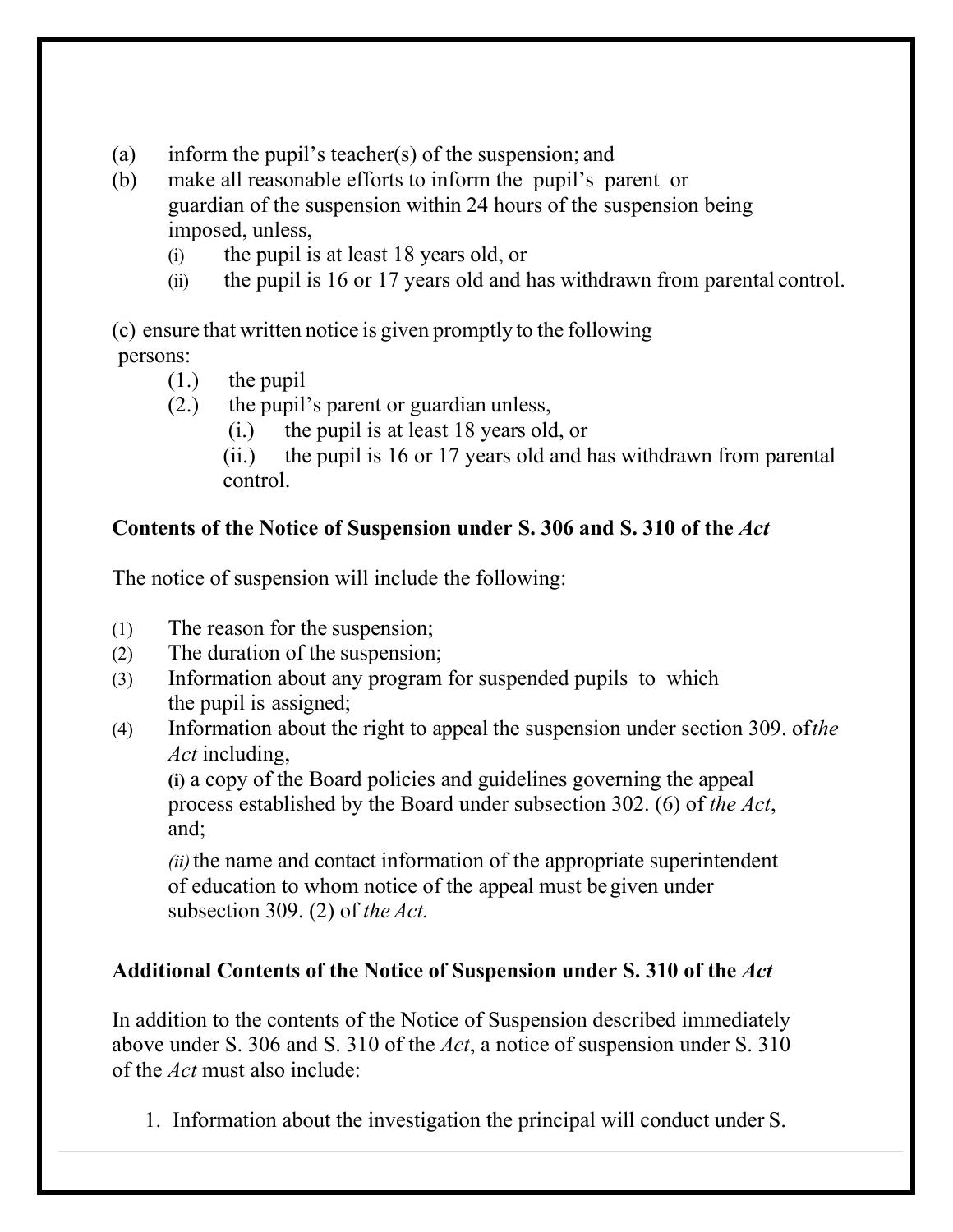311.1 of the Act to determine whether to recommend that the pupil be expelled; and

- 2. A statement indicating that,
	- **(i)** There is no immediate right to appeal the suspension,
	- **(ii)** If the principal does not recommend to the board that the pupil be expelled following the investigation under subsection 311.1, the suspension will become subject to appeal under subsection 311.2, and
	- **(iii)**If there is an expulsion hearing because the principal recommends to the board that the pupil be expelled, the suspension may be addressed by parties at the hearing.

#### **Suspension Program**

When a Principal suspends a pupil, the principal shall assign the pupil to a program for suspended pupils in accordance with policies and guidelines issued by the Minister, under sections 306 (5) and 310.(4) of *the Act*.

Receipt of Notice

Where notice is given, it shall be considered to have been received by the person in accordance with the following rules:

- (1) If the notice is sent by mail or another method in which an original document is sent, the notice shall be considered to have been received by the person to whom it was sent on the fifth school day after the day on which it was sent.
- (2) If the notice is sent by fax or another method of electronic transmission, the notice shall be considered to have been received by the person to whom it was sent on the first school day after the day on which it wassent.

#### **Suspension Appeal**

Under section 309. of *the Act*, the parent, guardian or adult student may appeal the decision to suspend a student. (See Appendix Section E)

#### **Procedures for Suspension**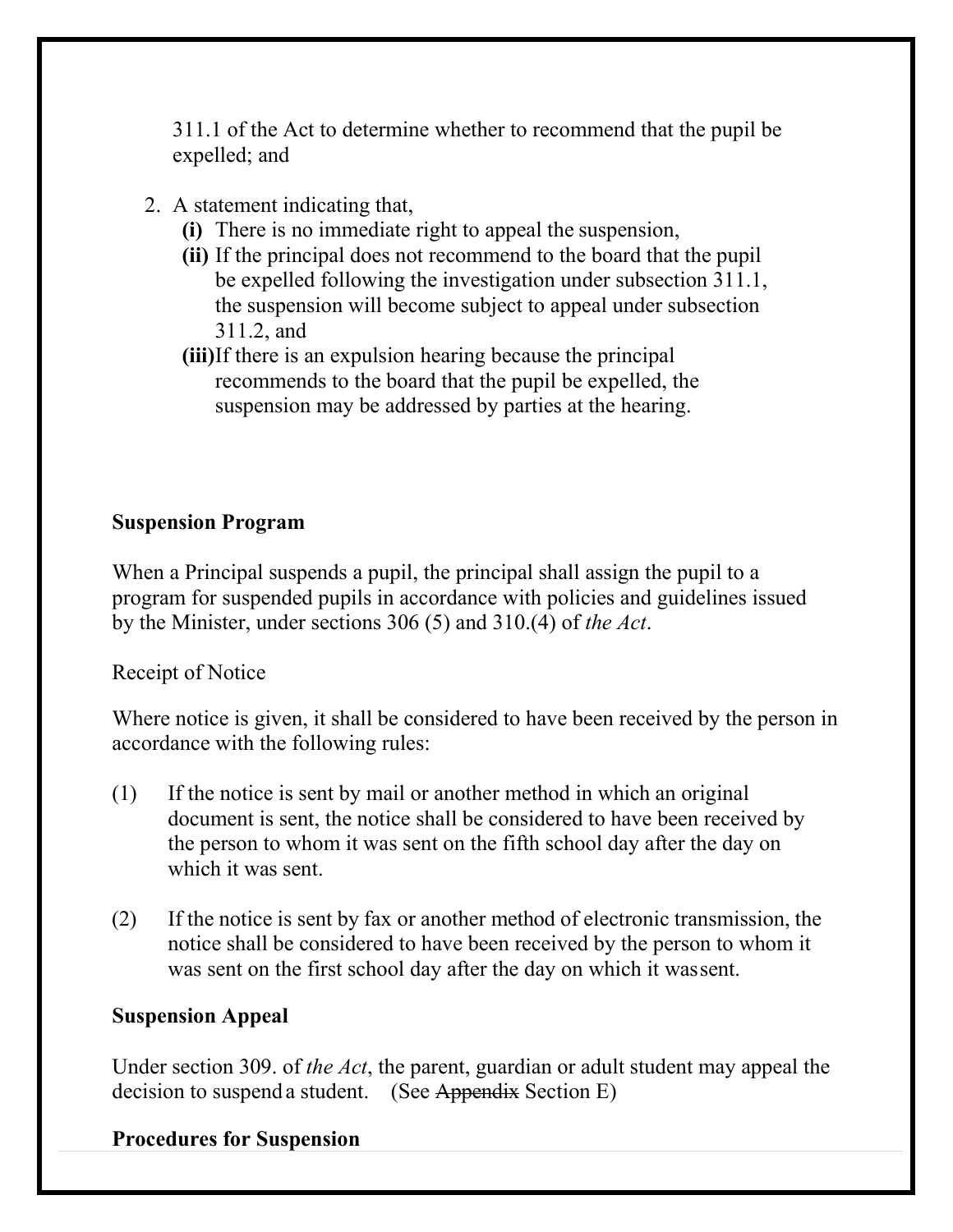- (i) Where a concern arises regarding possible student discipline, a principal will conduct an investigation and consider mitigating factors and other factors.
- (ii) With respect to serious infractions, the principal will consult with the appropriate superintendent of education.
- (iii) Following an investigation, if it is considered necessary to suspend a student, a principal/designate should contact the student's parent/guardian/adult student in order to discuss reasons for thesuspension and engage them in becoming part of the plan to change behavior, consistent with our desire for faith-based reconciliation, reformation and restorative practices.
- (iv) If the principal/designate has imposed a suspension pending possible expulsion under section 310. of *the Act*, the principal will conduct a principal investigation in order that a final determination can bemade.

#### **DEFINITIONS**

**Bullying** – Aggressive and typically repeated behaviour (physical, verbal, electronic, written or other means) by a student where,

(a) the behaviour is intended to have the effect of, or the student ought to know that the behaviour would likely have the effect of,

i. causing harm, fear or distress to another individual, including physical, psychological, social or academic harm, harm to the individual's reputation or harm to the individual's property, or

ii. creating a negative environment at a school for another individual,and

(b)the behaviour occurs in a context where there is a real or perceived power imbalance between the student and the individual based on factors such as size, strength, age, intelligence, peer group power, economic status, social status, religion, national or ethnic origin, sexual orientation, family status, marital status, sex, gender,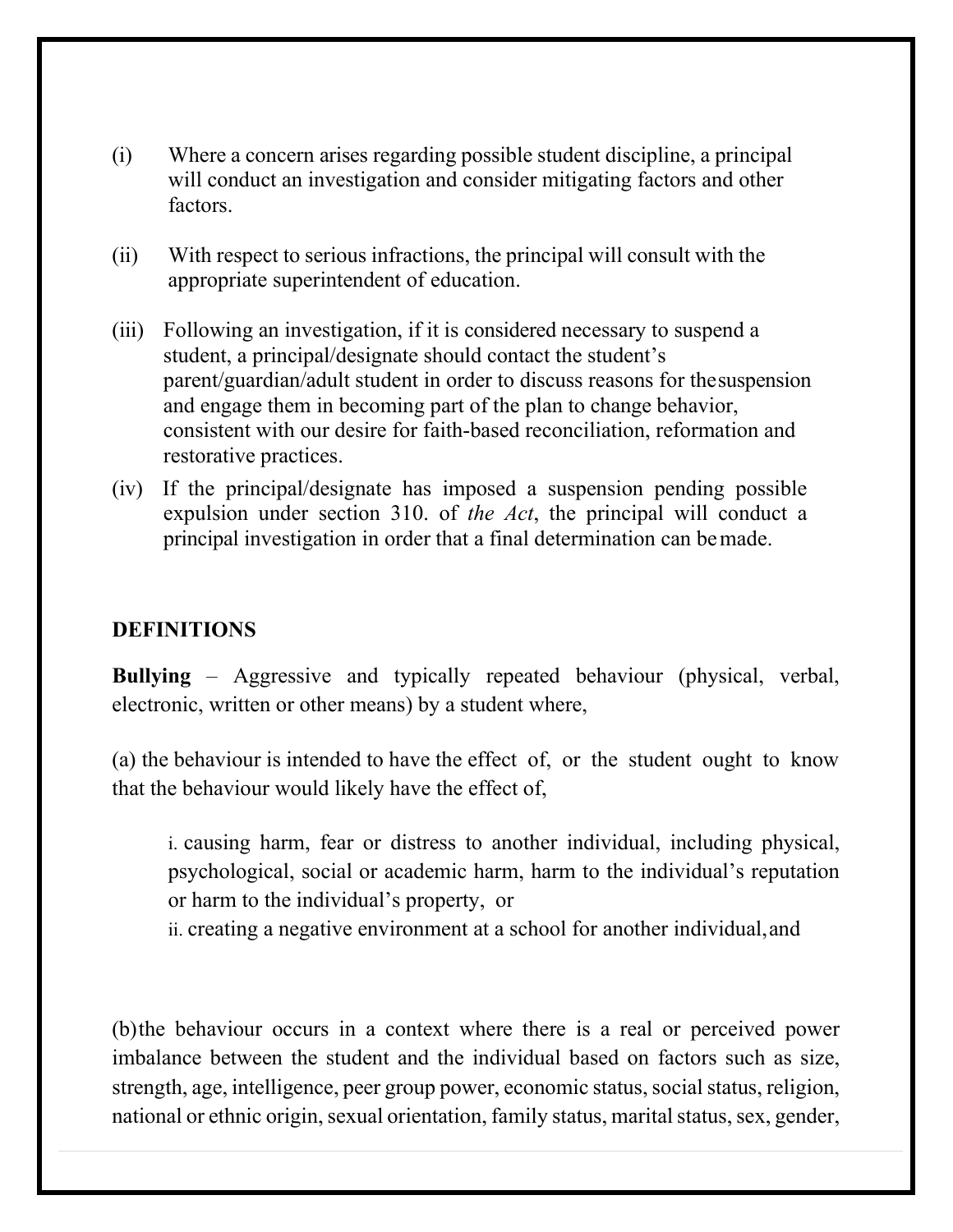gender identity, gender expression, race, colour, language, mental or physical disability or the receipt of specialeducation.

**Cyber-bullying—**This is a form of bullying that occurs through the use of technology, including the use of a computer, cellular phone or other electronic devices, using instant/text messaging, social networks, e-mail, websites or any other electronic activities, and includes:

- (a) creating a web page or blog in which the creator assumes the identity of another person;
- (b) impersonating another person as the author of content or messages posted on the internet; and
- (c) communicating material electronically to more than one individual or posting material on a website that may be accessed by one or more individuals.

Cannabis Legislation - The legalization of cannabis in Canada comes with restrictions. Students under 19 years of age must not be in possession of <u>or</u> be under the influence of cannabis at school. In addition, it is a serious activity to give cannabis to a minor which may result in possible expulsion. If the student is a medical cannabis user, specific documentation will be required including, but not limited to, use/dosage/frequency/and location of administration. It is unlawful to smoke or hold lit cannabis within 20 metres of the perimeter of school property.

**Explosive Substance** – includes anything used to create an explosive device or is capable or causing an explosion.

**Extortion** – using threats, accusations or violence or threats of violence to induce any person to do anything or cause anything to be done.

**Firearm** – any barreled weapon from which any shot, bullet or other projectile can be discharged and that is capable to causing serious bodily injury or death to a person.

**Harassment** – harassment is ongoing conduct or communication in any form, of attitudes, beliefs, or actions towards an individual or group which might reasonably be known to be unwelcome. A single act or expression can constitute harassment, for example, if it is a serious violation. Harassment may be either subtle or blunt.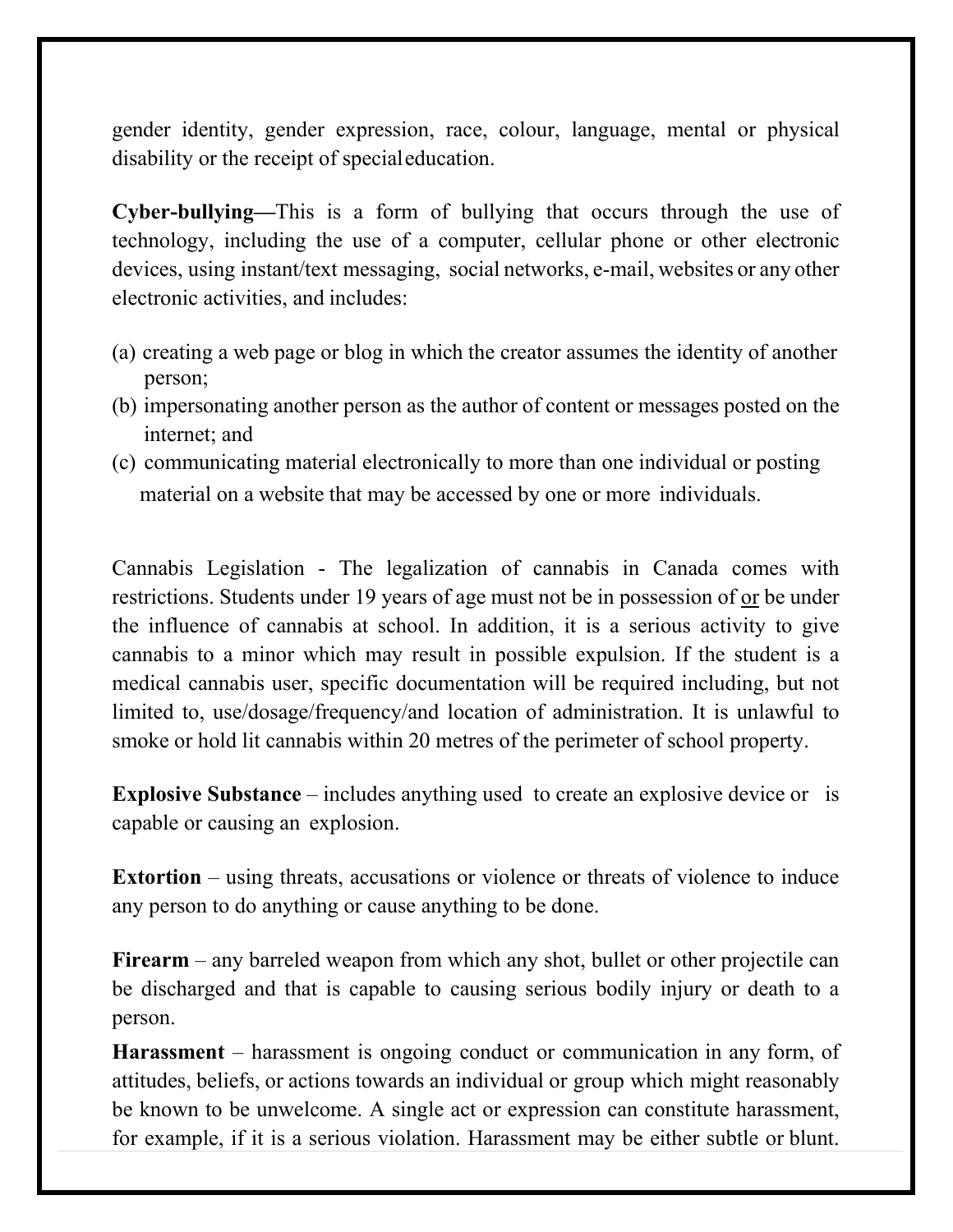This may include harassment based on race, national or ethnic origin, language, colour, religion, sex, age, mental or physical disability, sexual orientation, gender identity, gender expression, family status, or marital status.

**Hate Material** – includes literature, leaflets, posters, graffiti distributed (or sent by electronic means) to incite violence or hatred against a member of an identifiable group and/or their property. The incitement of hatred or bias-motivated incidents against an identifiable group may include persons distinguished by their race, national or ethnic origin, language, colour, religion, sex, age, mental or physical disability, sexual orientation, gender identity, gender expression, family status, marital status, or other similar factor.

**Inappropriate Use of Electronic Communications/Media** – the intentional use of an electronic device or communication medium, such as, but not limited to, all features of a phone, a cell phone, digital camera, blackberry, e-mails, school hotlines, Web-based communication sites and print material, such as flyers, school newspapers and brochures, that negatively impact on the well-being of another person and/or the learning environment in accordance with the definition of Harassment (as set out above).

Non Consensual Sharing of Intimate Images – Knowingly publishing, distributing, transmitting, selling, making available, or advertising an intimate image of another person while knowing that the person depicted in the image did not give their consent, or being reckless as to whether the person gave their consent. The term "intimate image" refers to a visual recording such as a photograph, film, or video recording of a person in which the person is nude or engaged in explicit sexual activity and which was created in circumstances that gave rise to a reasonable expectation of privacy.

**Physical Assault** – the intentional application of force directly or indirectly in any degree at all, to a person without the person's consent.

**Physical Assault Causing Bodily Harm** – physical assault is the intentional application of force in any degree at all to a person without that person's consent. Bodily harm refers to any hurt or injury that is more than merely transient or trifling in nature which interferes with the health or comfort of the person, and includes but is not limited to injuries that receive medial attention. Any cut that requires stitches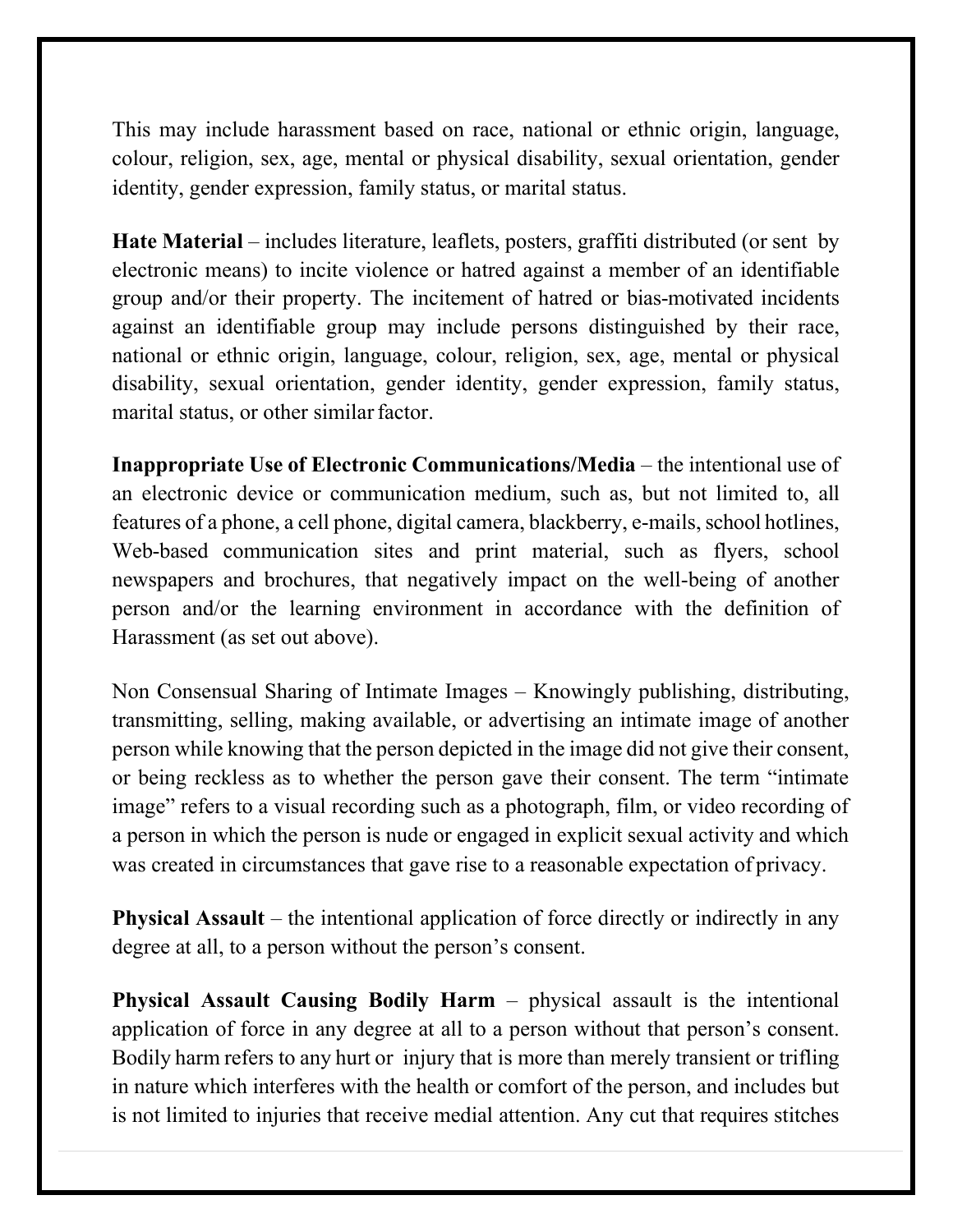or any broken or fractured bone should be considered a serious injury. Serious injury could also include multiple minor injuries.

**Possession of a Weapon** – means anything used, designed to be used or intended for use in causing death or injury to any person, or to threaten or intimidate any person. It can include objects which can be used as weapons. Objects such as a pen, or a screwdriver, if displayed to threaten or intimidate, become weapons under this definition. A weapon includes a firearm and any device that is designed or intended to resemble a weapon.

**Racial Harassment** – means engaging in a course of vexatious comment or conduct pertaining to a person's race which is known, or reasonably ought to be known, to be offensive, inappropriate, intimidating, hostile and unwelcome. Race refers to a group of people of common ancestry, distinguished from others by physical characteristics, such as colour of skin, shape of eyes, hair texture or facial features. The term is also used to designate social categories into which societies divide people according to such characteristics.

**Refractory Conduct** – means resisting control or discipline, unmanageable, rebellious refusal to comply with or flagrant disregard of Board policy. A single act itself can constitute refractory conduct.

**Replica Firearm** – is any device that is designed or intended to resemble a firearm.

**Robbery** – a robbery occurs where a person uses violence or threats of violence to steal money or other property from a victim.

**Sexual Assault** – a sexual assault occurs where a person, without consent, intentionally applies force to another person in circumstances of a sexual nature such as to violate the sexual integrity of the victim.

**Sexual Harassment** – sexual harassment occurs when a person receives unwelcome sexual attention from another person, whose comments or conduct are known or should reasonably be known to be offensive, inappropriate, intimidating, hostile and unwelcome. It also includes sexist, homophobic, transphobic, or gender identitybased jokes or materials.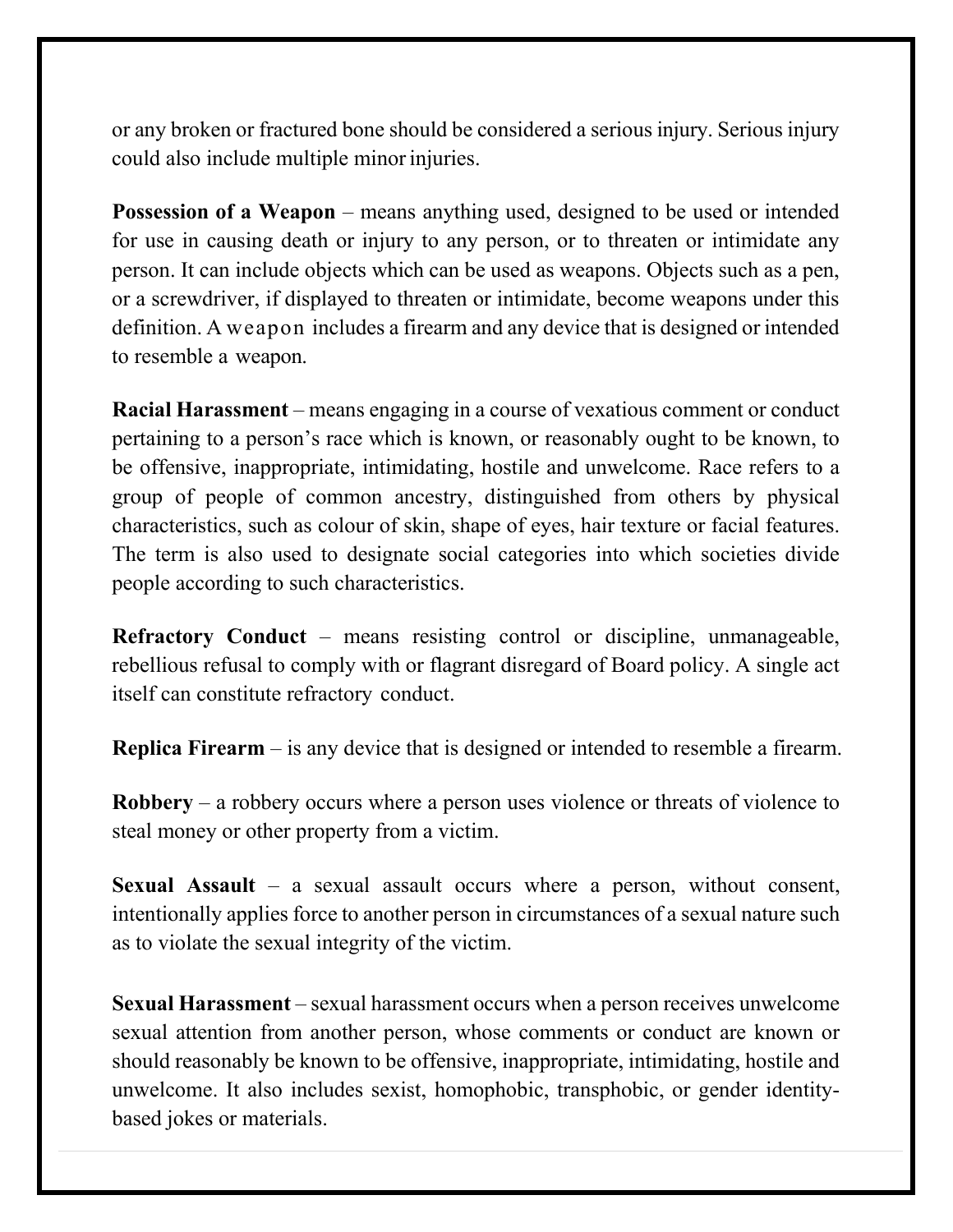**Threat to Inflict Serious Bodily Harm** – a threat to cause death or serious bodily harm to a person.

**Trafficking in Drugs and/or Harmful Substances** – means to sell, administer, transfer, transport, send or deliver any harmful substance, illicit drug or narcotic as set out in the Controlled Drugs and Substance Act.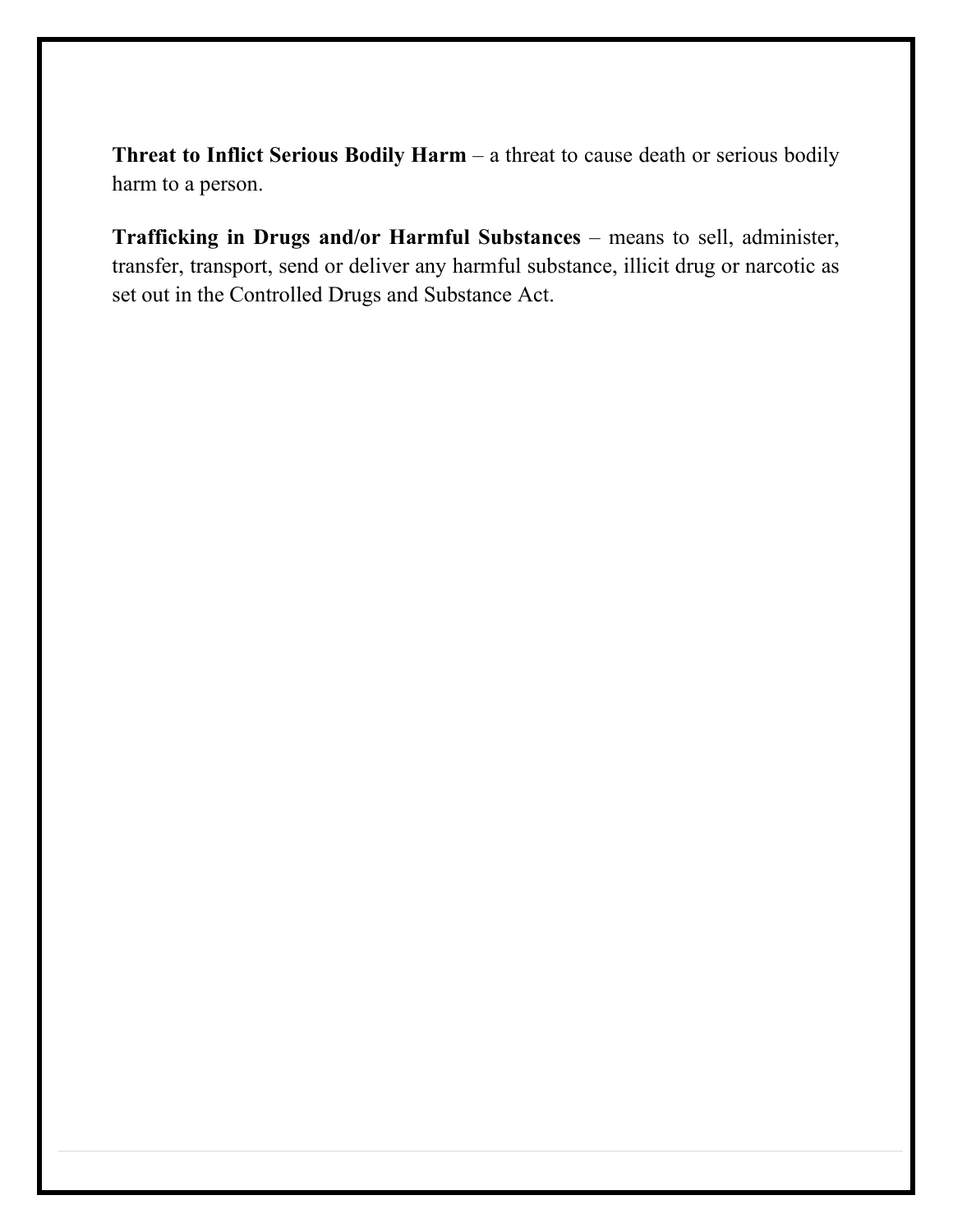## **SECTION B**

## Guidelines to Long-Term Suspension Program (TIPSS)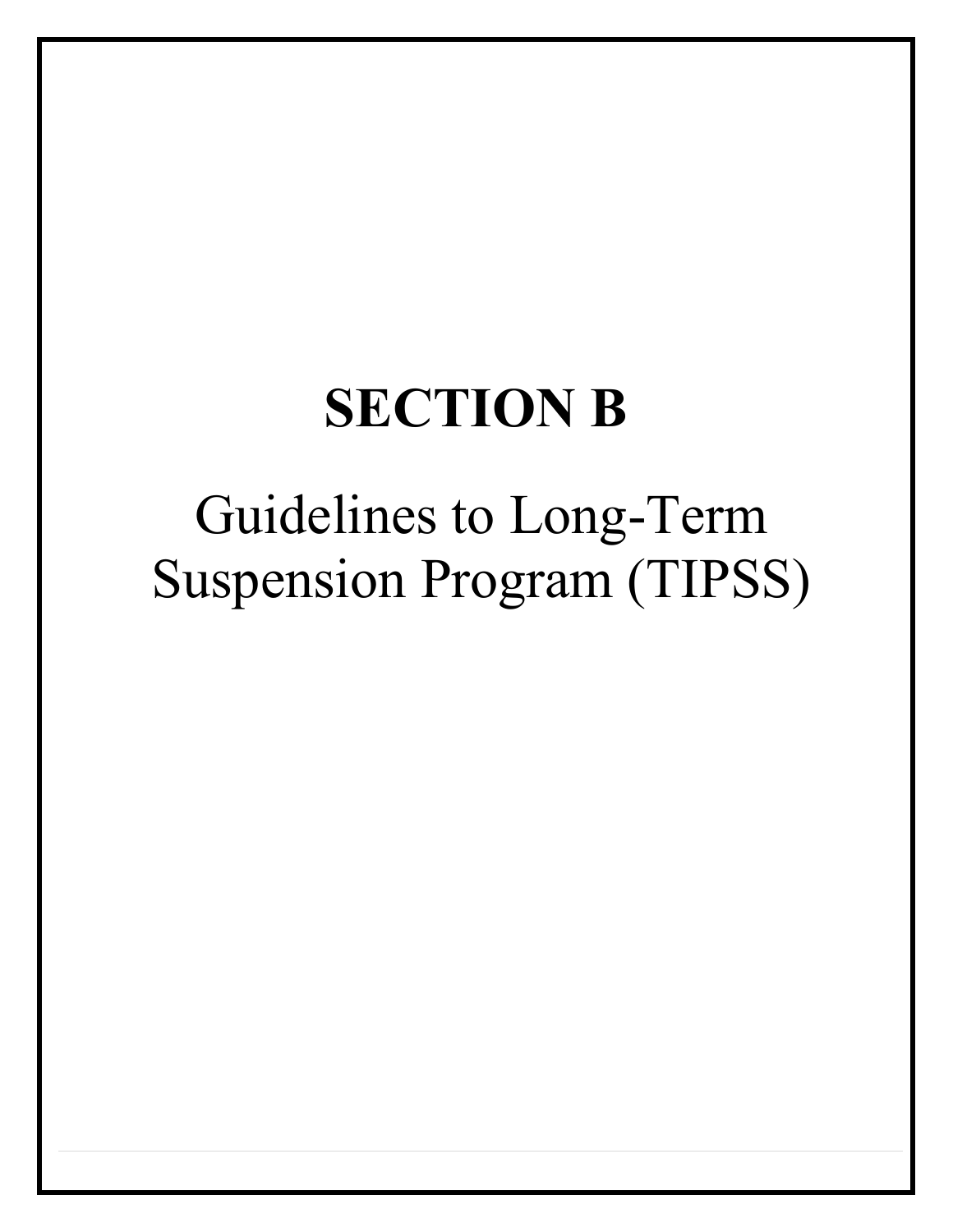## **SECTION B**

#### **Guidelines to Long-Term Suspension Program (TIPSS)**

Our Gospel Values ground us in the belief that every individual has God-given talents and abilities, and the potential for redemption and reconciliation when we err.

In accordance with *the Act* and Program Policy Memorandum 141, the Board will offer the Transitional Intervention Program for Suspended Students (TIPSS).

Parents of students under the age of 18, students over 18, students 16/17 years of age who have withdrawn from parental control who receive a suspension greater than 5 days or a suspension pending possible expulsion must indicate by written signature their desire to participate in the program knowing that it has the following obligations:

i)For students on longer than a 5 day suspension a teacher will be assigned by the St. Martin Principal/Vice Principal to work with the student for a two hour session 3 or 4 days a week. This schedule may alter due to PD days, conferences or other Safe Schools events.

ii)A Student Action Plan (SAP) will be developed by the home school principal in collaboration with appropriate staff to delineate the academic and nonacademic program needs/goals of the student.

iii) The TIPSS teacher will meet the suspended student in a Toronto Public Library (TPL) site.

iv)The student will identify himself/herself to the TPLstaff.

v) The student will wear appropriate attire for the TIPSS session including the school uniform if it is part of the home school's expectation.

vi) The student will conduct himself/herself in a manner that is congruent with the expectations of the Board's Code of Conduct, as well as the expectations of the Public Library. If the TIPSS teacher or library staff feel that their safety or ability to carry on with their work is compromised by the student's behavior, then the student will forfeit the right to the program. The St. Martin Principal/Vice Principal will be informed when such a situation occurs and will inform the school principal who will note this on the Student Action Plan (SAP).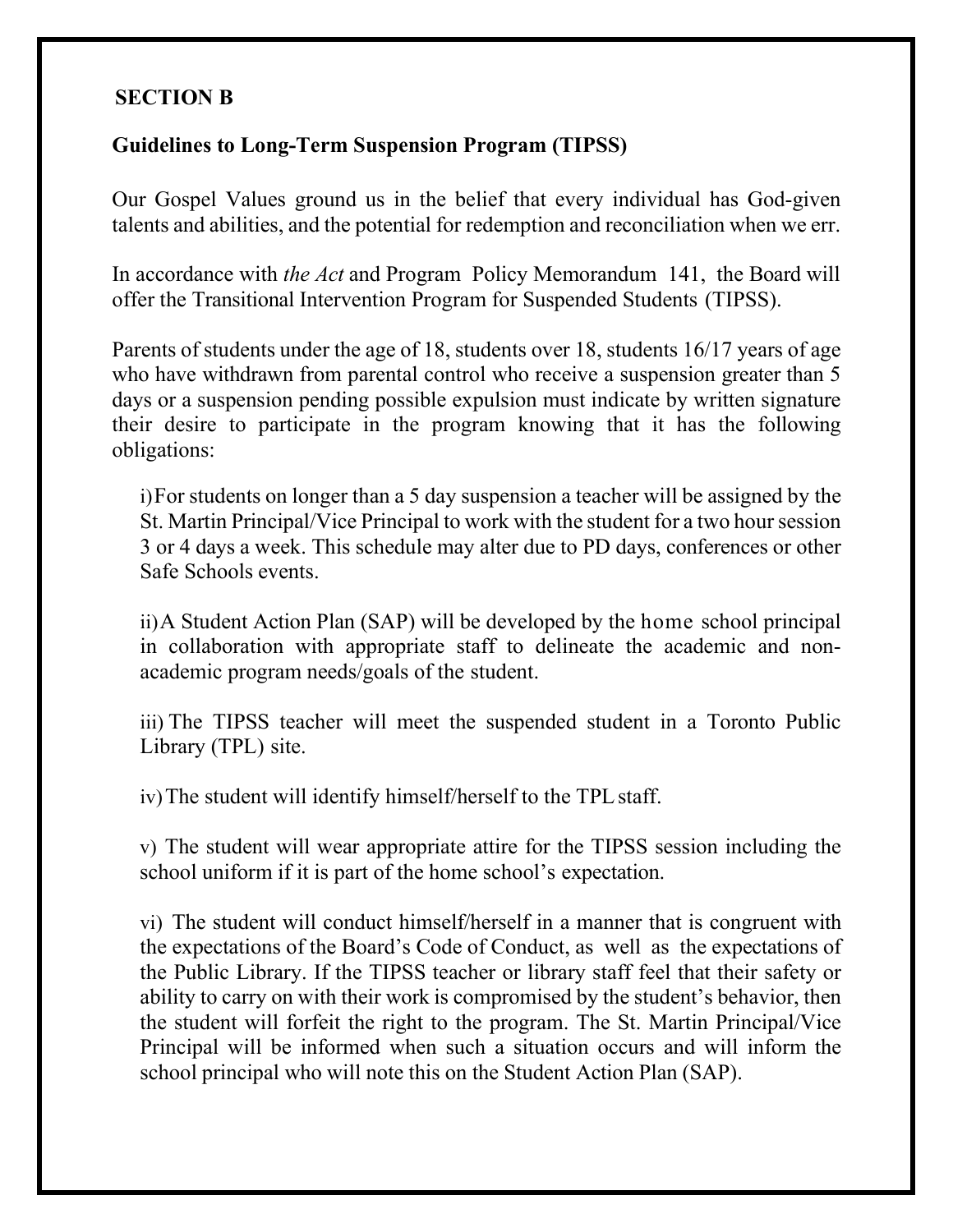vii) For students on greater than 10 day suspension or suspension pending possible expulsion a social worker will be assigned to meet with the student to address nonacademic needs. This is a mandatory expectation of the program. The TIPSS social worker will follow up with the home school social worker to support the student's transition back to community once the suspension has been served.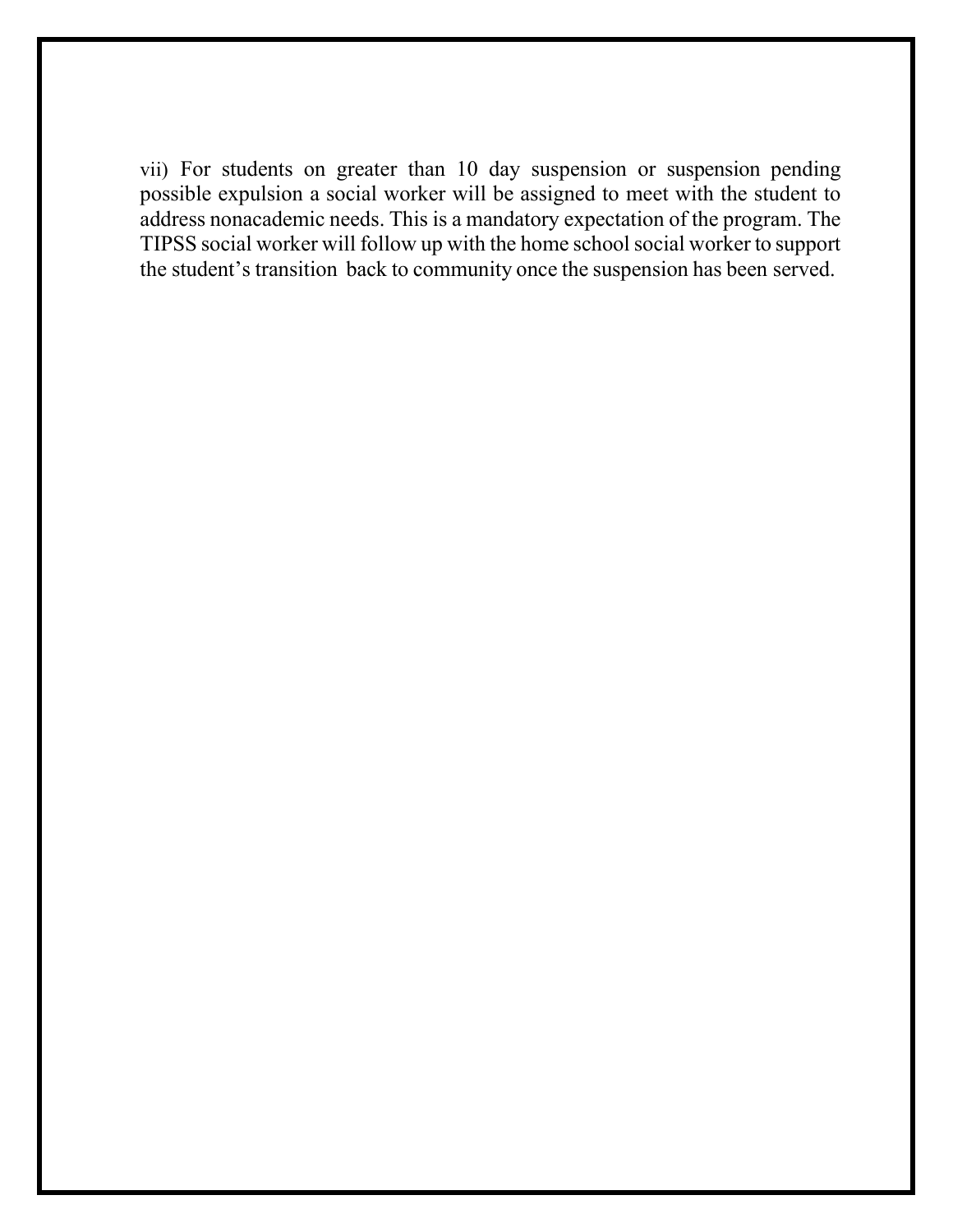## **SECTION C** Guidelines to Expulsion Program (St. Martin Catholic School)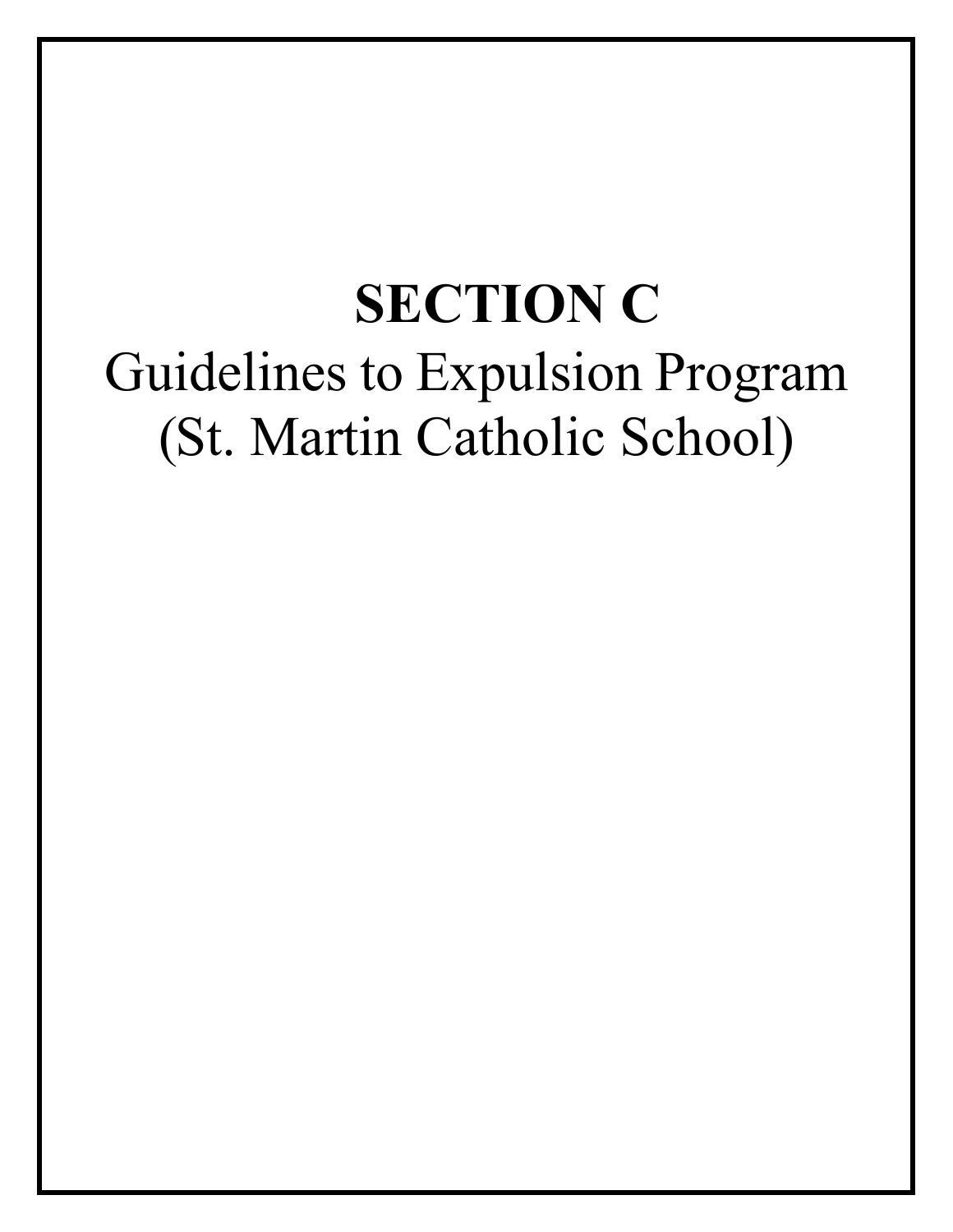## **SECTION C**

## **Operational Procedures: Guidelines to Expulsion Program St. Martin Catholic School**

Our Gospel Values ground us in the belief of the fundamental goodness of each person. It is our intent through our Expulsion Programs to support students in their journey back to community schools and the fulfilment of our Catholic Graduate School Expectations. Our goal is to nurture their personal development and growth, based on redemption, reconciliation, and a teaching of positive pro-social behaviours rooted in our Catholic Social Teachings.

In accordance with *the Act* and Program Policy Memorandum 142, the Toronto Catholic District School Board will offer the Program for Students on Expulsion.

Parents of a student, or students over 18, students 16/17 years of age who have withdrawn from parental control who receive expulsions from all schools of the Board must indicate by written signature their desire to participate in the TCDSB Expulsion Program knowing that it has the following obligations:

a) Secondary and elementary students will attend the expulsion program and follow the structure of the program as determined by the principal and staff of St. Martin Catholic School.

b) A Student Action Plan (SAP) will be developed to delineate the academic and non-academic program needs of the student. It must indicate goals, objectives and learning expectations; measures of success; strategies and types of support. When a student hassuccessfully met the objectives of the programfor expelled students and is considered ready to be readmitted to another school of the board, a re-entry plan must be developed as part of the SAP to assist with the student's transition and successful integration.

c) Students attending the program are expected to follow the T.C.D.S.B. Code of Conduct and are subject to progressive disciplinary measures. In the event that an expelled student's conduct at the program is so detrimental to the program staff or other students that there is a safety risk or complete inability to teach and learn, the student forfeits the right to attend the program. This will be noted on the student's SAP. Ongoing social work assistance will be provided the youth with his/her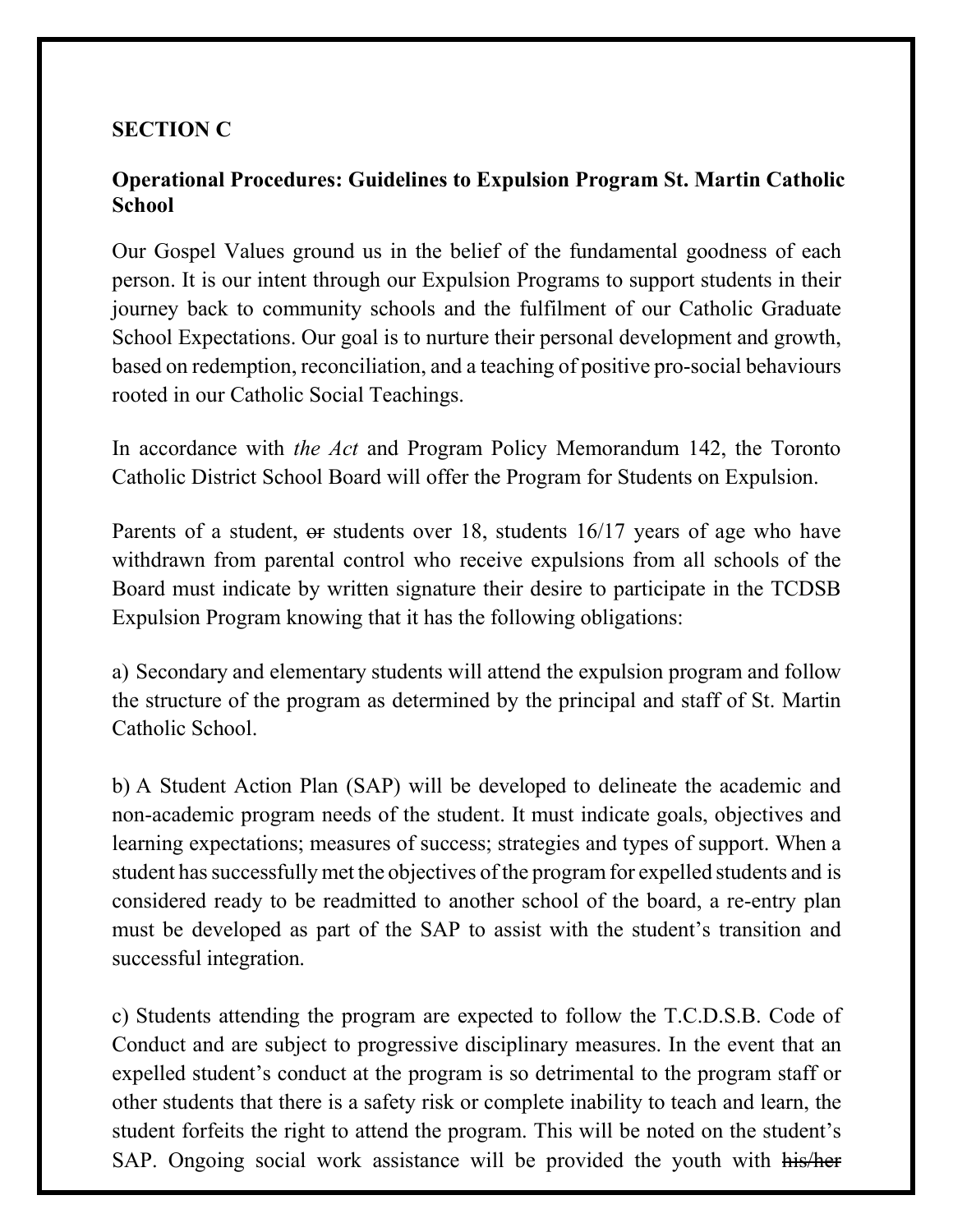social/emotional needs. Alternative academic programming will be provided.

d)A student who has been expelled from all schools of a board and/or the student's parents may apply in writing to The Associate Director of Academic Affairs to request that the student be readmitted to a school of the board. For Students subject to a school expulsion, where the student and/or the student's parent(s) wish that the student return to the original school, the student and/or parent may also apply in writing to the Associate Director of Academic Affairs and must provide a specific rationale.

e)The decision as to whether a student has successfully met the objectives of the program as outlined in the SAP rests with the principal and staff of St. Martin Catholic School.

f)In keeping with our faith based belief that we are all members of one community in Christ, the re-entry plan must include a meeting that includes the principal of the receiving school, expulsion program staff, the student, and staff at the receiving school. Where possible the student's parents or other significant family members should be present. Community agency staff relevant to the situation should be included.

The program for students on expulsion will be reviewed every three years.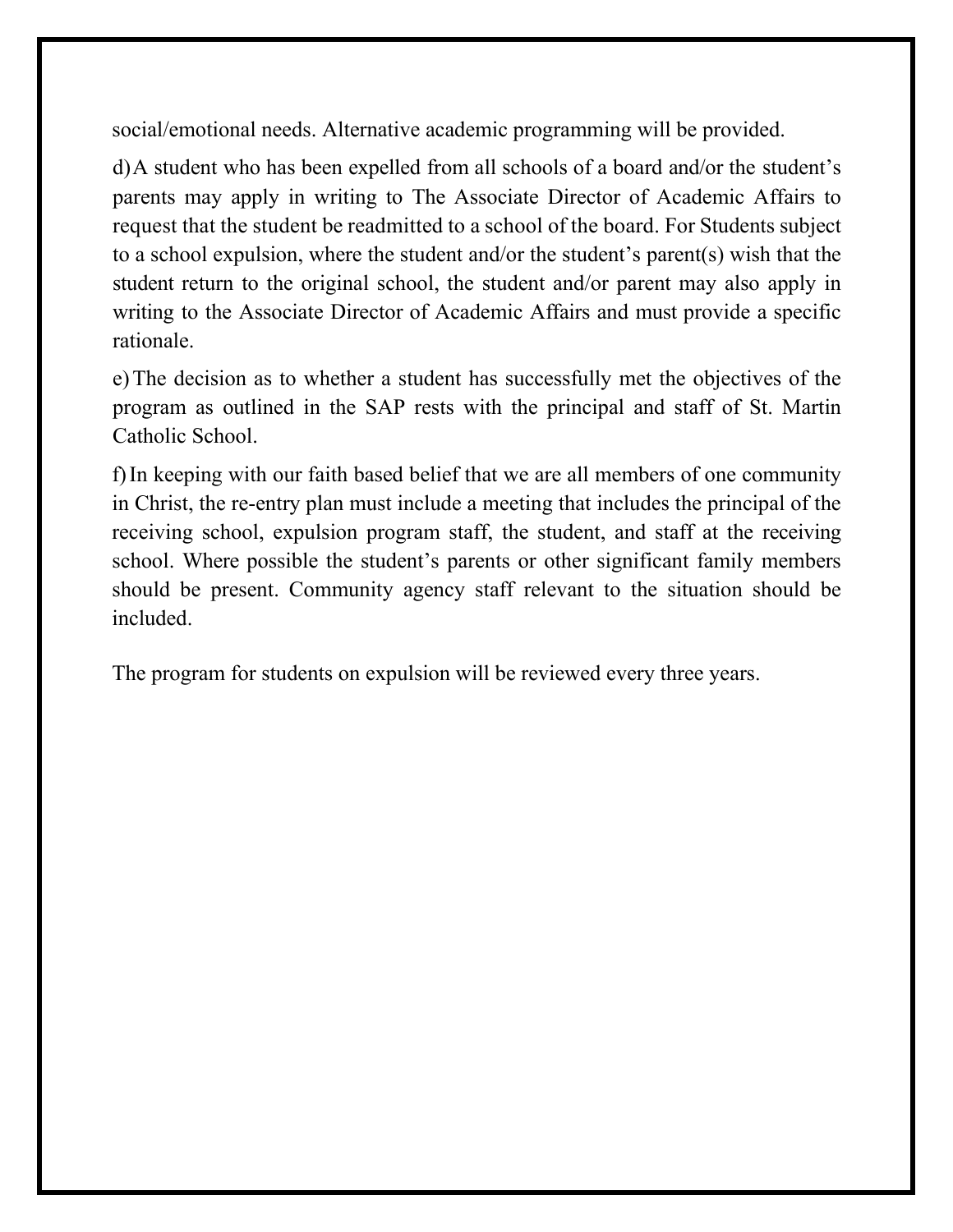## **SECTION D** Protocol for Suspension Appeals and Expulsion Hearings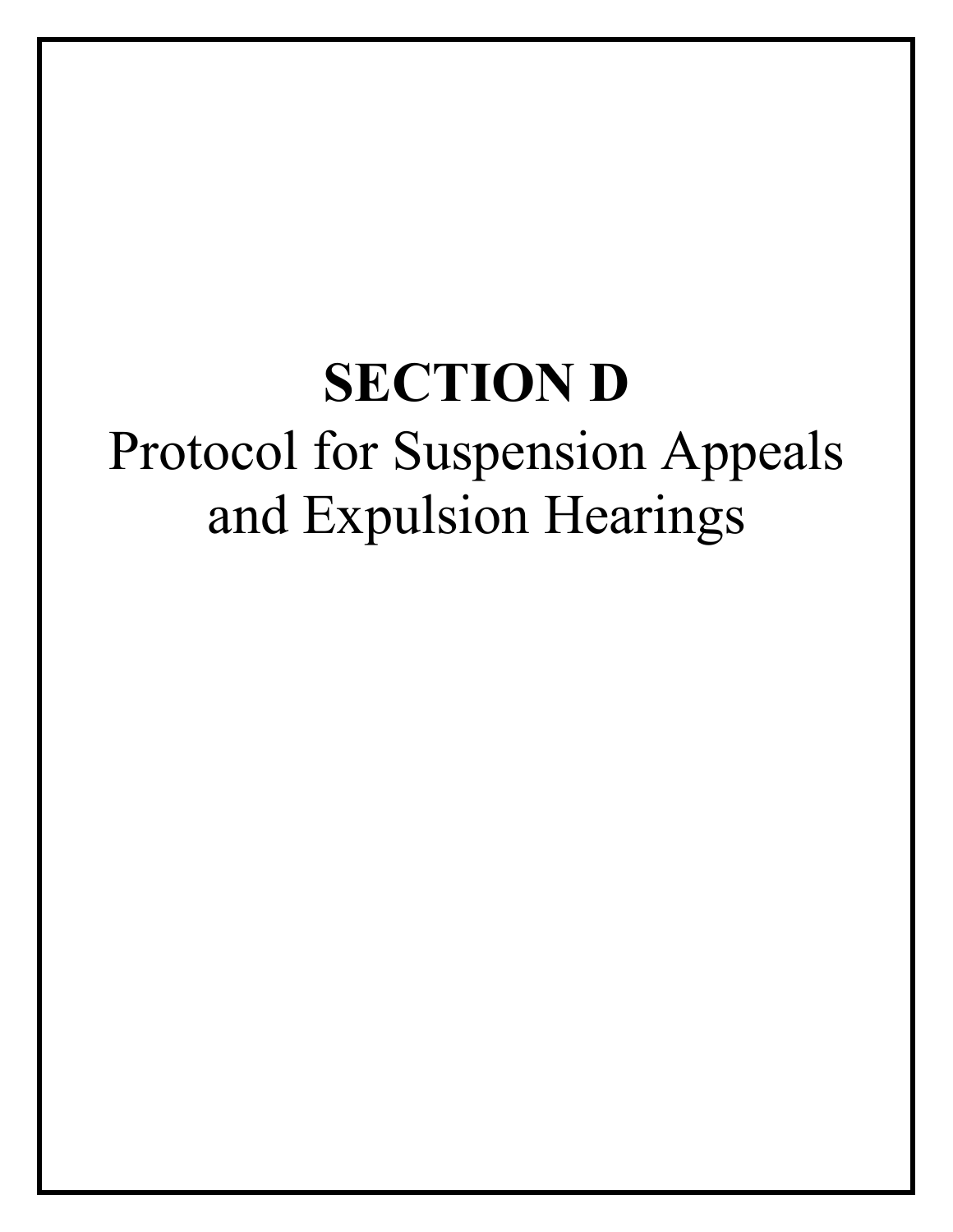#### **SECTION D**

### **Operational Procedures: Protocol for Suspension Appeals and Expulsion Hearings Safe Schools Legislation**

*The Act* determines the way in which schools respond to objectionable behaviour of Ontario students while on school property, engaged in school activities or behaviour that impacts on school climate. All students, teachers, school staff and parents are subject to the Provincial Code of Conduct mandated by the Ministry of Education and defined by each School Board. *The Act* and the Board's Code of Conduct Policy require that a student be considered for suspension or expulsion for certain activities that, by definition, are unacceptable.

#### **Purpose of this Guide**

The purpose of this guide is to assist students and their parents/guardians to understand their rights and obligations if a suspension is issued or an expulsion is recommended due to an infraction listed in *the Act*.

#### **Cautionary Note**

This guide is a simplified summary of the law, Board Policy, and the Board'sRules of Procedure. For accurate reference, further information, and more detail, please contact the principal or superintendent of your school. You may also obtain further information from the Board's Web Site ["www.tcdsb.org",](http://www.tcdsb.org/) by clicking on "Safe Schools".

#### **Suspensions (Section 306. of** *the Act***)**

It is the responsibility of the school Principal to uphold the Code of Conduct. It is at the discretion of the Principal that a pupil may be suspended for those activities listed in "Guidelines to Suspension".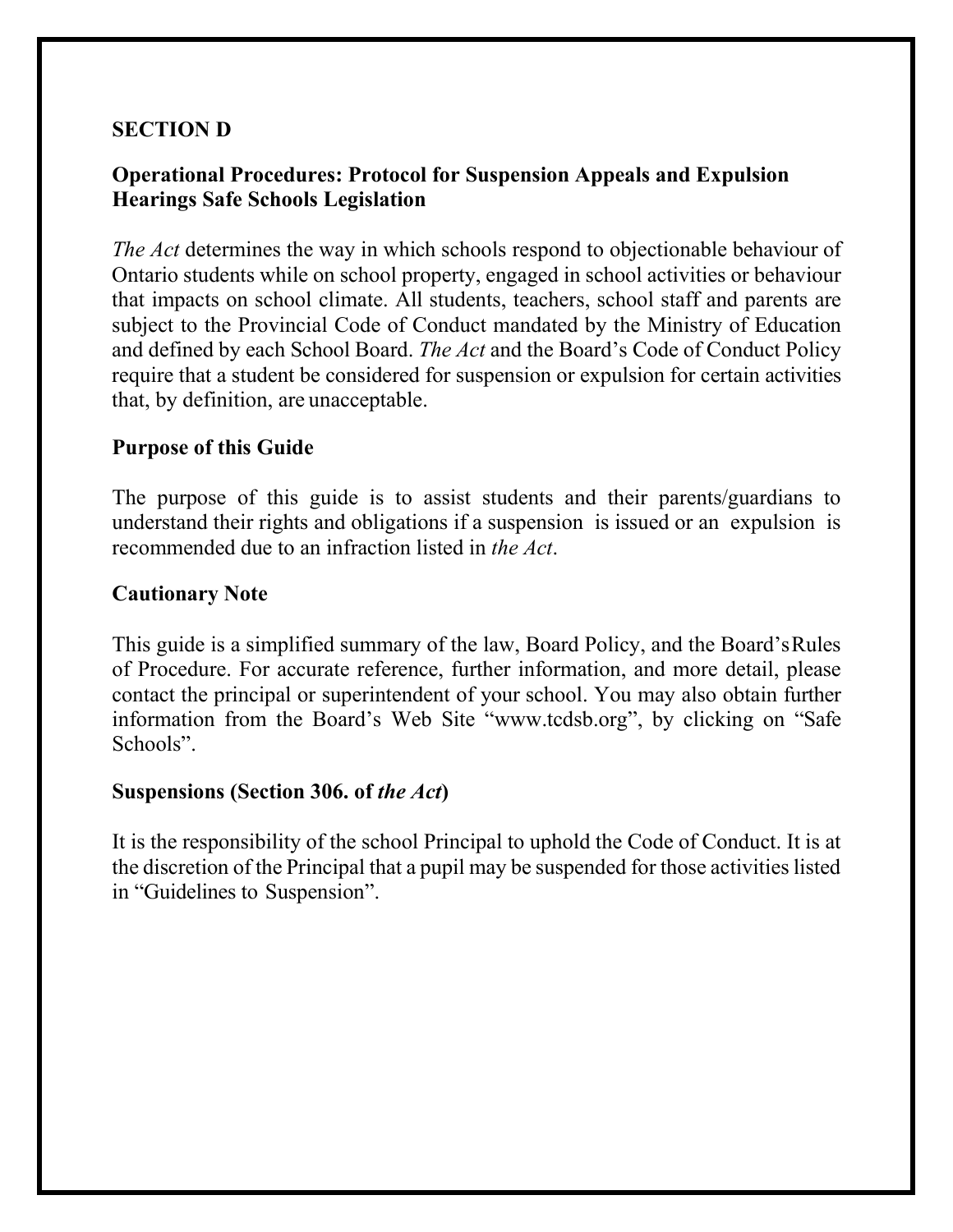#### **Mitigating Factors**

In recognizing the uniqueness of each child and applying a trauma-informed lens of pastoral care, a Principal must consider all mitigating factors before a suspension is issued including the following:

The pupil does not have the ability to control the pupil's behaviour.

(i) The pupil does not have the ability to understand the foreseeable consequences of the pupil's behaviour.

(ii) The pupil's continuing presence in the school does not create an unacceptable risk to the well-being or safety of any other person.

• Other factors that must be taken into account are: the pupil's history; the use of a progressive discipline approach; whether the activity for which the pupil may be suspended is related to any harassment of the pupil because of the pupil's race, national or ethnic origin, language, colour, religion, sex, age, mental or physical disability, sexual orientation, gender identity, gender expression, family status, marital status, or to any other form of harassment; how the suspension would affect the pupil's ongoing education; the age of the pupil; whether the behaviour was a manifestation of a disability identified in the pupil's individual education plan (IEP); whether appropriate individualized accommodation has been provided (IEP); or whether the suspension is likely to result in an aggravation or worsening of the pupil's behaviour or conduct (IEP); or whether the pupil has a history of marginalization or trauma.

A pupil may still be suspended for any such behaviour, or for other behaviour prohibited by the Board.

#### **Length of Suspensions**

Principal may suspend a pupil for a minimum of one (1) school day and a maximum of twenty (20) school days. All suspensions may be appealed.

#### **Appeal of Suspensions**

If a pupil is suspended, the parents/guardians may request an appeal in writing to the area superintendent within ten (10) school days from the start of the suspension. A pupil, if an adult or 16 or 17 years old and has withdrawn from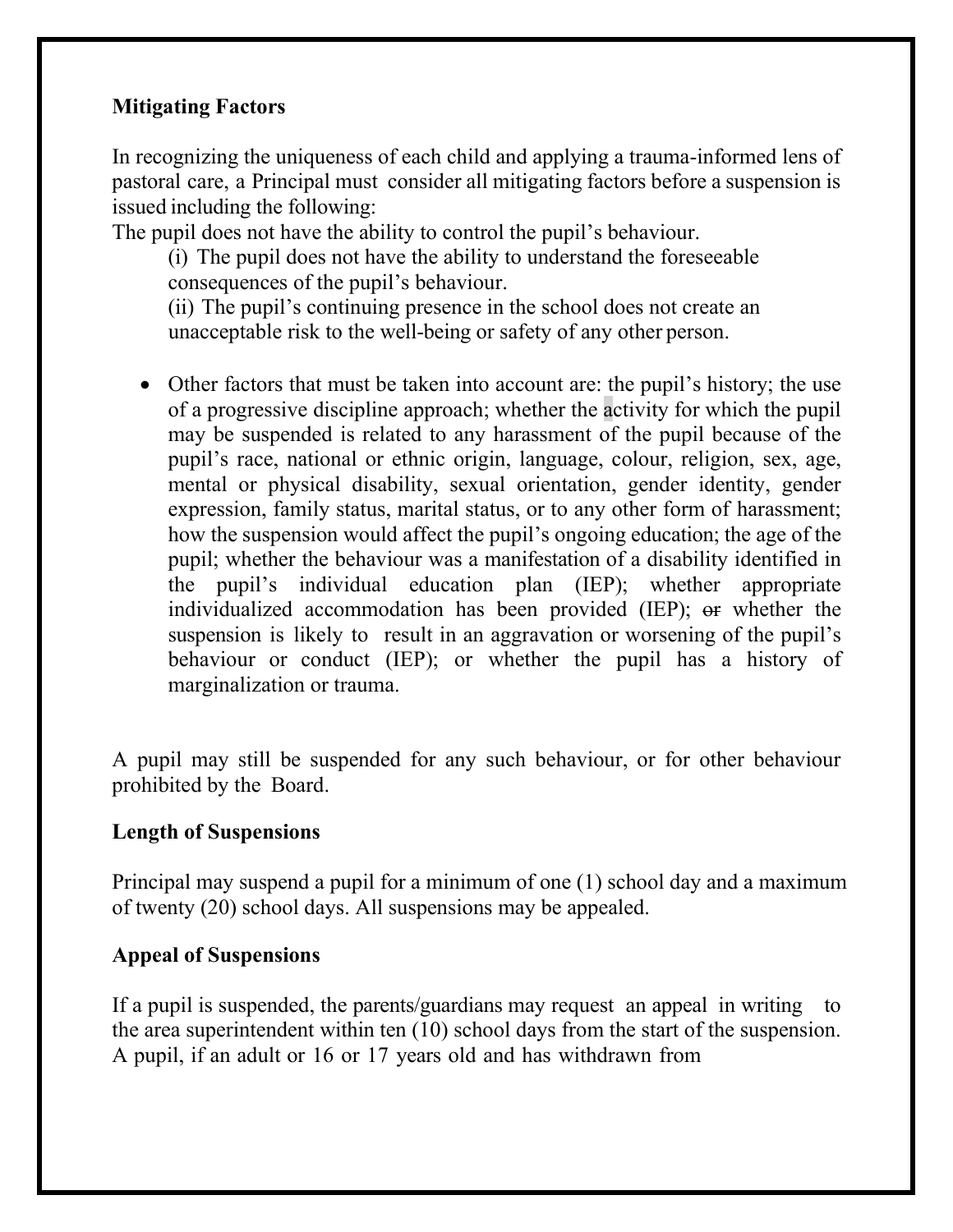parental control may also exercise this right to appeal. The area superintendent may contact the parties to the appeal and the principal to discuss the details of the possible appeal hearing. The request to appeal must state the rationale for consideration.

## **Appeal Hearing**

A board must hold a hearing to consider the appeal of the suspension and make a decision within fifteen (15) schools days from receipt of the appeal. The board may: confirm the suspension; confirm the suspension, but shorten its duration; or quash and expunge the record. The decision of the board is final.

### **Suspensions Pending Possible Expulsion (Section 310. of** *the Act***)**

A Principal shall issue a suspension pending possible expulsion if this pupil engages in an activity listed in "Guidelines to Expulsion".

A Principal must consider all mitigating factors before a recommendation for expulsion is made to the Safe Schools Hearing Committee.

A Principal must consider all mitigating factors before an expulsion is recommended including the following:

(i)The pupil does not have the ability to control the pupil's behaviour.

(ii) The pupil does not have the ability to understand the foreseeable

consequences of the pupil's behaviour.

(iii)The pupil's continuing presence in the school does not create an

unacceptable risk to the well-being or safety of any other person.

Other factors that must be taken into account are: the pupil's history; the use of a progressive discipline approach; whether the activity for which the pupil may be expelled is related to any harassment of the pupil because of the pupil's race, national or ethnic origin, language, colour, religion, sex, age, mental or physical disability, sexual orientation, gender identity, gender expression family status, marital status, or to any other form of harassment; how the expulsion would affect the pupil's ongoing education; the age of the pupil; whether the behaviour was a manifestation of a disability identified in the pupil's Individual Education Plan (IEP); whether appropriate individualized accommodation has been provided (IEP); whether the expulsion is likely to result in an aggravation or worsening of the pupil's behaviour or conduct (IEP); or whether the pupil has a history of marginalization or trauma.

A pupil may still be expelled for any such behaviour, or for persistent violation of Board standards of behaviour, or for other refractoryconduct.

### **Suspension Pending Possible Expulsion**

If the principal believes that an infraction listed under section 310 of *the Act* has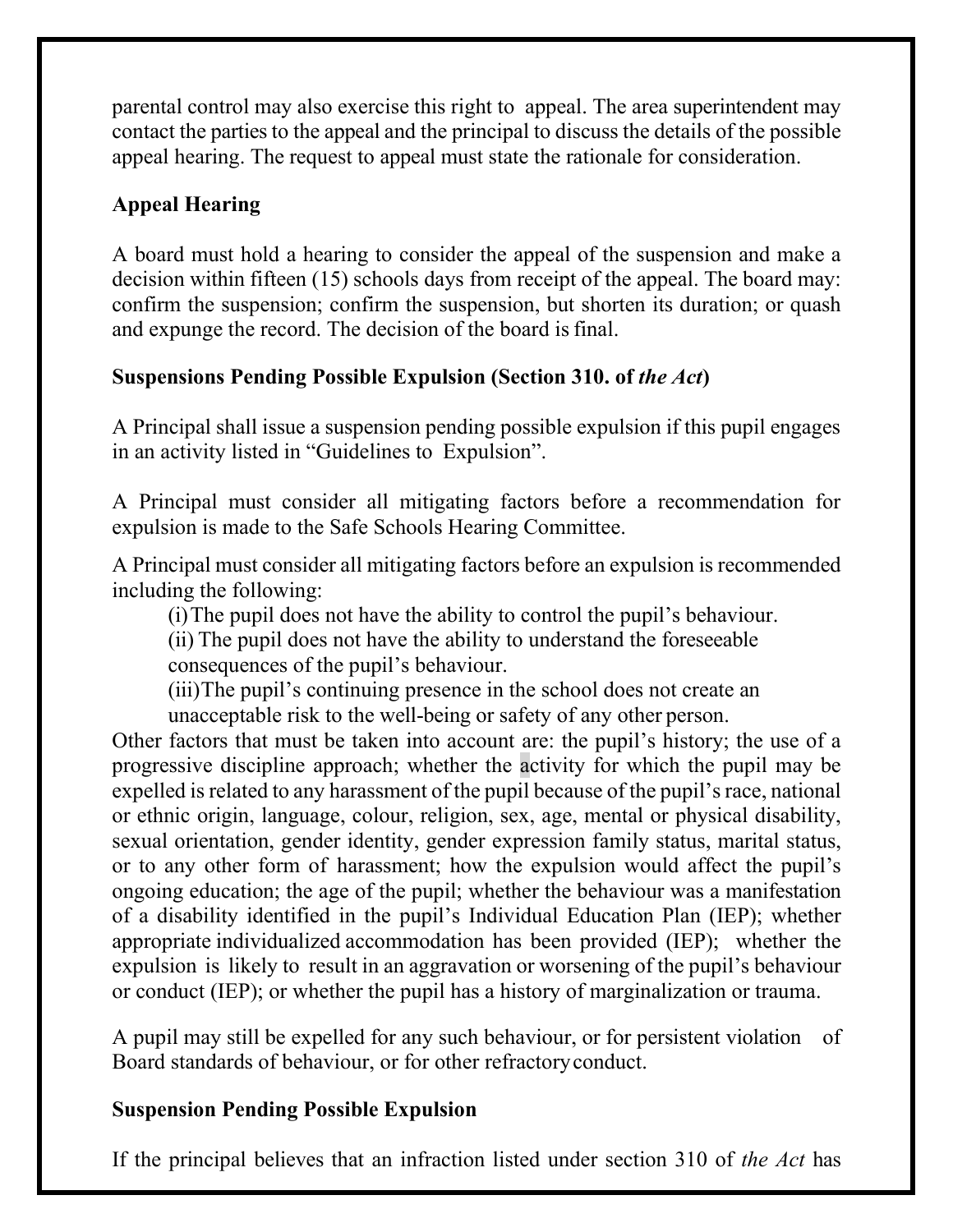occurred, the pupil is immediately suspended pending possible expulsion. The principal notifies the parents/guardians, and then conducts an investigation. At the end of the investigation, the Principal completes a report with a decision to confirm the suspension; confirm the suspension, but shorten its duration; quash and expunge the record; or recommend to the Discipline Committee that a school expulsion or a board expulsion be imposed.

The Board may not impose an expulsion if more than twenty (20) school days have lapsed since the suspension pending possible expulsion was issued unless all parties agree to extend the date beyond the 20th day.

## **Expulsion Hearing**

If a school or board expulsion is recommended by the principal, an expulsion hearing must be held by the board within twenty (20) days after the issuing date of the Suspension Pending Possible Expulsion unless all parties agree to extend the date beyond the 20th day.

If there is a recommendation for expulsion, the Discipline Committee will decide to impose an expulsion; or confirm the suspension; or confirm but shorten its duration; or quash and expunge the record at the expulsion hearing.

The decision of the board is final.

An expulsion hearing can be waived by the parent/guardian if the parent/guardian and the principal agree to Minutes ofSettlement.

### **Appeal of Decision to Expel**

If the Safe Schools Hearing Committee imposes a school or board expulsion, the parents, guardians, adult pupil, or a pupil who is 16 or 17 year old and who has withdrawn from parental control can appeal the decision to the Child and Family Services Review Board. The Child and Family Services Review Board decision is final and binding.

#### **Appeal of a Suspension When Expulsion is not Recommended (section 310. of** *the Act***)**

This type of suspension may not be appealed until the Principal delivers a final decision in a report following an investigation.

Written notice of appeal of the suspension must be received by the area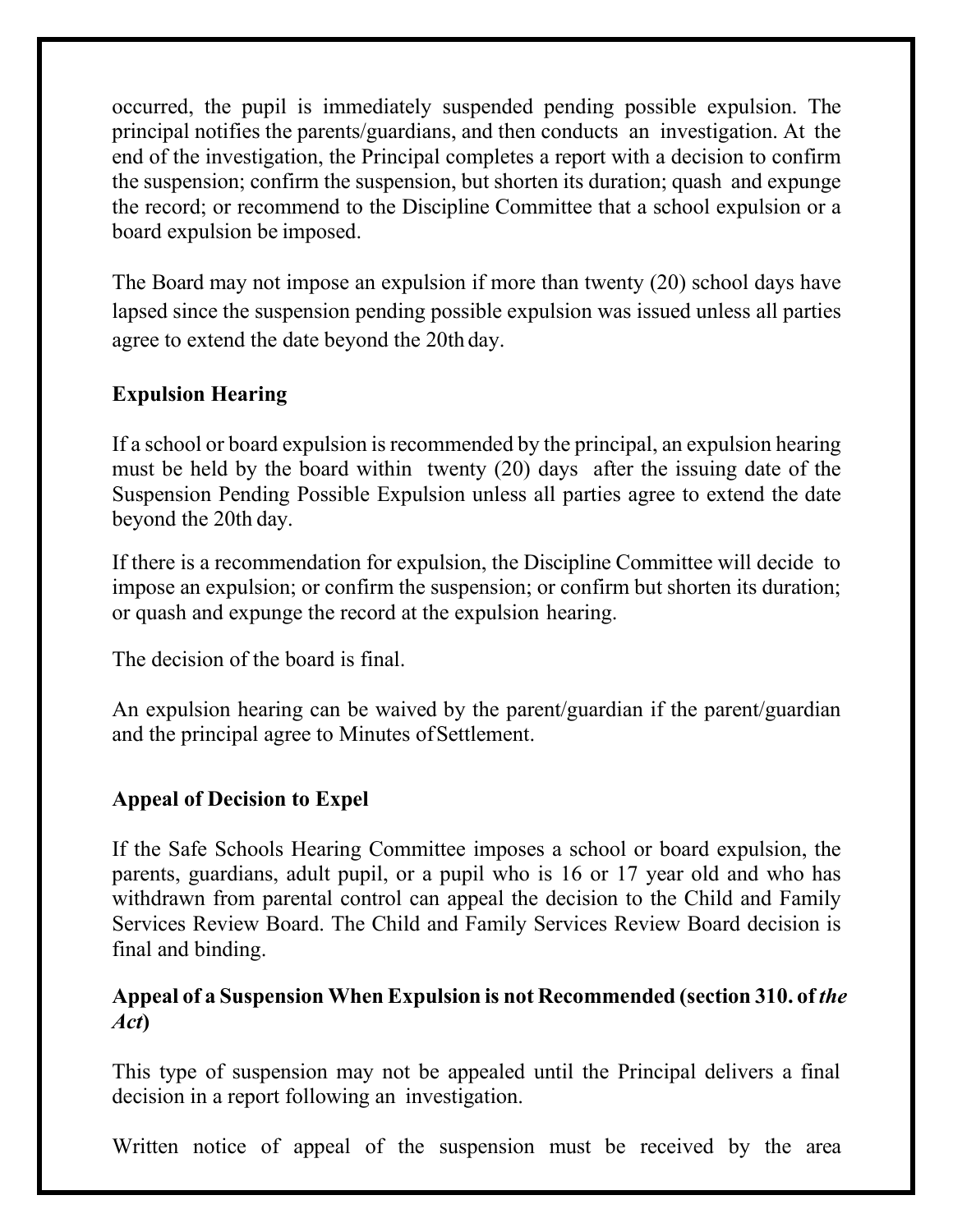Superintendent within five (5) days of receipt of report decision. The notice must include a written statement setting out all the reasons for the appeal, and a copy of the Notice of Suspension Pending Expulsion. The Board will hear the appeal of the suspension within fifteen (15) days after receipt of the written notice to appeal the suspension.

## **Procedure for the Appeal of an Expulsion**

Written notice must be given to the Child and Family Services Review Board within thirty (30) days after the expulsion hearing. The Appeal Notice must include a written statement setting out all the reasons for the appeal, and a copy of the expulsion decision by the Committee. The Child and Family Services Review Board will hear the expulsion appeal within thirty (30) days of receiving the notice to appeal the expulsion. The decision of the Child and Family Services Review Board is final.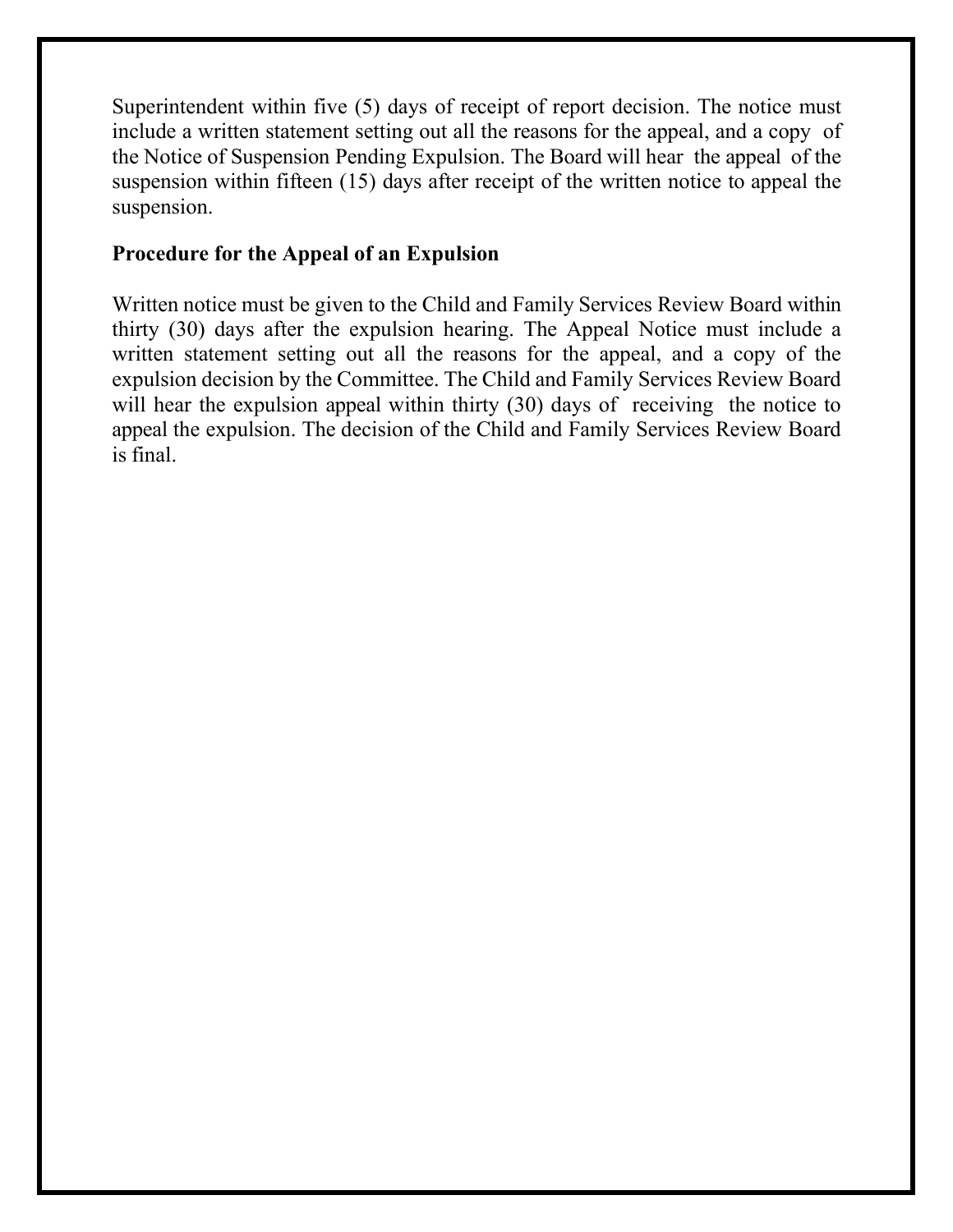

#### Safe Schools Department SUSPENSION APPEAL PROCESS





**Decision of Suspension Appeal Hearing is FINAL** 

**SUSPENSION APPEAL HEARING**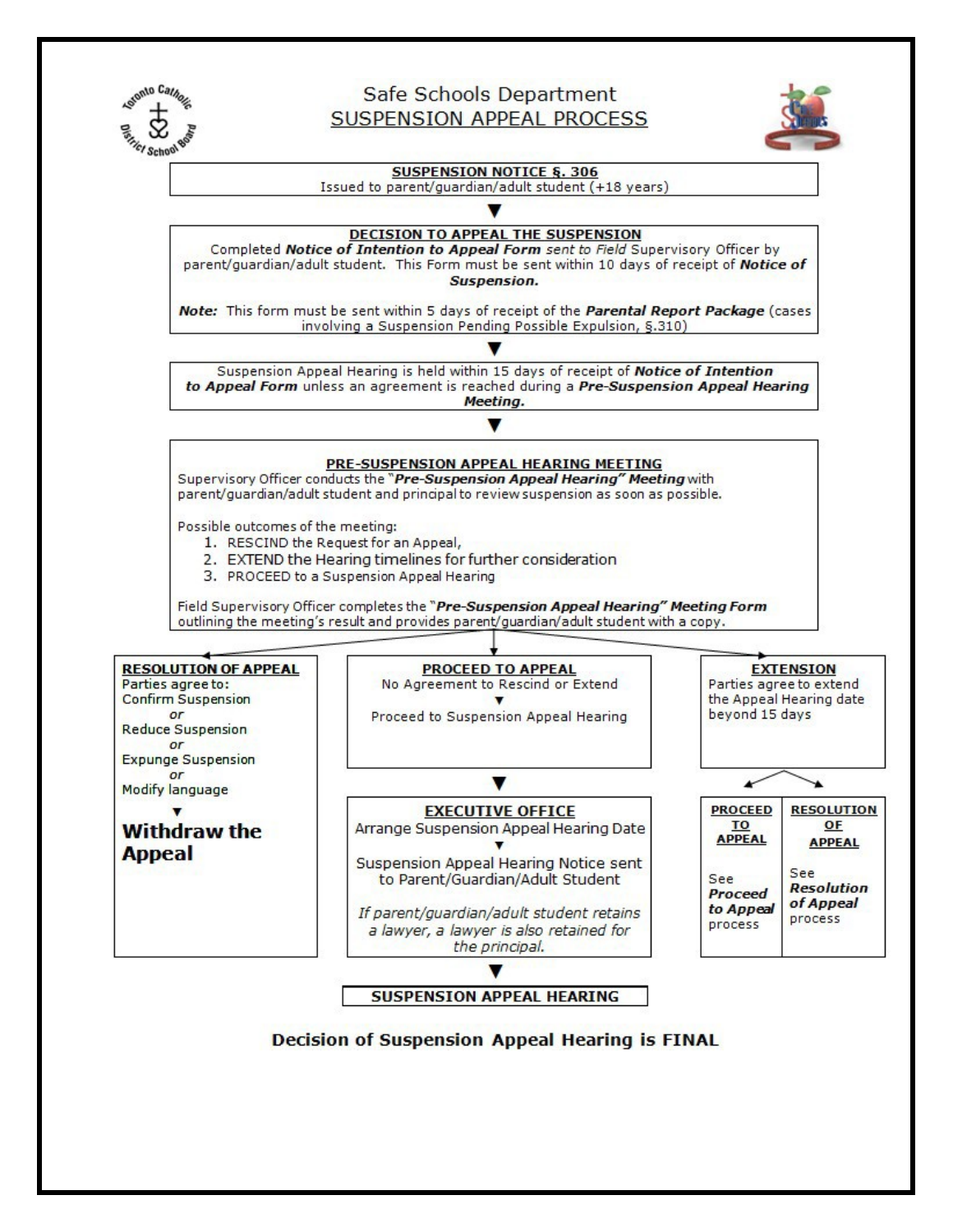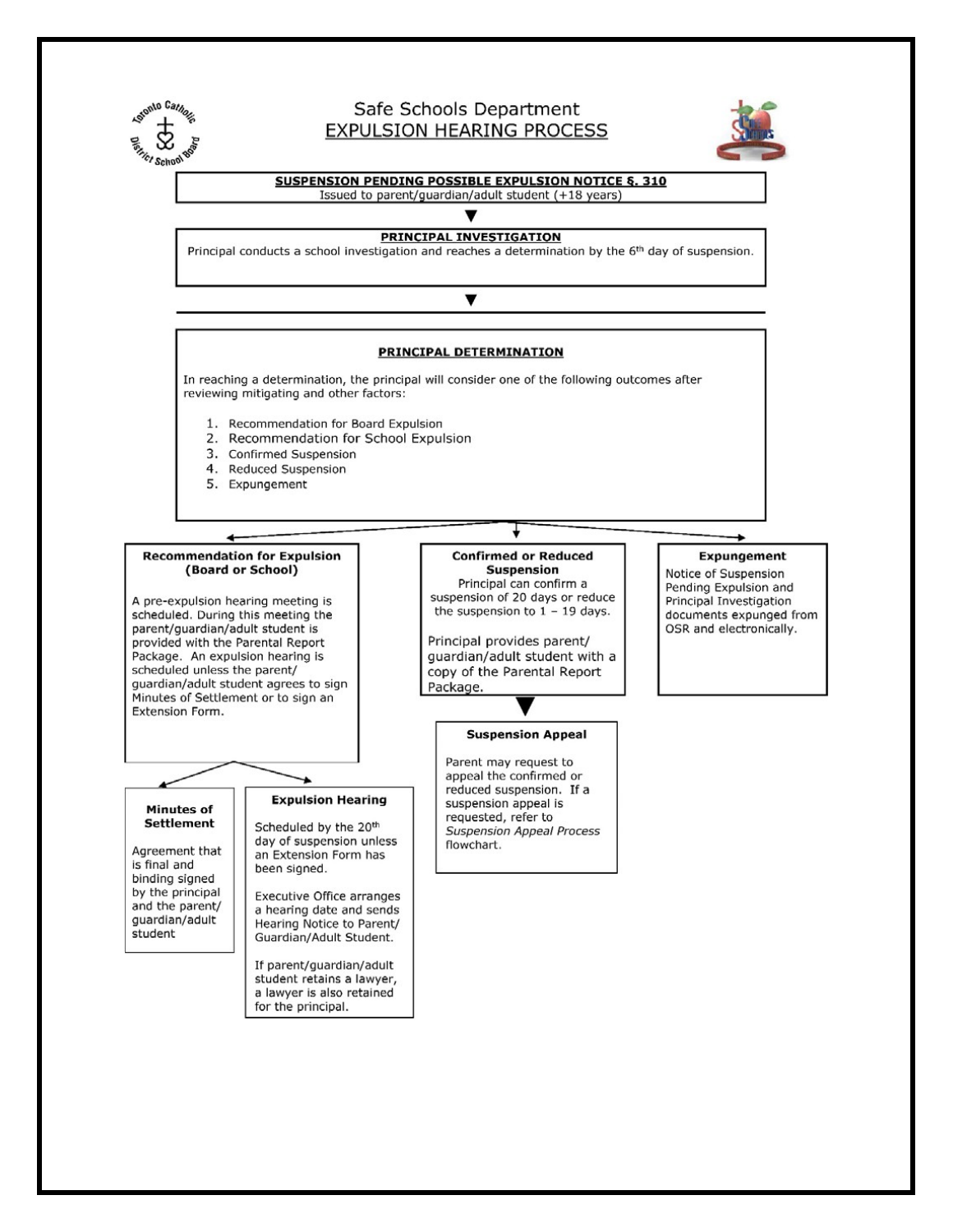# **SECTION E** Statutory Powers Procedure Act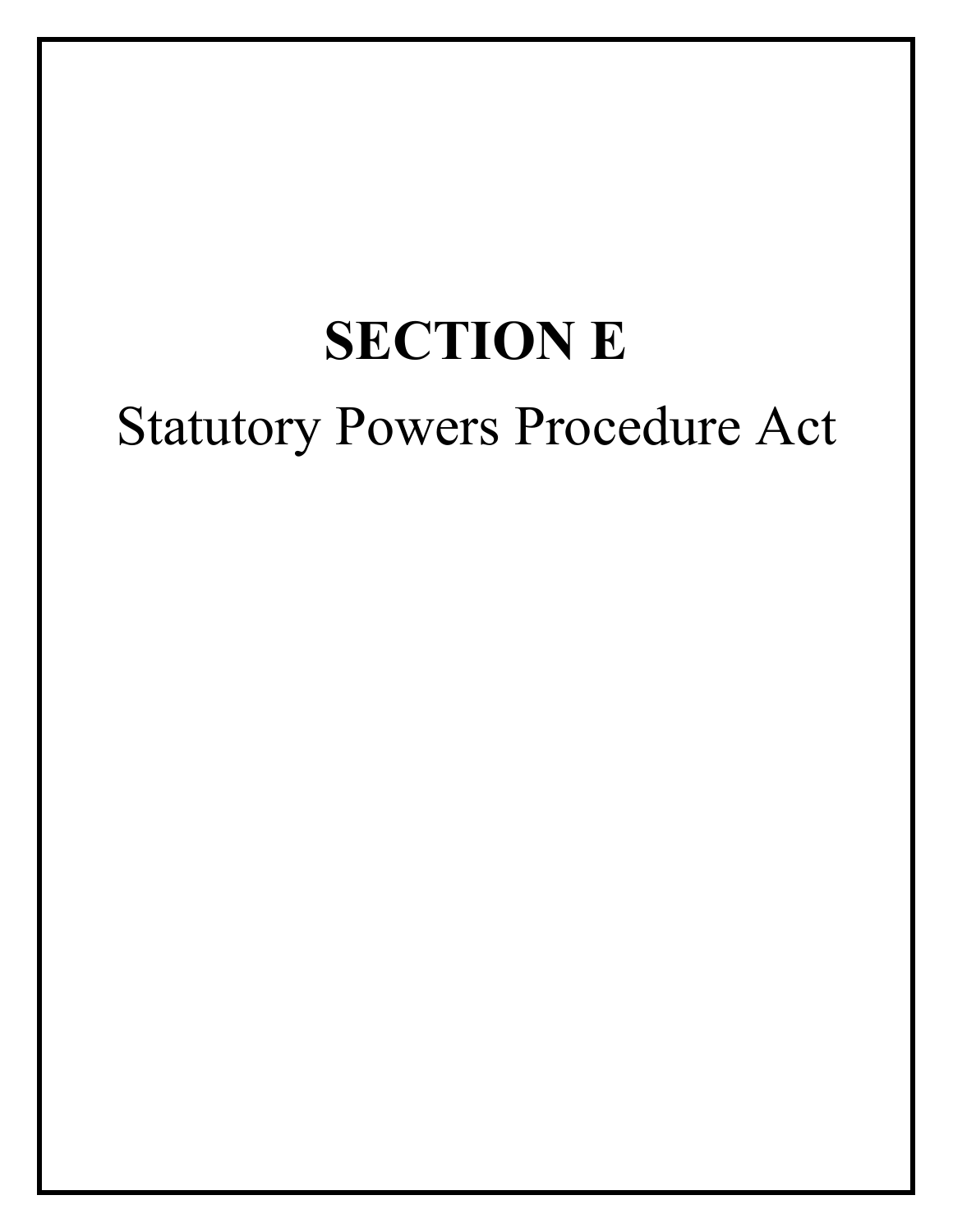## **SECTION E:**

## **Operational Procedures: Statutory Powers Procedure Act**

The Board affords the parent (or student if an adult) a hearing following:

a) a principal's recommendation for the expulsion (School Expulsion or Board Expulsion) of a pupil,

b) an appeal of the suspension of a pupil

Suspension Appeal Hearings, Expulsion Hearings, and Appeals of Decisions of the Board shall be in accordance with the Rules of Procedures outlined below: [References are to sections of Statutory Powers Procedure Act ("SPPA") or Education Act ("ACT")]

| <b>TABLE OF CONTENTS</b>                |                                                                                                                                                                                                                                        |
|-----------------------------------------|----------------------------------------------------------------------------------------------------------------------------------------------------------------------------------------------------------------------------------------|
|                                         | 41                                                                                                                                                                                                                                     |
|                                         | 41                                                                                                                                                                                                                                     |
|                                         | 41                                                                                                                                                                                                                                     |
|                                         | 41                                                                                                                                                                                                                                     |
| Waiver of Procedural Requirement        | 41                                                                                                                                                                                                                                     |
| Disposition without Hearing             | 42                                                                                                                                                                                                                                     |
| PROVISIONS RESPECTING TRUSTEES          | 42                                                                                                                                                                                                                                     |
|                                         | 42                                                                                                                                                                                                                                     |
| Decision of Discipline Committee        | 42                                                                                                                                                                                                                                     |
| Expiry of Term                          | 42                                                                                                                                                                                                                                     |
| Incapacity of Member                    | 42                                                                                                                                                                                                                                     |
| PROCEEDINGS GENERALLY                   | 42                                                                                                                                                                                                                                     |
| 3.1 Classes of PROCEEDINGS              | 42                                                                                                                                                                                                                                     |
| Parties to All Classes of PROCEEDINGS   | 42                                                                                                                                                                                                                                     |
| Adding Pupil as a Party                 | 43                                                                                                                                                                                                                                     |
| Hearings to be Private                  | 43                                                                                                                                                                                                                                     |
| Presence of BOARD Solicitor             | 43                                                                                                                                                                                                                                     |
| Maintenance of Order at Hearings        | 43                                                                                                                                                                                                                                     |
| Assistance of Peace Officer             | 43                                                                                                                                                                                                                                     |
| WITHOLDING COMMENCEMENT OF              | 43                                                                                                                                                                                                                                     |
| Decision not to Process Commencement of | 43                                                                                                                                                                                                                                     |
| Notice of Decision Not to Process       | 44                                                                                                                                                                                                                                     |
|                                         | 44                                                                                                                                                                                                                                     |
| Resumption of Processing                | 44                                                                                                                                                                                                                                     |
|                                         | <b>GENERAL</b><br>1.1 Proceeding Chair<br>1.2 Liberal Construction of Rules<br>1.3 Different Kinds of Hearings in One PROCEEDING<br>Discipline Committee for Procedural or Interlocutory<br>When Documents Incomplete or Received Late |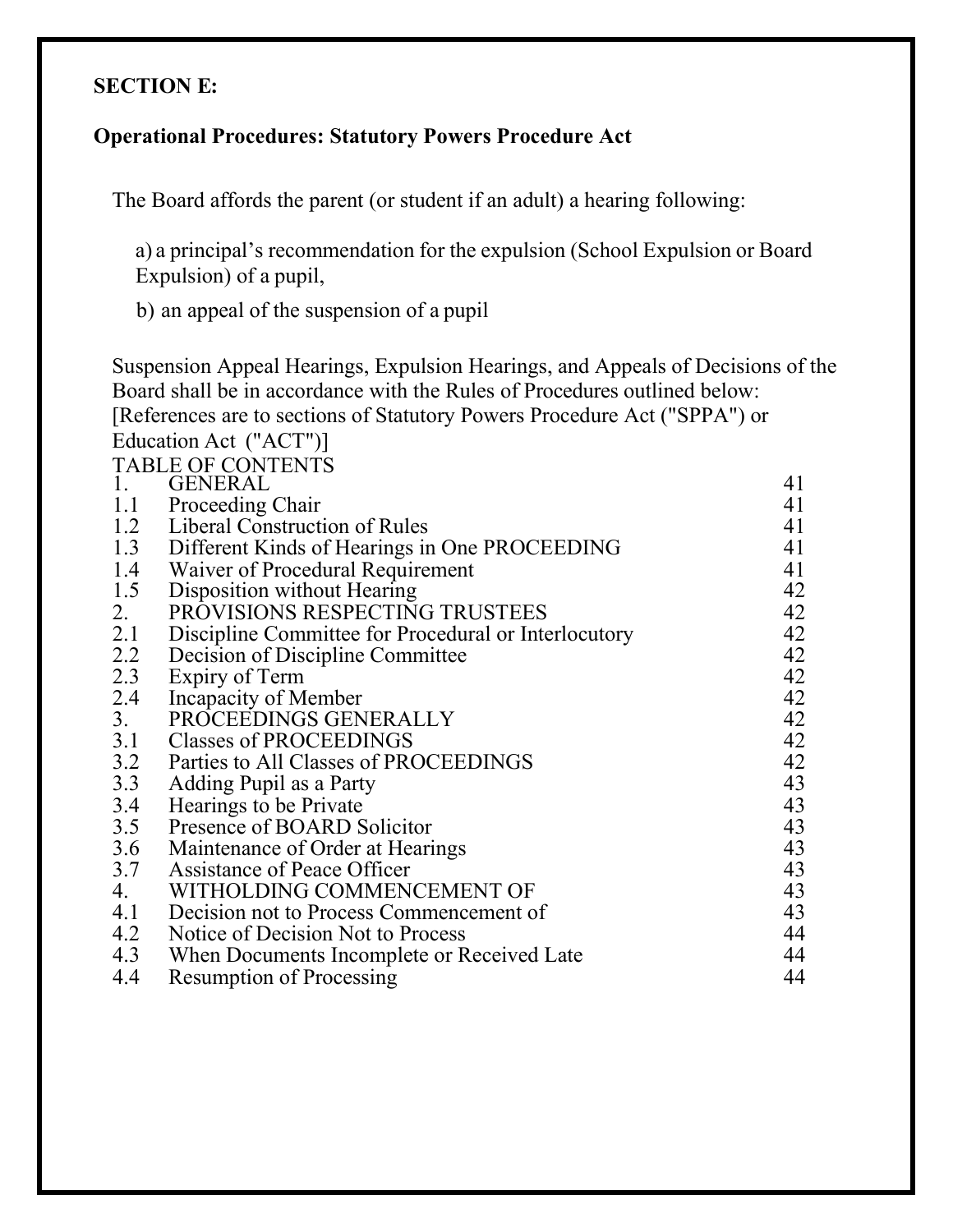| 4.5 | Dismissal of PROCEEDING without a Hearing                        | 44 |
|-----|------------------------------------------------------------------|----|
| 4.6 | Notice of Intended Dismissal                                     | 44 |
| 4.7 | Reasons for Intended Dismissal to be Set out                     | 45 |
| 4.8 | <b>Right to Make Submissions</b>                                 | 45 |
| 4.9 | Dismissal                                                        | 45 |
| 1.  | <b>DISCLOSURE</b>                                                | 45 |
| 1.1 | <b>Required Disclosure</b>                                       | 45 |
| 1.2 | <b>BOARD May Order Disclosure</b>                                | 46 |
| 1.3 | Exception to Disclosure of Privileged Information                | 46 |
| 1.4 | Where Character, Conduct or Competence of A Party Is In Issue    | 46 |
| 2.  | PRE-HEARING CONFERENCES                                          | 46 |
| 2.1 | Pre-Hearing Conferences                                          | 46 |
| 2.2 | Who Presides at Pre-Hearing Conferences                          | 47 |
| 2.3 | Pre-Hearing Conference Without Prejudice                         | 47 |
| 2.4 | Orders at Pre-Hearing Conference                                 | 47 |
| 2.5 | Disqualification                                                 | 47 |
| 2.6 | Application to Electronic Hearings                               | 47 |
| 3.  | NOTICES, AND EFFECT OF NON-ATTENDANCE                            | 48 |
| 3.1 | Notice of Written Hearing                                        | 48 |
| 3.2 | Effect of Non-Attendance at Written Hearing after Due Notice     | 48 |
| 3.3 | Notice of Electronic Hearing                                     | 48 |
| 3.4 | Effect of Non-Attendance at Electronic Hearings after Due Notice | 49 |
| 3.5 | Notice of Oral Hearing                                           | 49 |
| 3.6 | Effect of Non-Attendance at Oral Hearing after Due Notice        | 49 |
| 4.  | WRITTEN HEARINGS GENERALLY                                       | 50 |
| 4.1 | When Written Hearing not Permitted                               | 50 |
| 4.2 | Time Limit for Seeking Electronic or Oral Hearing                | 50 |
| 4.3 | Exception                                                        | 50 |
| 4.4 | Determination by the BOARD                                       | 50 |
| 5.  | ELECTRONIC HEARINGS GENERALLY                                    | 50 |
| 5.1 | When Hearing Electronically not Permitted                        | 50 |
| 5.2 | Exception not Apply where Procedural Only                        | 50 |
| 5.3 | Determination by the BOARD                                       | 50 |
| 5.4 | Participants to be Able to Hear One Another                      | 51 |
| 5.5 | Procedure at Electronic Hearing                                  | 51 |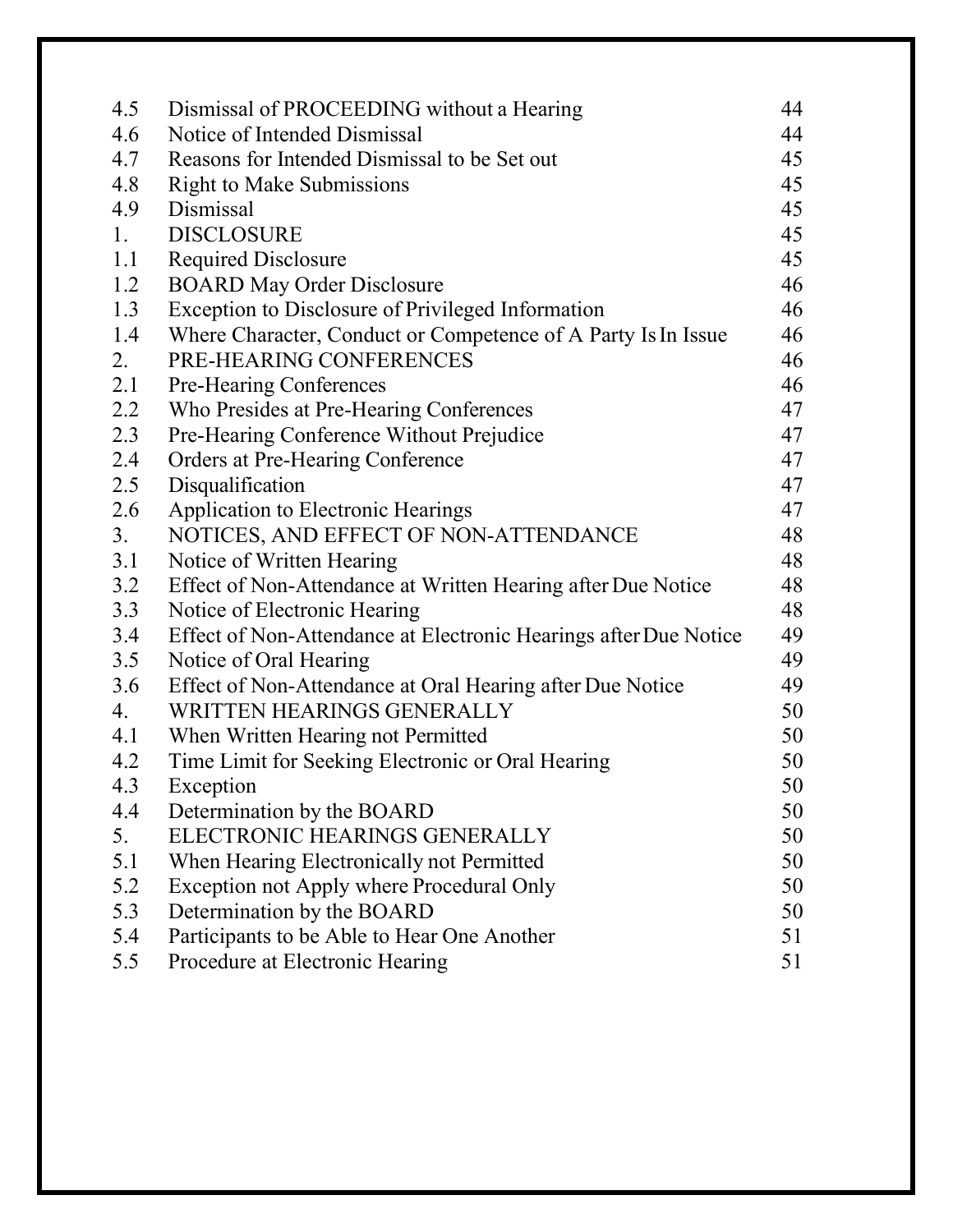| 6.  | PROVISIONS AFFECTING BOTH ORAL AND ELECTRONIC       |    |
|-----|-----------------------------------------------------|----|
|     | <b>HEARINGS</b>                                     | 51 |
| 6.1 | PROCEEDINGS Recorded by the BOARD                   | 51 |
| 6.2 | Rights of Party at Oral and Electronic Hearings     | 52 |
| 6.3 | Cross-examination of Witnesses                      | 52 |
| 6.4 | Questions in Reply and from the BOARD               | 52 |
| 6.5 | Limitation on Examination and Cross-examination     | 52 |
| 7.  | APPEAL OF A DECISION TO SUSPEND A PUPIL             | 52 |
| 7.1 | Who May Appeal a Suspension                         | 52 |
| 7.2 | Appeal Required in Writing, and Minimum Content     | 52 |
| 7.3 | Time for Bringing Appeal                            | 53 |
| 7.4 | Response of Board                                   | 53 |
| 7.5 | Hearing in Writing                                  | 53 |
| 7.6 | Appellant to Satisfy BOARD that Principal Was Wrong | 53 |
| 7.7 | <b>Appellant Presents First, Principal Second</b>   | 53 |
| 7.8 | Decision of the BOARD                               | 53 |
| 8.  | REFERRAL OF AN EXPULSION MATTER TO THE BOARD        | 54 |
| 8.1 | Time for Referral                                   | 54 |
| 8.2 | <b>Content of Referral</b>                          | 54 |
| 8.3 | <b>Hearing Electronically</b>                       | 54 |
| 8.4 | Scheduling of Hearing                               | 54 |
| 8.5 | <b>Extension of Deadline</b>                        | 54 |
| 8.6 | <b>PARENT</b> or Pupil Application for Adjournment  | 55 |
| 8.7 | Decision of the BOARD                               | 55 |
| 8.8 | Appeal of the Decision of the Board                 | 55 |
| 9.  | <b>DEFINITIONS</b>                                  | 56 |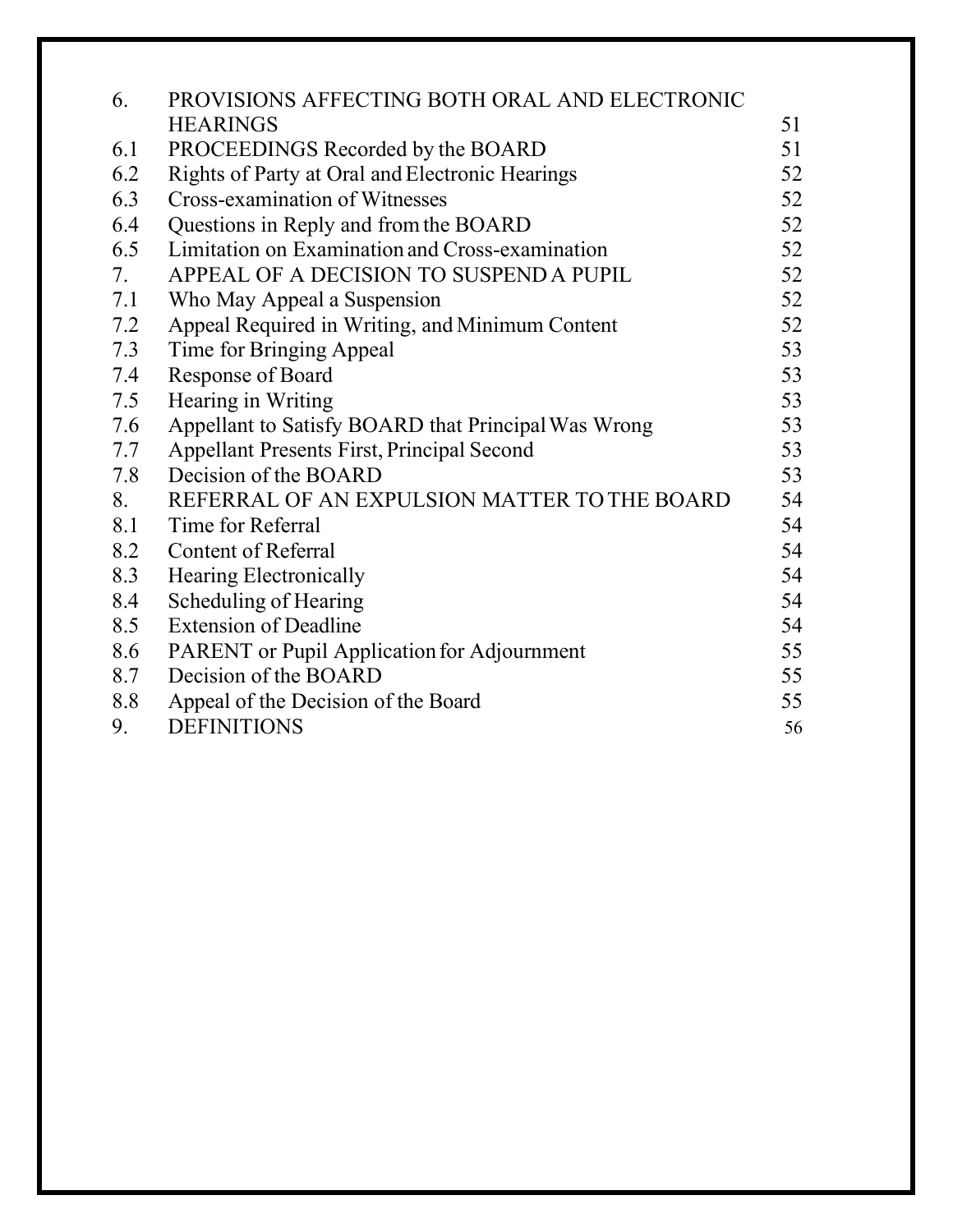GENERAL

1.1 Proceeding Chair

The Proceeding Chair will be appointed by the Chair of the Board. In the absence of the Chair of the Board, the Safe Schools Hearing Committee members will appoint the Proceeding Chair.

This process for appointing the Proceeding Chair will be followed for each hearing.

1.2 Liberal Construction Of Rules

These Rules shall be liberally construed to secure the just, most expeditious and cost-effective determination of every PROCEEDING on its merits. [SPPA §2]

1.3 Different Kinds Of Hearings In One PROCEEDING Except as otherwise provided in these Rules, the BOARD may, in a PROCEEDING, hold any combination of written, electronic and oral hearings. [SPPA § 5.2.1]

1.4 Waiver Of Procedural Requirement

Any provision of these Rules, including the time for doing any act or thing, may be waived in the discretion of the BOARD, upon its own motion or upon the application of any party. [SPPA  $\S$  4(2)]

1.5 Disposition Without Hearing

If the parties consent, a PROCEEDING may be disposed of by a decision of the BOARD without a hearing provided that both parties agree to Minutes of Settlement. [SPPA § 4.1]

## 2. PROVISIONS RESPECTING TRUSTEES

2.1 The Safe Schools Hearing Committee for Procedural or Interlocutory Matters A procedural or interlocutory matter in a PROCEEDING may be heard and determined by a discipline committee consisting of at least three members of the board, as assigned by the CHAIR. [SPPA  $\S 4.2(1)$ ]

2.2 Decision Of Discipline Committee

The decision of a majority of the members of the Safe Schools Hearing Committee is the BOARD'S decision. [SPPA §4.2(3)]

## 2.3 Expiry Of Term

If the term of office of a member of the BOARD who has participated in a hearing expires before a decision is given, the term shall be deemed to continue, but only for the purpose of participating in the decision and for no other purpose. [SPPA §4.3]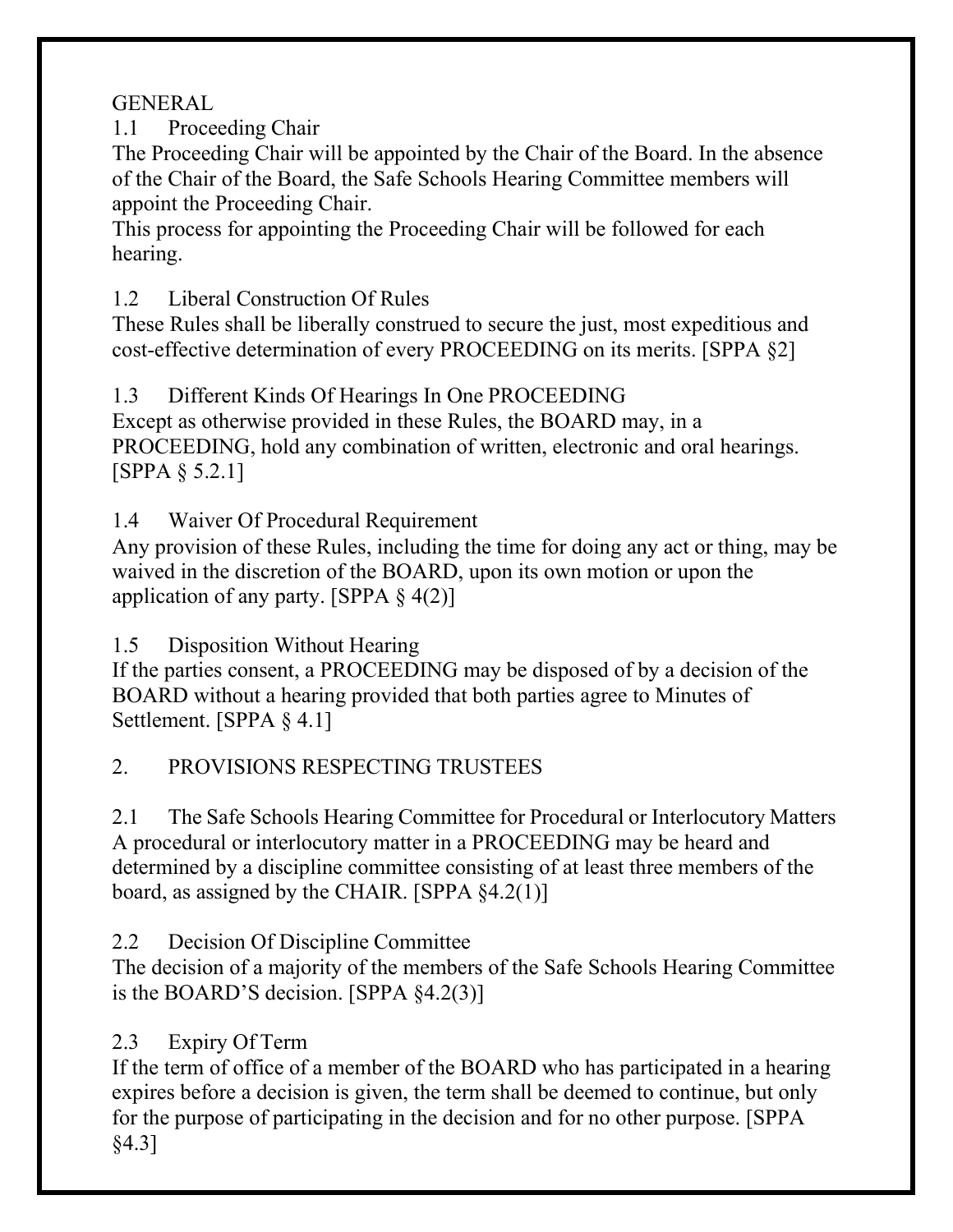## 2.4 Incapacity Of Member

If the term of office of a member of the BOARD who has participated in a hearing becomes unable, for any reason, to complete the hearing or to participate in the decision, the remaining Trustee or Trustees may complete the hearing and give a decision. [SPPA  $\S 4.4(1)$ ]

## 3. PROCEEDINGS GENERALLY

## 3.1 Classes of PROCEEDINGS

There shall be two classes of PROCEEDINGS that come before the BOARD:

3.1.1 an appeal against a decision by a principal to impose a suspension; and

3.1.2 a referral by the principal of a matter of expulsion of a pupil. [SPPA§4.7]

3.2 Parties to All Classes of PROCEEDINGS The parties to any class of PROCEEDING shall be:

3.2.1 the pupil if:

i.) the pupil is at least 18 years old, or

ii.) The pupil is 16 or 17 years old and has withdrawn form parental control

3.2.2 the pupil's parent or guardian, unless:

i.) the pupil is at least 18 years old, or

ii.) The pupil is 16 or 17 years old and has withdrawn form parental control, and

3.2.3 theprincipal of the school in which the pupil is or was enrolled. [ACT 309(8), 311.3(3)]

## 3.3 Adding Pupil as a Party

Where the PARENT is a party to any class of PROCEEDING, a pupil who is not a party to the suspension appeal or expulsion hearing has the right to be present at the hearing and to make a statement on their behalf. [ACT 309(9), 311.3(4)]

3.4 Hearings To Be Private

Since intimate personal matters may be disclosed, the public will be excluded from oral, written and electronic hearings, so that undue embarrassment to any of the parties may be avoided. [SPPA §9(1)]

3.5 Presence of BOARD Solicitor

In PROCEEDINGS (including deliberations) where the Board Solicitor is not representing the principal, the BOARD Solicitor shall be present to advise the PROCEEDING CHAIR as to any legal and procedural matter that may arise, and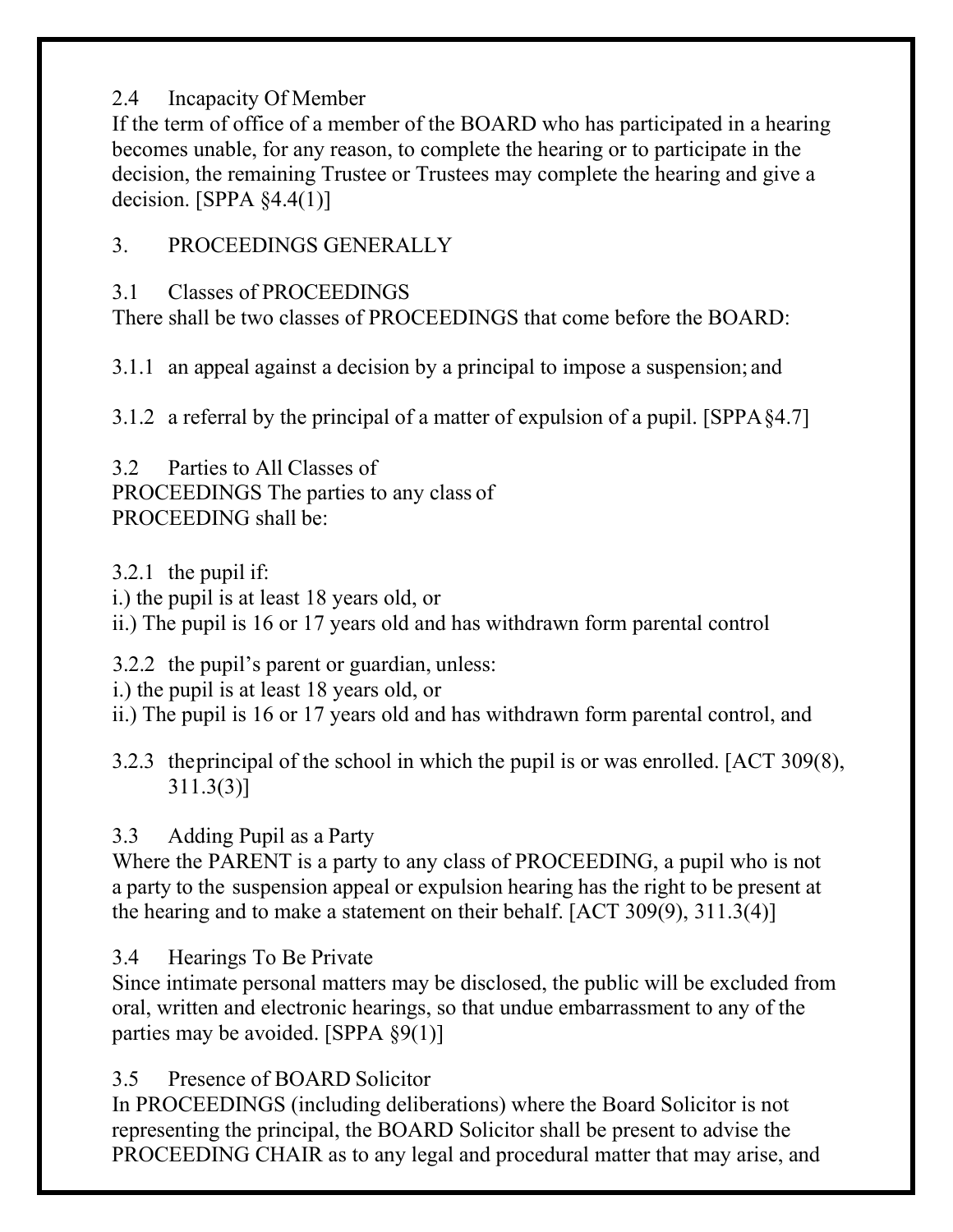to assist the BOARD in the preparation of formal Orders and reasons (if requested). In PROCEEDINGS where the Board Solicitor is representing the principal, an outside solicitor will be retained to be present to advise the PROCEEDING CHAIR as to any legal and procedural matter that may arise, and to assist the BOARD in the preparation of formal Orders and reasons (if requested).

## 3.6 Maintenance Of Order At Hearings

The BOARD may make such orders or give such directions at an oral or electronic hearing as it considers necessary for the maintenance of order at the hearing. [SPPA §9(2)]

3.7 Assistance of Peace Officer

If any person disobeys or fails to comply with any order or direction given at a hearing, the person presiding or any Trustee may call for the assistance of any peace officer to enforce the order or direction. [SPPA§9(2)]

4. WITHOLDING COMMENCEMENT OF PROCEEDINGS

4.1 Decision Not To Process Commencement Of PROCEEDING Subject to section 4.3, upon receiving documents relating to the commencement of a PROCEEDING, the DIRECTOR may decide not to process the documents relating to the commencement of the PROCEEDING if,

4.1.1 the documents are incomplete;

4.1.2 the documents are received after the time required for commencing the PROCEEDING has elapsed. [SPPA  $\S4.5(1)$ ]

4.2 Notice of Decision Not to Process

The DIRECTOR shall give the party who commences a PROCEEDING notice of the decision under section 4.1 and shall set out in the notice the reasons for the decision and the requirements for resuming the processing of the documents. [SPPA §4.5(2)]

4.3 When Documents Incomplete or Received Late For the purposes section 4.1:

4.3.1 the documents are incomplete if they do not conform to the requirements of sections 11.2, 12.2, as the case requires;

4.3.2 the documents must be received within the time limits set out in sections 11.3, 12.1, as the case requires. [SPPA§4.5(3)]

4.4 Resumption of Processing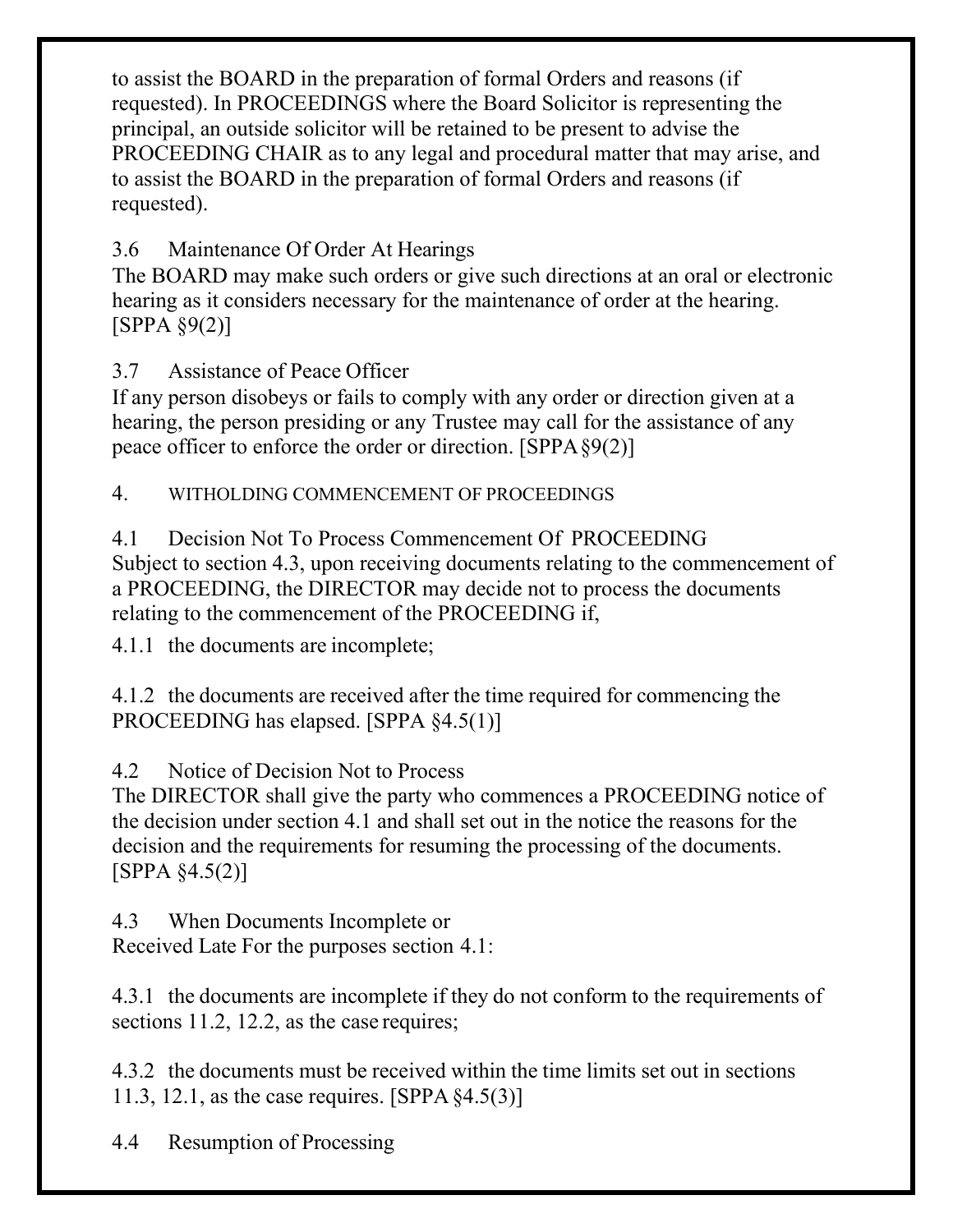The processing of the documents may be resumed:

4.4.1 when the documents are complete, or

4.4.2 after the CHAIR in the Chair'sdiscretion extends the time for commencing the PROCEEDING, as the case requires.

4.5 Dismissal Of PROCEEDING Without A Hearing Subject to section 4.9, the BOARD may dismiss a PROCEEDING without a hearing if,

4.5.1 the PROCEEDING is frivolous, vexatious or is commenced in bad faith;

4.5.2 the PROCEEDING relates to matters that are outside the jurisdiction of the BOARD; or

4.5.3 some aspect of the statutory requirements for bringing the PROCEEDING has not been met. [SPPA §4.6(1)]

4.6 Notice Of Intended Dismissal

Before dismissing a PROCEEDING under section 4.5, the BOARD shall give not less than five (5) days notice of its intention to dismiss the PROCEEDING to,

4.6.1 all parties to the PROCEEDING if the PROCEEDING is being dismissed for reasons referred to in subsection 4.5.2; or

4.6.2 the party who commences the PROCEEDING if the PROCEEDINGis being dismissed for any other reason. [SPPA §4.6(2)]

4.7 Reasons For Intended Dismissal To Be Set Out

The notice of intention to dismiss a PROCEEDING shall set out the reasons for the dismissal and inform the parties of their right to make written submissions to the BOARD with respect to the dismissal within the time specified in the notice. [SPPA §4.6(3)]

4.8 Right To Make Submissions

A party who receives a notice under section 4.6 may make written submissions to the BOARD with respect to the dismissal before the close of business on the fifth (5th) business day after the date of the notice, which date and time shall be specified in the notice. [SPPA  $§4.6(4)$ ]

4.9 Dismissal

The BOARD shall not dismiss a PROCEEDING under this section until it has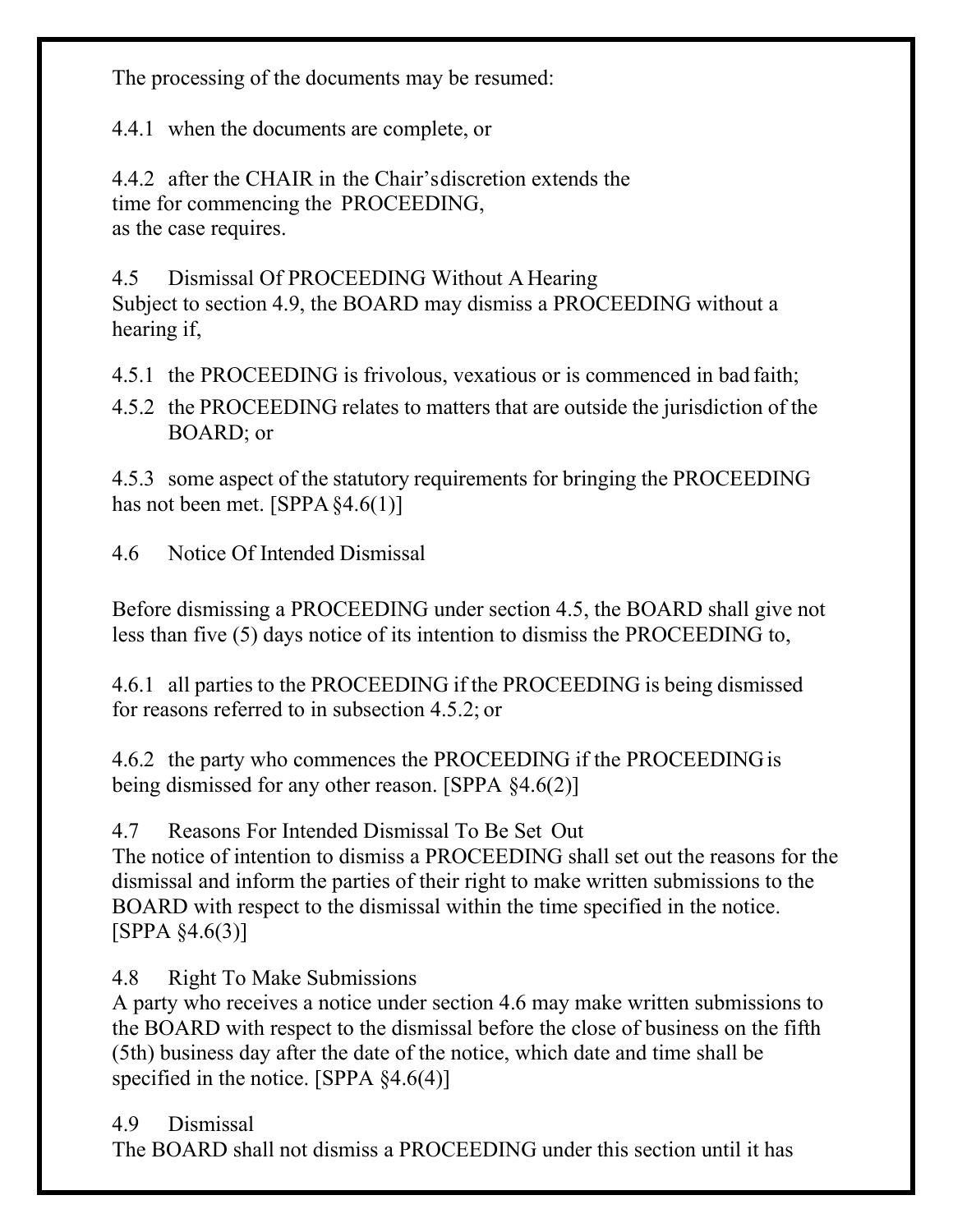given notice under section 4.6 and considered any submissions made under section 4.8. [SPPA §4.6(5)]

## 5. DISCLOSURE

5.1 Required Disclosure

Unless otherwise ordered by the BOARD, each party to a PROCEEDING shall provide to the other party (or parties if more than one) and to the BOARD not less than two (2) clear days prior to the commencement of the PROCEEDING:

5.1.1 a list of the witnesses that the party intends to call to give evidence in the PROCEEDING;

5.1.2 a summary of the evidence that each such witness will give in sufficient detail to permit the other party (or parties if more than one) and the BOARD to know the nature of the evidence intended to be presented; and

5.1.3 if a witness, other than the principal and any teacher in the school in which the pupil is (or was) enrolled, is to be called to give a professional or expert opinion, full details of the credentials of any such witness as well as the reasons why such professional or expert opinion is required for the appropriate determination of the issues in the PROCEEDING.

5.2 BOARD May Order Disclosure

Subject to the provisions of applicable legislation respecting disclosure of personal information, the BOARD, at the request of a party or on its own motion, and at any stage of the PROCEEDING before a hearing is complete, may make orders for,

5.2.1 the exchange of documents;

5.2.2 the exchange of witness statements and reports of expert witnesses;

5.2.3 the provision of particulars;

5.2.4 any other form of disclosure. [SPPA §5.4(1)]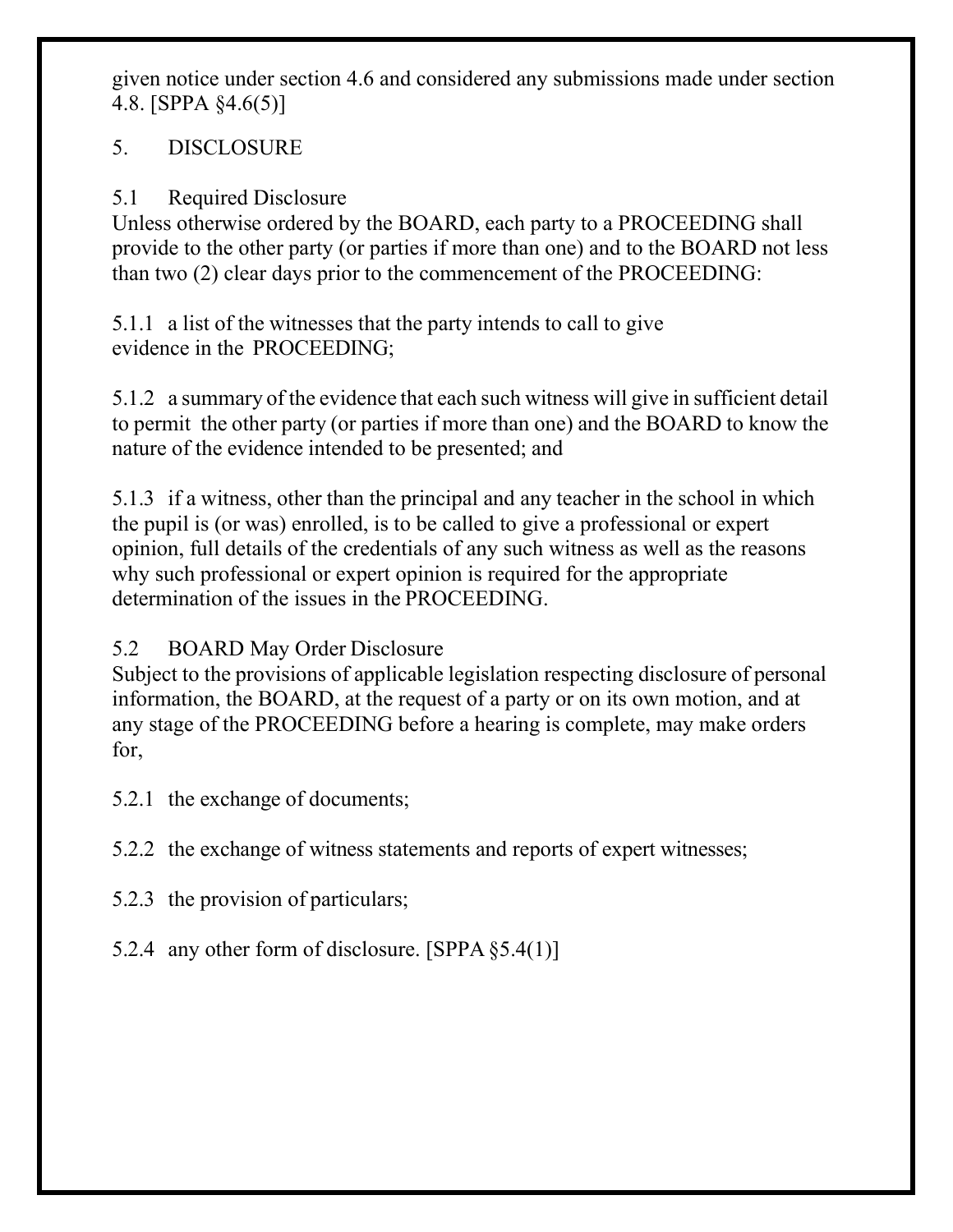5.3 Exception to Disclosure of Privileged Information Nothing in section 5.1 authorizes:

5.3.1 the production of an Ontario Student Record for any pupil other than the pupil who is the subject of the PROCEEDING;

5.3.2 the making of an order requiring any disclosure that is contrary to law;and

5.3.3 the making of an order requiring any disclosure of privileged information. [SPPA §5.4(2)]

5.4 Where Character, Conduct Or Competence Of A Party Is In Issue Where the good character, propriety of conduct or competence of a party is an issue in a PROCEEDING:

5.4.1 the party is entitled to be furnished with reasonable information of any allegations with respect thereto not less than 2 clear days prior to the hearing, failing which, the BOARD shall not consider any evidence of character, propriety of conduct or competence of a party; and [SPPA§8]

5.4.2 in the case of a pupil, the disclosure of the Principal's Investigation shall be deemed to be compliance with the requirements of this section.

6. PRE-HEARING CONFERENCES

6.1 Pre-Hearing Conferences

The BOARD, at the request of a party or on its own motion, may direct the parties to participate in a pre-hearing conference to consider: [ACT 309(5)] and [ACT 311.1(9) 5]

6.1.1 the settlement of any or all of the issues;

6.1.2 the simplification of the issues;

6.1.3 facts or evidence that may be agreed upon;

6.1.4 the dates by which any steps in the PROCEEDINGare to be taken or begun;

6.1.5 the estimated duration of the hearing; and

6.1.6 any other matter that may assist in the just and most expeditious disposition of the PROCEEDING. [SPPA §5.3(1)]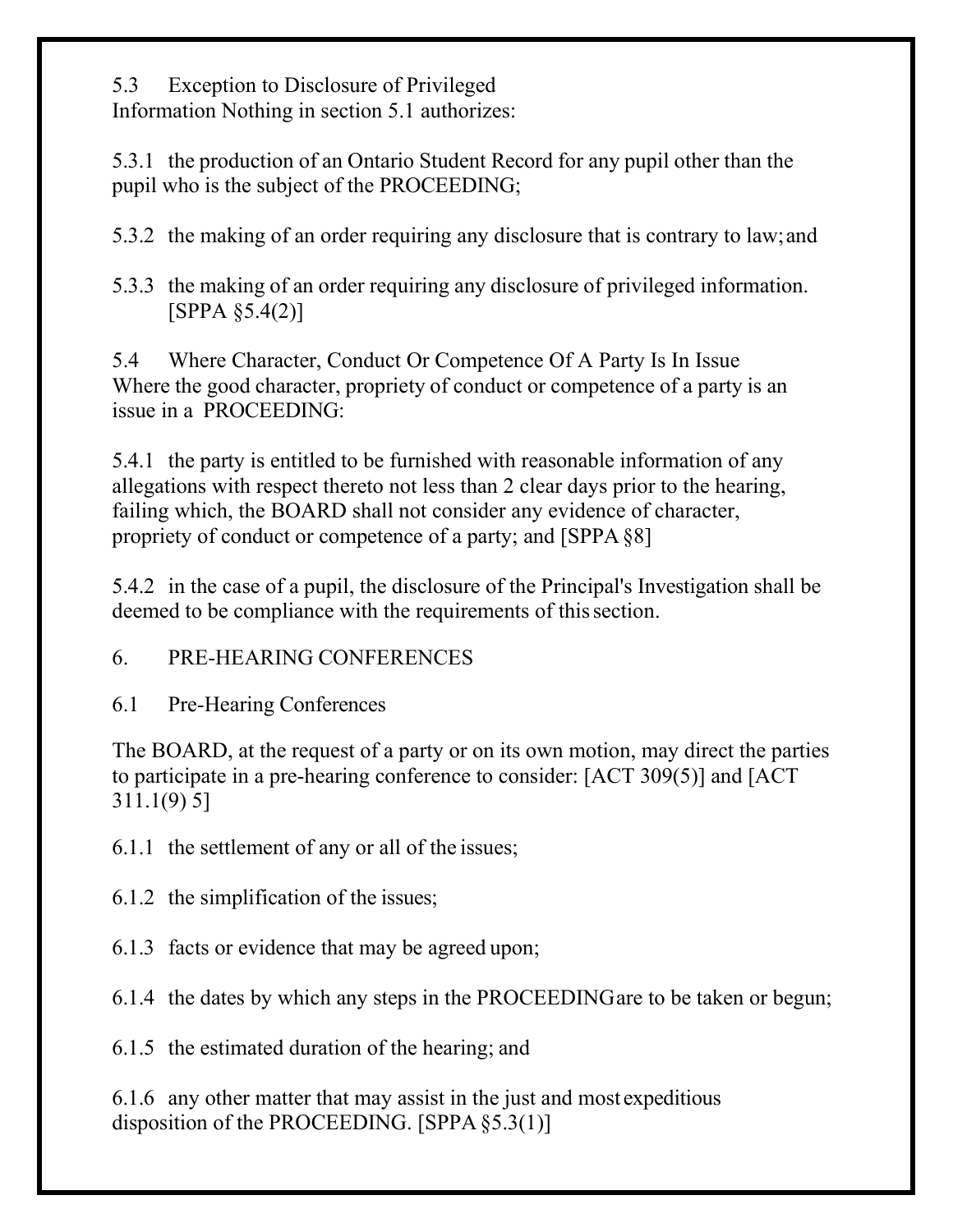6.2 Who Presides At Pre-Hearing Conferences

The DIRECTOR or designate, including a designated superintendent and/or Safe Schools coordinator to preside at any pre-hearing conference. [SPPA  $§5.3(2)]$ 

6.3 Pre-Hearing Conference Without Prejudice Except as reflected in an order under section 6.4:

6.3.1 PROCEEDINGS at a pre-hearing conference are conducted on a "without prejudice" basis, and

6.3.2 Nothing acknowledged or asserted by one party at a pre-hearing conference may be repeated by any other party in any subsequent hearing on the matter.

6.4 Orders At Pre-Hearing Conference

The DIRECTOR or designate, including the designated superintendent and/or Safe Schools coordinator, who presides at a pre-hearing conference, may make such orders as the Director or designate considers necessary or advisable with respect to the conduct of the PROCEEDING, including adding parties. [SPPA §5.3(3)]

## 6.5 Disqualification

If a Trustee acquires information related to issues that parties are attempting to settle, such Trustee shall not preside at the hearing of the PROCEEDING on its merits unless the parties consent. [SPPA §5.3(4)]

6.6 Application To Electronic Hearings

Where a PROCEEDING is conducted electronically, the provisions of Article 9 apply to a pre- hearing conference, with necessary modifications. [SPPA §5.3(5)]

7. NOTICES, AND EFFECT OF NON-ATTENDANCE

## 7.1 Notice Of Written Hearing

The BOARD shall give to the parties to a written PROCEEDING five (5) days prior notice of hearing and such Notice shall include:

7.1.1 a reference to § 309, 310 and/or 311 of the ACT as the statutory authority under which the hearing will be held

7.1.2 a statement of the date and purpose of the hearing, and details about the manner in which the hearing will be held;

7.1.3 a statement that the hearing shall not be held as a written hearing if a party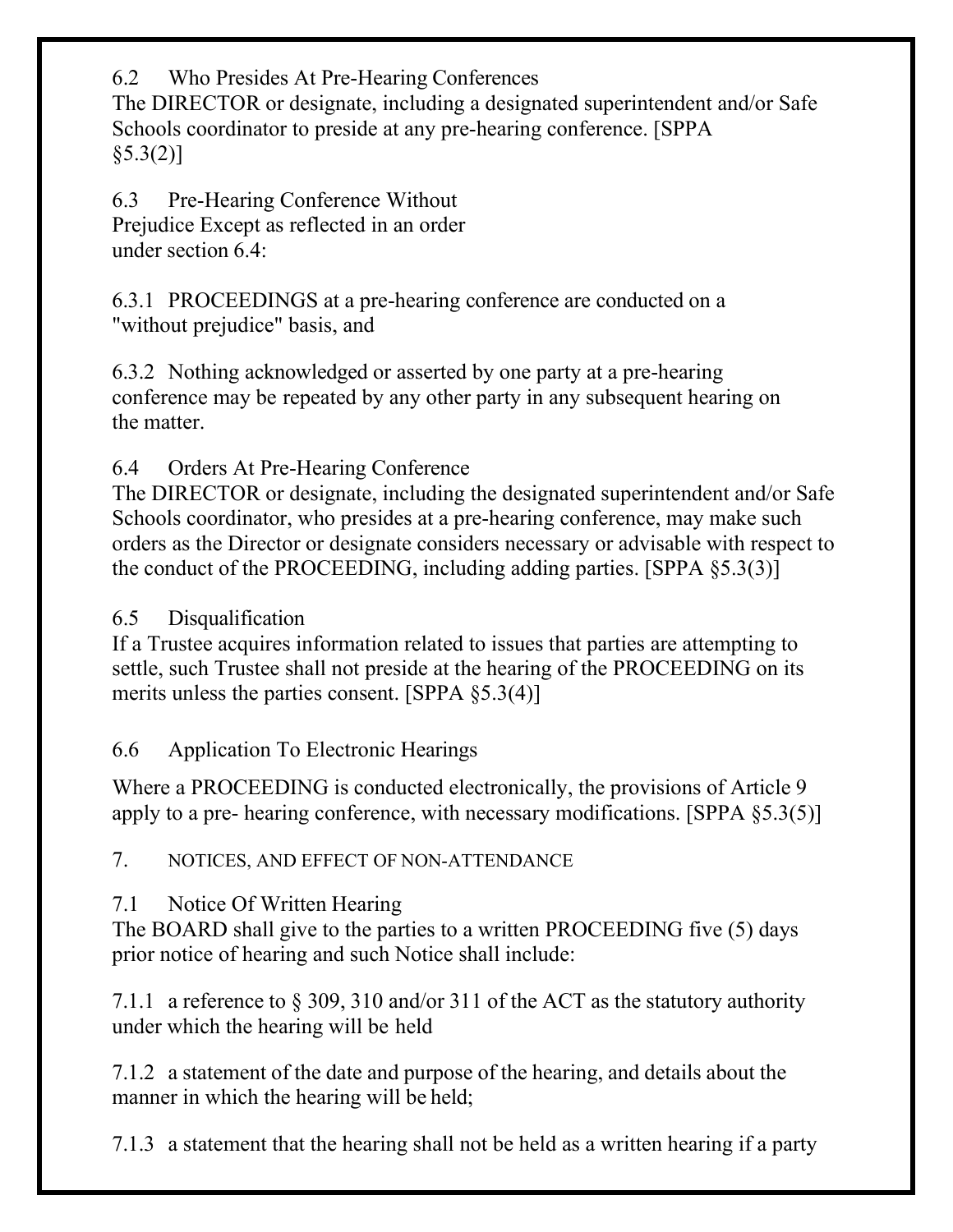satisfies the BOARD that there is good reason for not holding a written hearing (in which case the BOARD is required to hold it as an electronic or oral hearing) and an indication of the procedure to be followed for thatpurpose;

7.1.4 a statement to the effect of section 7.2, that if the party notified neither acts under subsection 7.1.3 nor participates in the hearing in accordance with the notice, the Discipline Committee may proceed without the party's participation and the party will not be entitled to any further notice in the PROCEEDING.  $[SPPA §6(4)]$ 

7.2 Effect Of Non-Attendance At Written Hearing After Due Notice Where notice of a written hearing has been given to a party to a PROCEEDING in accordance with these Rules and the party neither acts under subsection 7.1.3 nor participates in the hearing in accordance with the notice, the BOARD may proceed without the party's participation and the party is not entitled to any further notice in the PROCEEDING. [SPPA §7(2)]

7.3 Notice of Electronic Hearing

The BOARD shall give to the parties to an electronic PROCEEDING five (5) days prior notice of hearing and such Notice shall include:

7.3.1 reference to § 309, 310 and or 311 of *the* ACT as the statutoryauthority under which the hearing will be held

7.3.2 a statement of the time and purpose of the hearing, and details about the manner in which the hearing will be held;

7.3.3 a statement that the only purpose of the hearing is to deal with procedural matters, if that is the case;

7.3.4 if subsection 7.3.3 does not apply, a statement that the party notified may, by satisfying the BOARD that holding the hearing as an electronic hearing is likely to cause the party significant prejudice, require the BOARD to hold the hearing as an oral hearing, and an indication of the procedure to be followed for that purpose; and

7.3.5 a statement that if the party notified neither acts under subsection 7.3.4, if applicable, nor participates in the hearing in accordance with the notice, the Discipline Committee may proceed without the party's participation and theparty will not be entitled to any further notice in the PROCEEDING. [SPPA  $\S6(5)$ ]

7.4 Effect Of Non-Attendance At Electronic Hearings After Due Notice Where notice of an electronic hearing has been given to a party to a PROCEEDING in accordance with these Rules and the party neither satisfies the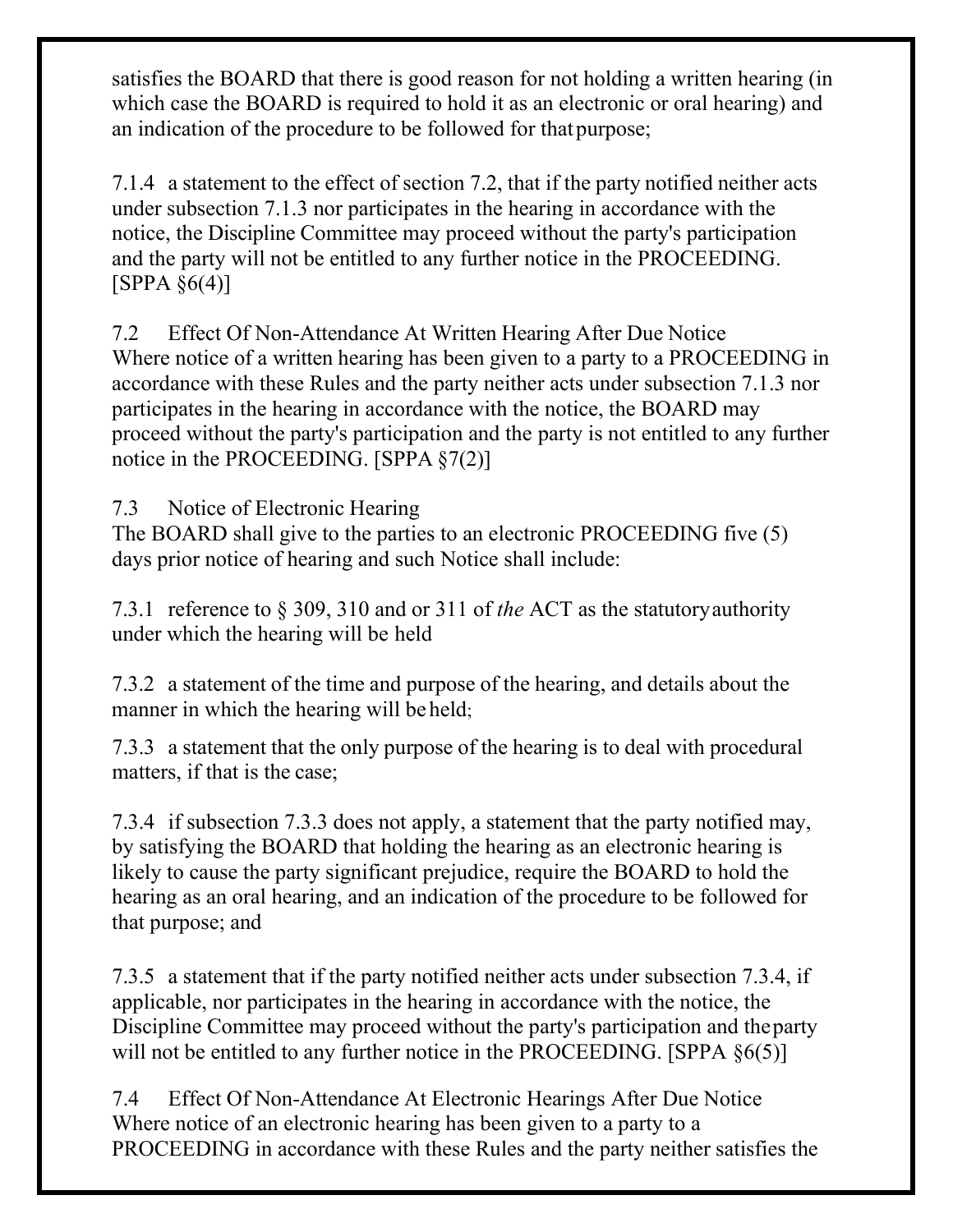BOARD that holding the hearing as an electronic hearing is likely to cause the party significant prejudice if applicable, nor participates in the hearing in accordance with the notice, the BOARD may proceed without the party's participation and the party is not entitled to any further notice in the PROCEEDING. [SPPA §7(3)]

7.5 Notice Of Oral Hearing

The parties to an oral PROCEEDING shall be given five (5) days prior written notice of hearing, and such Notice shall include:

7.5.1 reference to Sections 309, 310 and or 311 as the statutory authority under which the hearing will beheld

7.5.2 a statement of the time, place and purpose of the hearing; and

7.5.3 a statement that if the party notified does not attend at the hearing, the Discipline Committee may proceed in the party's absence and the party will not be entitled to any further notice in the PROCEEDING. [SPPA§6(3)(b)]

7.6 Effect Of Non-Attendance At Oral Hearing After Due Notice Where notice of an oral hearing has been given to a party to a PROCEEDING in accordance with these Rules and the party does not attend at the hearing, the BOARD may proceed in the absence of the party, and the party is not entitled to any further notice in the PROCEEDING. [SPPA §7(1)]

8. WRITTEN HEARINGS GENERALLY

8.1 When Written Hearing Not Permitted

Notwithstanding anything contained in these Rules, the BOARD shall not hold a hearing in writing if a party satisfies the BOARD that there is good reason for not doing so. [SPPA  $\S 5.1(2)$ ]

8.2 Time Limit For Seeking Electronic Or Oral Hearing A party who wishes to satisfy the BOARD that there is good reason for not holding a hearing in writing shall provide such reason to the BOARD:

8.2.1 in the case of an appeal against a suspension, at the time of deliveringthe appeal to the BOARD; and

8.2.2 in all other cases, within five (5) days after a determination bythe BOARD to hear the appeal in writing.

## 8.3 Exception

Section 8.1 does not apply if the only purpose of the hearing is to deal with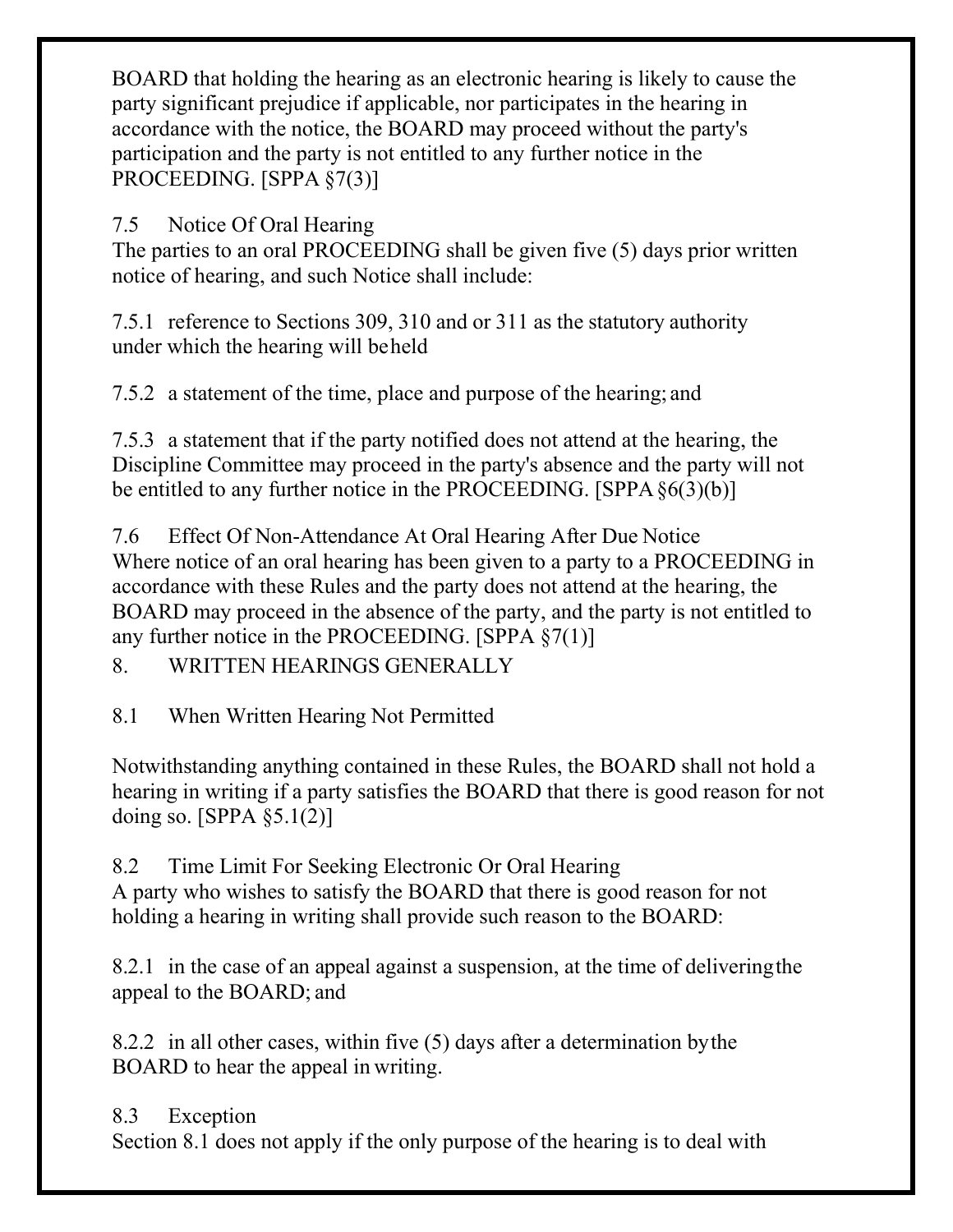procedural matters. [SPPA §5.1(2.1)]

8.4 Determination by the BOARD

The BOARD shall determine whether a party has satisfied the BOARD that there is a good reason not to hold the hearing in writing.

9. ELECTRONIC HEARINGS GENERALLY

9.1 When Hearing Electronically Not Permitted

Subject to section 9.2, where the BOARD has determined to hold a hearing electronically, the BOARD shall not do so if a party satisfies the BOARD that holding an electronic rather than an oral hearing is likely to cause the party significant prejudice. [SPPA §5.2(2)]

9.2 Exception Not Apply Where Procedural Only

Section 9.1 does not apply if the only purpose of the hearing is to deal with procedural matters. [SPPA §5.2(3)]

9.3 Determination by the BOARD

The BOARD shall determine whether a party has satisfied the BOARD that holding an electronic rather than an oral hearing is likely to cause the party significant prejudice.

9.4 Participants To Be Able To Hear One Another

In an electronic hearing, all the parties and the members of the BOARD participating in the hearing must be able to hear one another and any witnesses throughout the hearing. [SPPA  $\S$  5.2(4)]

9.5 Procedure At Electronic Hearing

At the commencement of the hearing and so often thereafter as may seem just in the circumstances:

9.5.1 the PROCEEDING CHAIR shall ascertain who is present electronically;

9.5.2 other than the clerk of the PROCEEDINGS, and except with the prior consent of the presiding chair (which consent may be arbitrarily refused), no participant or other person shall be permitted to make a recording of or broadcast any part of the PROCEEDINGS

9.5.3 the PROCEEDING CHAIR shall require each participant to prohibit any person other than:

- (a) a party,
- (b) such party's counsel or agent as recorded present by the PROCEEDING CHAIR, and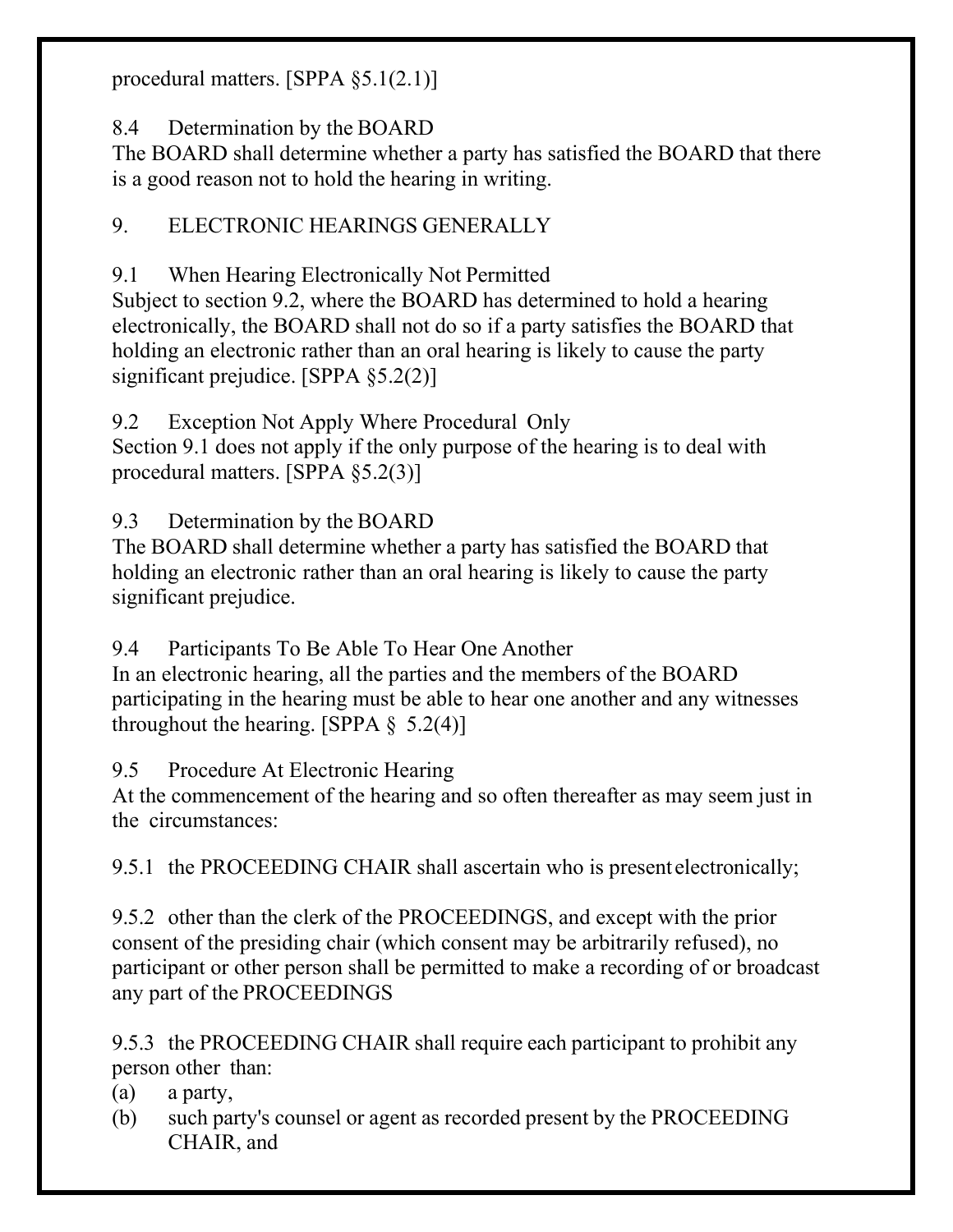(c) witnesses while giving evidence,

from listening to anything disclosed at the hearing without the express prior approval of the PROCEEDING CHAIR;

9.5.4 the PROCEEDING CHAIR shall require all participants to notify the PROCEEDING CHAIR before any person present electronically leaves the electronic hearing, and in default of any such notification, such person shall be deemed for all purposes to have been present throughout the whole of the electronic hearing; and

9.5.5 the procedure followed in an electronic hearing shall comply with the requirements of Article 10, and, as far as is feasible and practical, otherwise follow the same process as would be followed in the case of an oral hearing.

## 10. PROVISIONS AFFECTING BOTH ORAL AND ELECTRONIC **HEARINGS**

10.1 PROCEEDINGS Recorded by the BOARD

Except as otherwise ordered by the PROCEEDING CHAIR:

10.1.1 the PROCEEDINGS shall be recorded by the clerk of thePROCEEDING; and

10.1.2 no other recording of the PROCEEDINGS shall be permitted.

10.2 Rights of Party at Oral and Electronic Hearings

A party may call and, subject to subsection 10.5, examine witnesses and present evidence, and present submissions. [SPPA §10.1]

10.3 Cross-examination of Witnesses

Subject to section 10.5, all witnesses in an appeal of the suspension of a pupil shall be subject to cross-examination by the party other than the party calling them as may be reasonably required for a full and fair disclosure of all matters relevant to the issues. [SPPA §10.1]

10.4 Questions In Reply And From The BOARD

Subject to subsection 10.5, all witnesses in an appeal of the suspension of a pupil shall be subject to questions in reply, and questions by the BOARD.

10.5 Limitation on Examination and Cross-examination The BOARD may reasonably limit the number of witnesses, and further examination or cross- examination of a witness where it is satisfied that the examination or cross-examination has been sufficient to disclose fully and fairly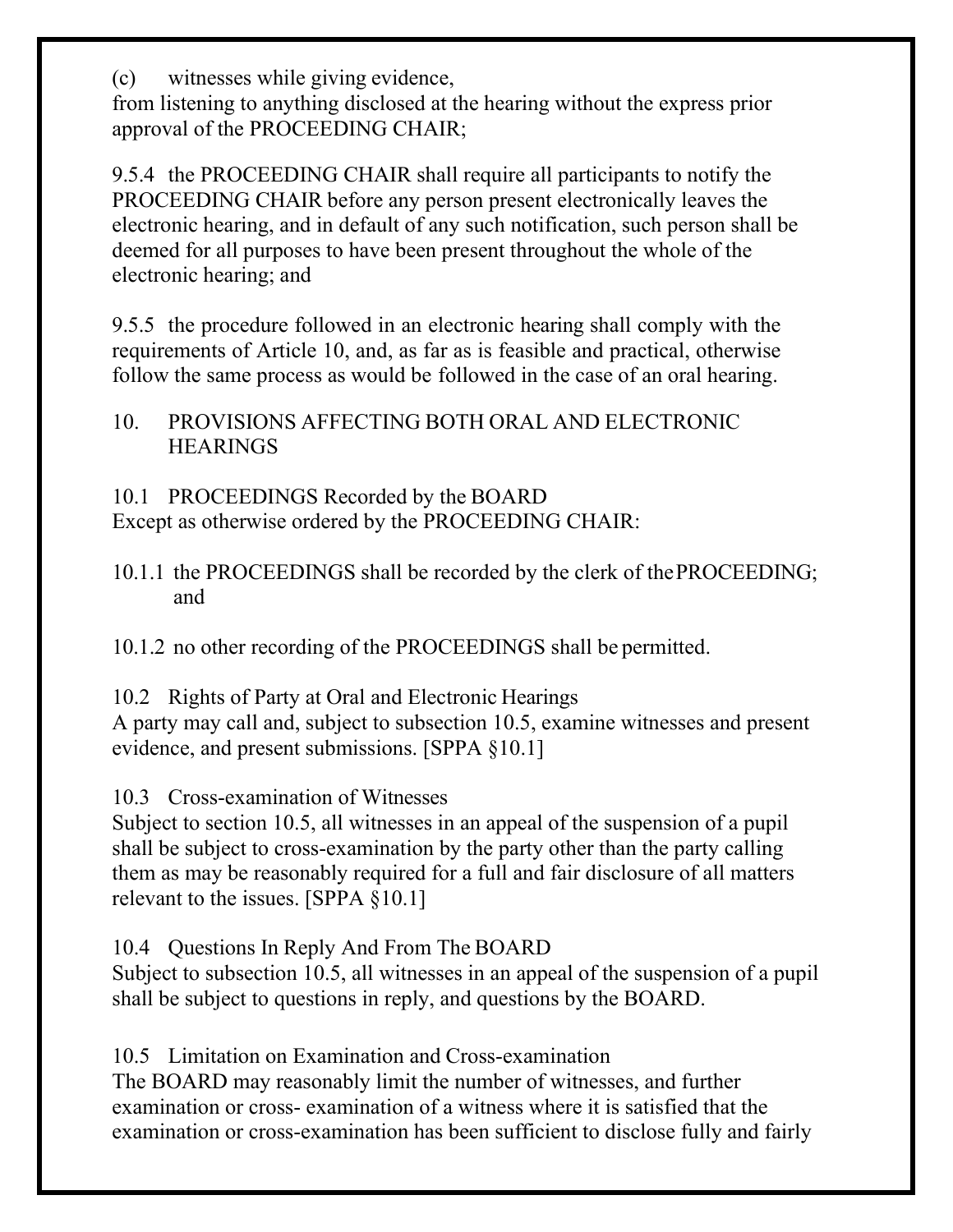all matters relevant to the issues in the proceeding. [SPPA  $\S 23(2)]$ 

## 11. APPEAL OF A DECISION TO SUSPEND A PUPIL

11.1 Who May Appeal a Suspension

The following persons mayappeal the decision of a principal to suspend a pupil:

11.1.1 the pupil if: i.) the pupil is at least 18 years old, or ii.) The pupil is 16 or 17 years old and has withdrawn form parental control

11.1.2 the pupil's parent or guardian, unless: i.) the pupil is at least 18 years old, or ii.) The pupil is 16 or 17 years old and has withdrawn form parental control [ACT 309(1)]

11.2 Appeal Required In Writing, and Minimum Content An appeal of the decision of a principal to suspend a pupil shall be in writing, and the notice thereof shall contain at least the following:

11.2.1 a copy of the Notice of the Suspension that is the subject of the appeal;

11.2.2 a written statement identifying, with appropriate detail, every reason that the person appealing wishes the BOARD to consider as to why the suspension should not have been imposed, or why the length of the suspension should be altered.

## 11.3 Time For Bringing Appeal

An appeal of the decision of a principal to suspend a pupil shall be delivered to the designated supervisory officer, with a complete copy to the principal who imposed the suspension, not later than the 5th day following the delivery of a Principal's Investigation Report after a suspension pending expulsion imposed under ACT 310 or not later than the 10th day following the delivery of a Suspension Notice imposed under ACT 306.

## 11.4 Response Of Board

The board shall hear and determine the appeal within 15 days of receiving notice unless the parties agree on a later deadline, and shall not refuse to deal with appeal on the ground that there is a deficiency in the notice to appeal.[ACT 309(6)] The board may initiate a pre-hearing conference as stated herein. [6.1]

## 11.5 Hearing In Writing

Subject to Article 8, the hearing of an appeal of the decision of a principal to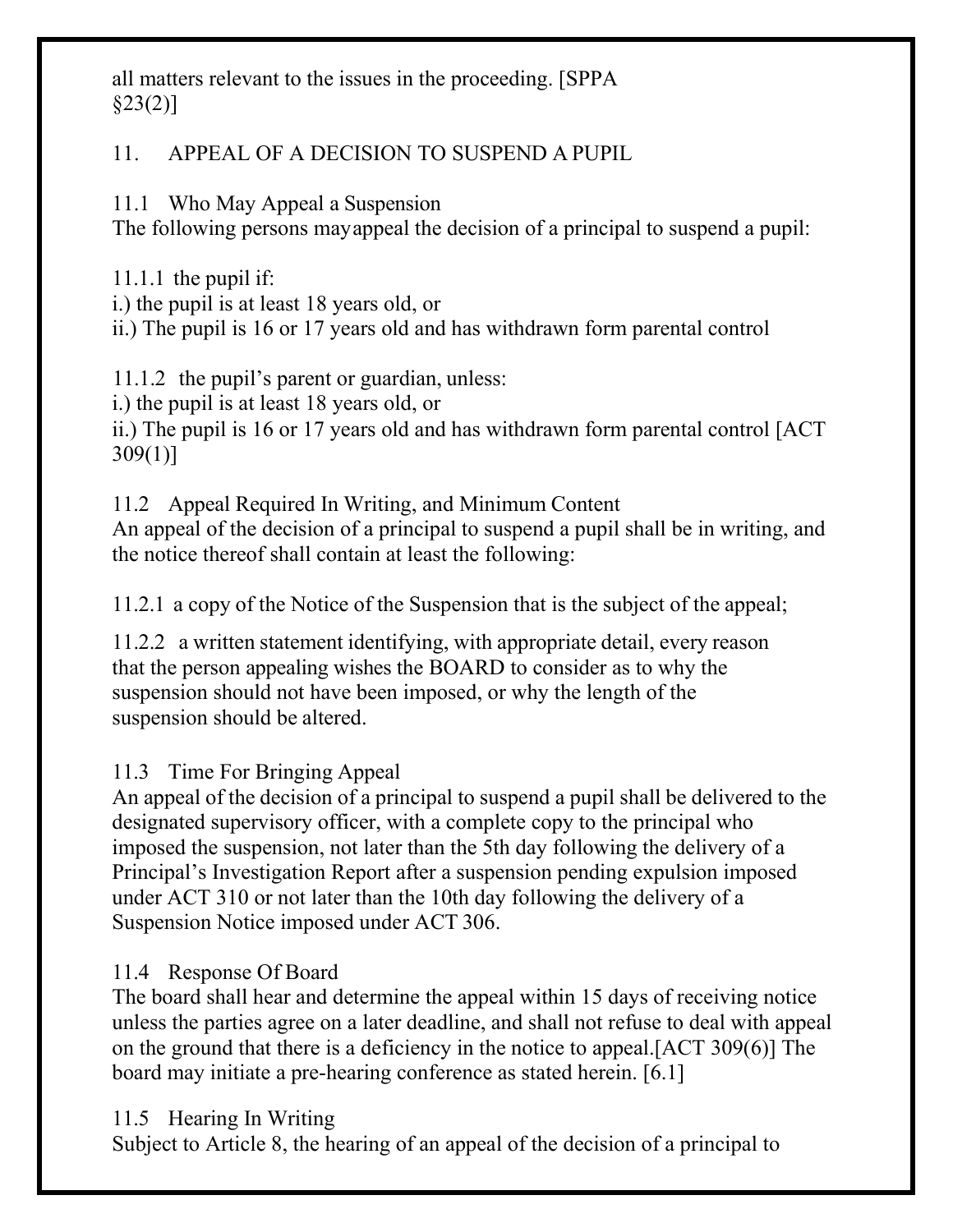suspend a pupil shall be held in writing. [SPPA §5.1(1)]

11.6 Appellant To Satisfy BOARD That Principal Was Wrong

In an appeal of the decision of a principal to suspend a pupil, the appellant shall satisfy the BOARD that the decision of the principal is wrong.

11.7 Appellant Presents First, Principal Second

Where the BOARD hears an appeal of the decision of a principal to suspend a pupil either electronically or orally, the appellant shall proceed first in the calling and examination of witnesses and presentation of evidence and submissions, and the principal shall be the second to do so.

11.8 Decision Of The BOARD

The BOARD shall deliver its decision on an appeal of a decision by a principal to suspend a pupil:

11.8.1 in the case of an appeal heard in writing where a party has applied but failed to satisfy the BOARD that there is good reason for not doing so, within ten (10) days after the latest of

(a) the determination described in section 8.4;

(b) the delivery or time for delivery of the response of the board described in11.4

11.8.2 in the case of all other appeals heard in writing, within ten (10) daysafter receipt of the appeal; and

11.8.3 in the case of an appeal heard orally or electronically, within a reasonable time after the conclusion of the hearing.

## 12. REFERRAL OF AN EXPULSION MATTER TO THEBOARD

## 12.1 Time For Referral

A principal who refers a matter under 311.3 of the ACT shall do so as soon practicable after the Principal's Investigation Report following the suspension of a pupil pending possible expulsion under § 310 of *the Act*.

## 12.2 Content Of Referral

A principal who refers a matter under §311.3 of the ACT shall prepare a report that contains the following [ACT 311.1(7)]:

12.2.1A summary of the principal's findings;

12.2.2The principal's recommendation as to whether the pupil should be expelled from the pupil's school only or from all schools of the board

12.2.3The principal's recommendation as to,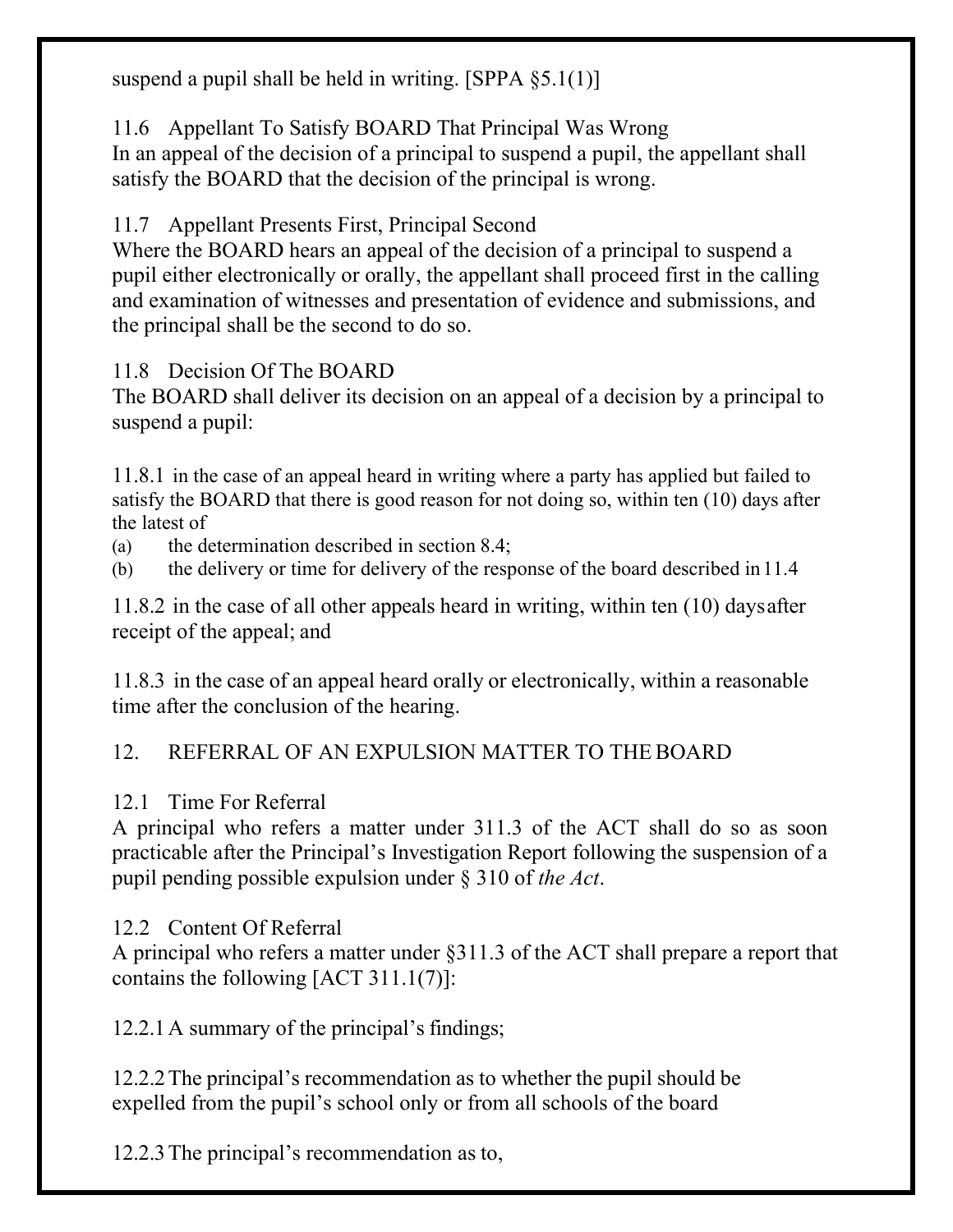- i.) thetype of school that might benefit the pupil, if the pupil is expelled from all schools only, or
- ii.) the type of program for expelled pupils that might benefit the pupil , if the pupil is expelled from all schools of the board

The principal shall promptly provide a copy of the report to the board and to every person whom the principal was required to give notice of the suspension under section 311.

### 12.3 Hearing Electronically

Subject to Section 9.1, the BOARD may determine to hear electronically the referral of a matter under §309 or §310 of *the Act*. [SPPA §5.2(1)]

### 12.4 Scheduling Of Hearing

Subject to section 12.5, the BOARD shall appoint a day and time for the hearing that is not later than the twentieth (20th) school day following the date when the pupil was suspended pending expulsion under §310 of *the Act*.

#### 12.5 Extension Of Deadline

Subject to section 12.6, the BOARD may appoint a day and time for the hearing that is later than the date prescribed in section 12.4 if the parties consent to such later date. [ACT 311.3(8)]

#### 12.6 PARENT or Pupil Application For Adjournment

Any order of the BOARD upon the application by the PARENT or the pupil for an adjournment of the date and time appointed by the BOARD under section 12.4 or section 12.5

12.6.1 shall be subject to the express condition that the parties consent to the adjourned date as the deadline within which the BOARD may impose an expulsion, and to a continuance of the suspension pending expulsion until the end of the hearing and decision of the BOARD, and

12.6.2may be subject to such other conditions as the BOARD in its discretion may prescribe.

### 12.7 Decision Of The BOARD

The BOARD shall deliver its decision on referral of a matter under §310 and §311 of the ACT by a principal not later than: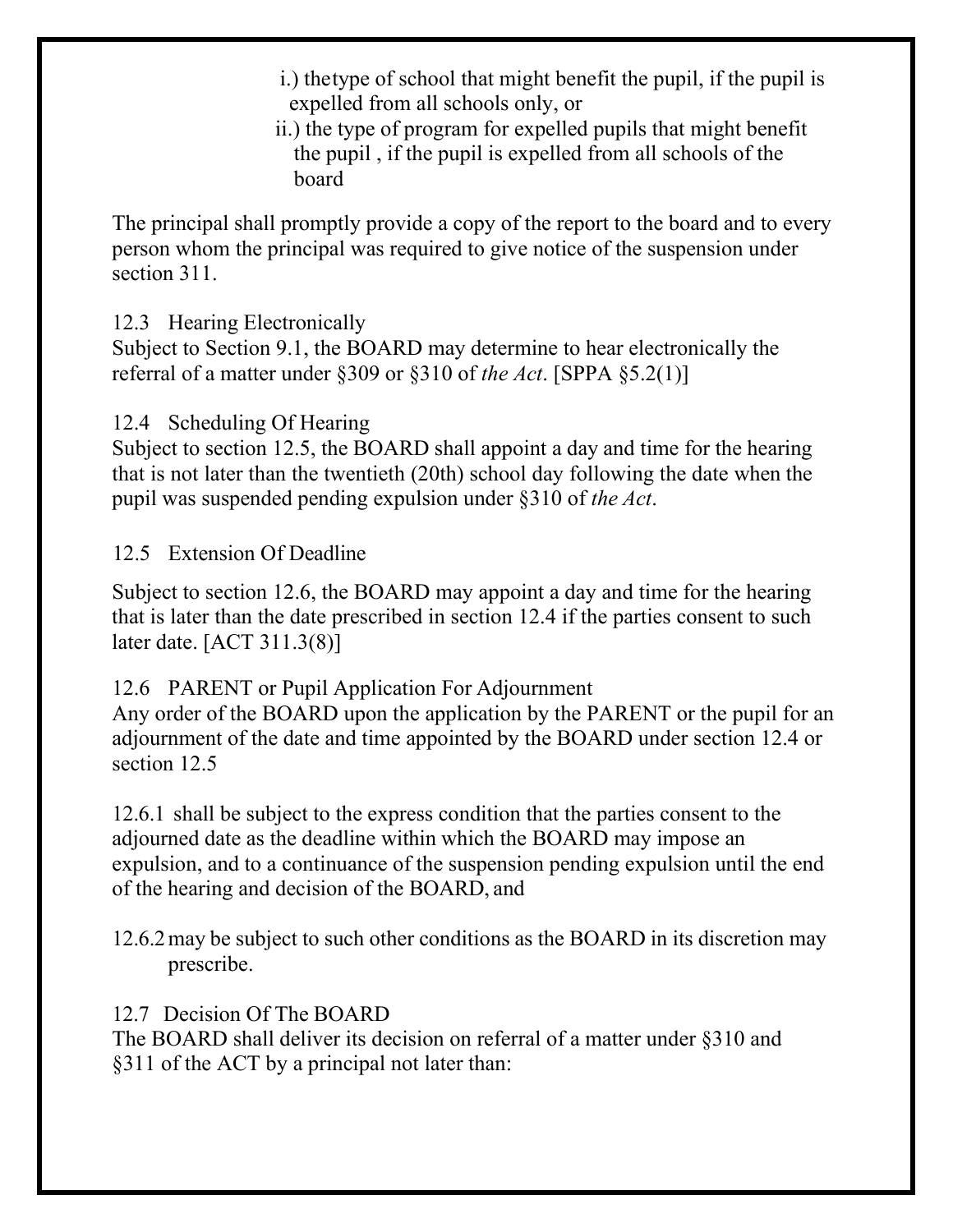12.7.1 the twentieth (20th) school day following the date when the pupil was suspended pending expulsion if such deadline has not been extended by agreement of the parties, or

12.7.2 the extended date, as provided in either of section 12.4 or section 12.5as the deadline within which the BOARD may impose an expulsion, as the case requires. or

- 12.7.3time needed to complete the Decision in Order following signing of Minutes of Settlement presented at the pre-hearing conference.
- 12.8 Appeal of Decision of the Board

The parent/guardian/adult student/student 16/17 years of age and withdrawn from parental control may appeal the board's decision to expel a pupil, whether the pupil is expelled from the pupil's school only or from all schools of the board, to the designated tribunal. The appellant has 30 days from the hearing date and decision to inform the designated tribunal of the intent. The designated tribunal has 30 days to hear the appeal. [ACT 311.7]

The "designated tribunal" means the Child and Family Review Board under section 207 of the Child and Family Services Act. O Reg. 472/07, s.1.

13. DEFINITIONS

- 13.1 Except as required by the context, in these Rules, in addition to the plain meaning of the words in each case:
- 13.2 "ACT" means *The Act*, R.S.O. 1990, c.E.2, as amended;
- 13.3 "BOARD" includes the Board of Trustees, a Committee of Trustees (Discipline Committee) to which the holding of a hearing is delegated, a Trustee designated by the CHAIR of the BOARD, or the DIRECTOR of Education or designate, as the context requires;
- 13.4 "CHAIR" means the CHAIR of the BOARD and includes the CHAIR's delegate;
- 13.5 "DIRECTOR" means the Director of Education and includes the Director's delegate;
- 13.6 "PARENT" includes one or both parents, and one or more guardians, of a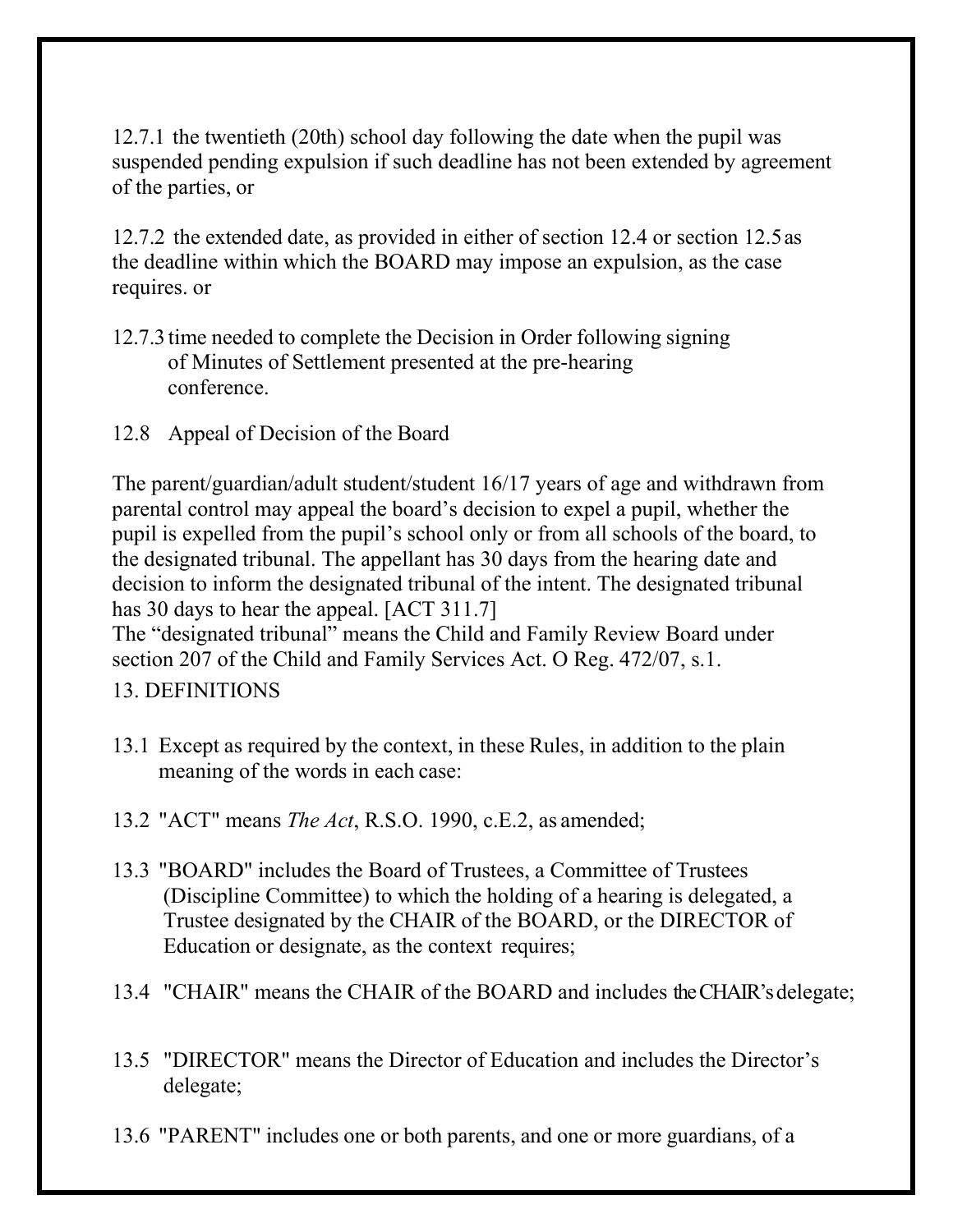pupil, as the case requires;

- 13.7 "PROCEEDING" includes
- (a) an appeal against a decision by a principal to impose a suspension;
- (b) a referral by the principal of a matter of a school or board expulsion of a pupil, and
- (c) a procedural or interlocutory matter as part of any one of the foregoing;
- 13.8 "PROCEEDING CHAIR" means the chair of the Discipline Committee assigned to hear thePROCEEDING;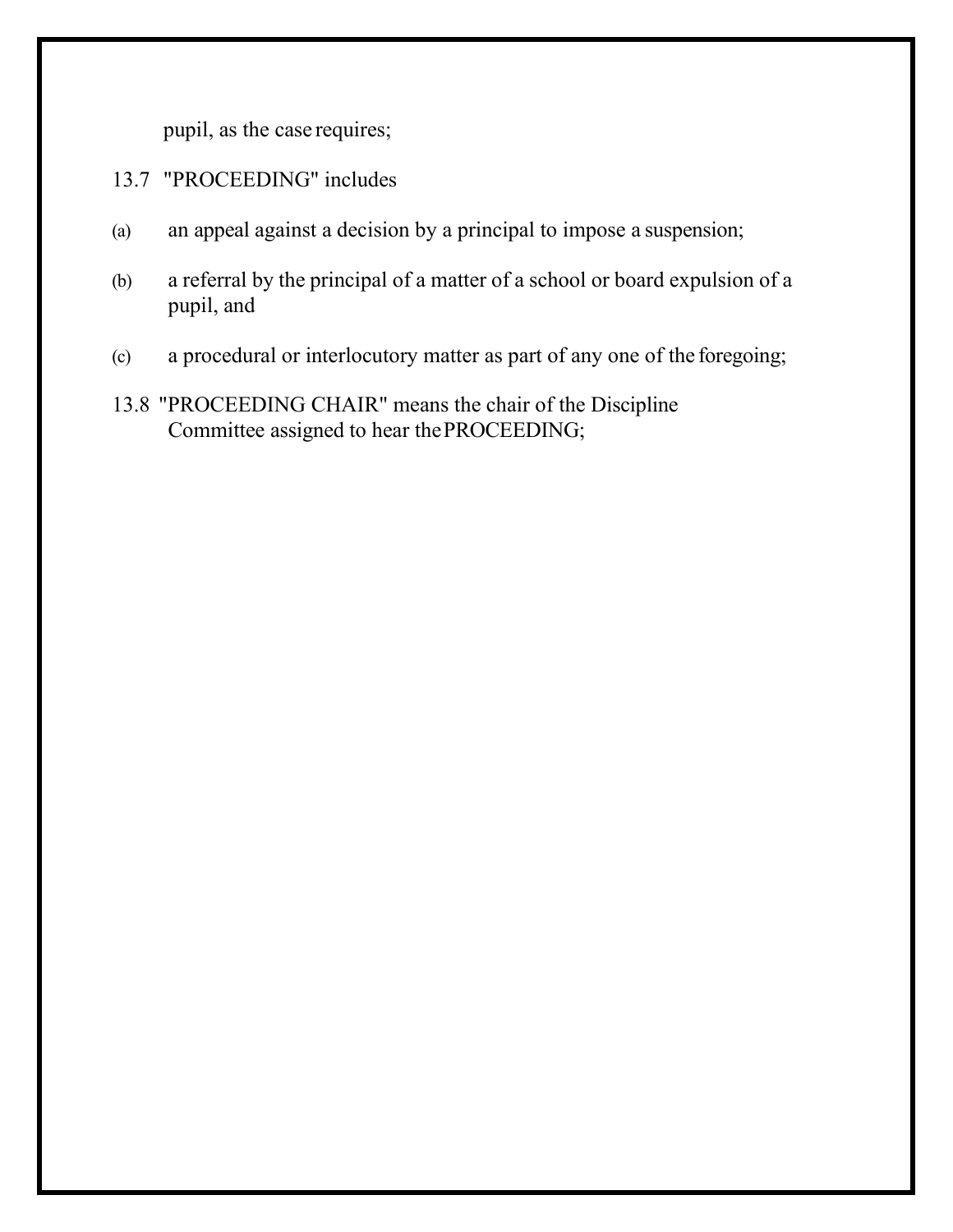## **SECTION F** Frequently Asked Questions for Suspension Appeal Hearings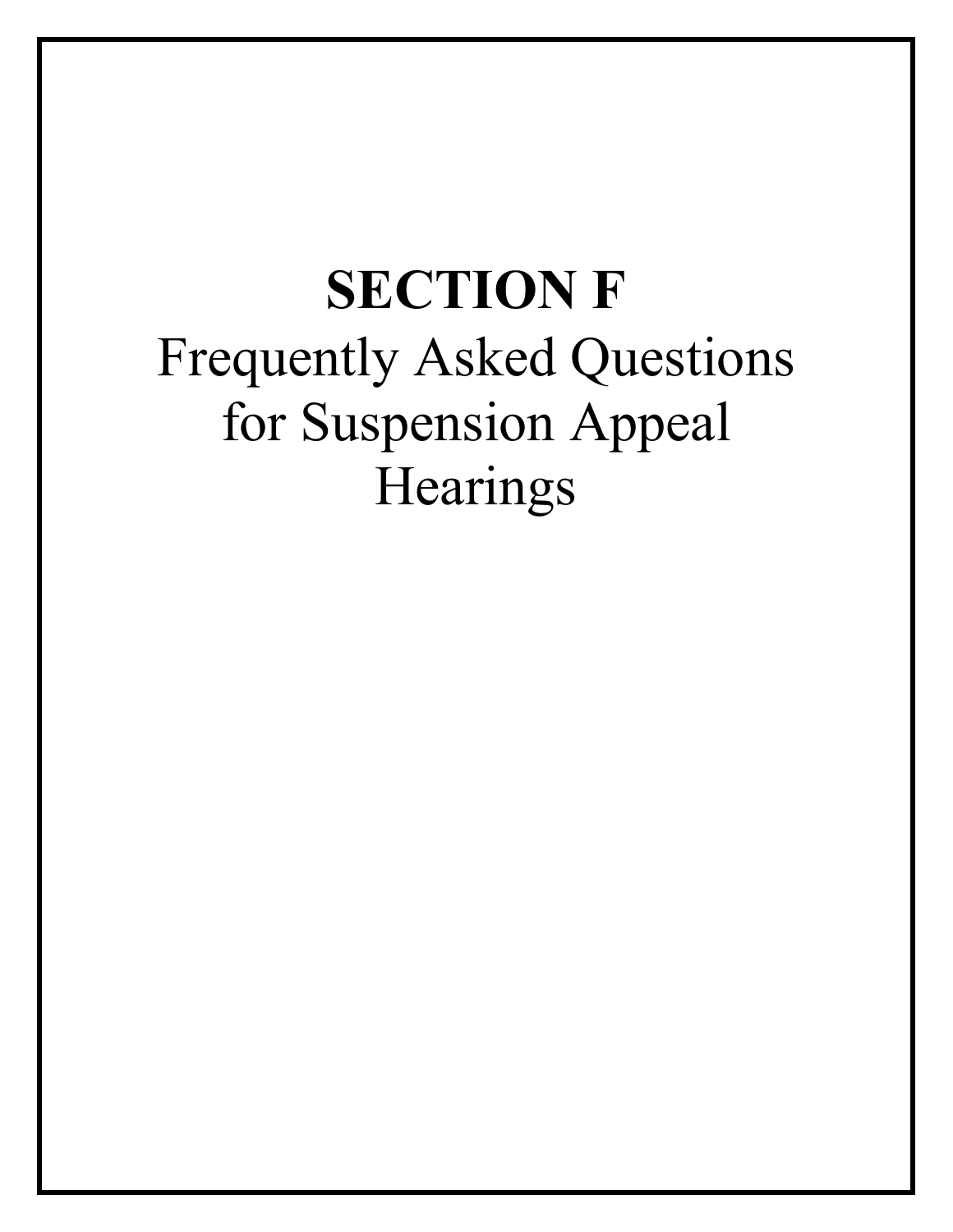### **SECTION F**

#### **Frequently Asked Questions for Suspension Appeal Hearings**

It is a fundamental principle of the common law that persons facing disciplinary consequences be treated fairly. Procedural fairness requires that the disciplinary consequences to a student be administered by a school administrator who conducts an investigation in an impartial and fair manner. Depending on the circumstances, fairness may include:

- giving the student reasonable notice of the rule involved;
- the opportunity to be heard to tell the student's side of the story; and
- the right to know the case against the student.

Suspension Appeal Hearings will be conducted in accordance with the *Statutory Powers Procedure Act* (R.S.O. 1990, c. S.22). The following is a guideline regarding the rules of procedure for a suspension appeal.

#### **1. If you decide to appeal the suspension, what types of decisions can the Committee make?**

Following the suspension appeal hearing, the Committee can make only one of the following decisions:

- confirm the suspension and the duration of the suspension;
- confirm the suspension, but shorten its duration and order that the record of suspension be amended accordingly; or
- quash the suspension and order that the record of suspension be expunged.

#### **2. Does the appeal of a suspension delay the suspension?**

No. Even if there is an appeal, the suspension must still be served by the student.

#### **3. Who are the parties to the hearing?**

The parties to the hearing are:

- the parent/guardian of a student under the age of 18;
- an adult student;
- a student who is 16 or 17 years old and has withdrawn from parental control; and/or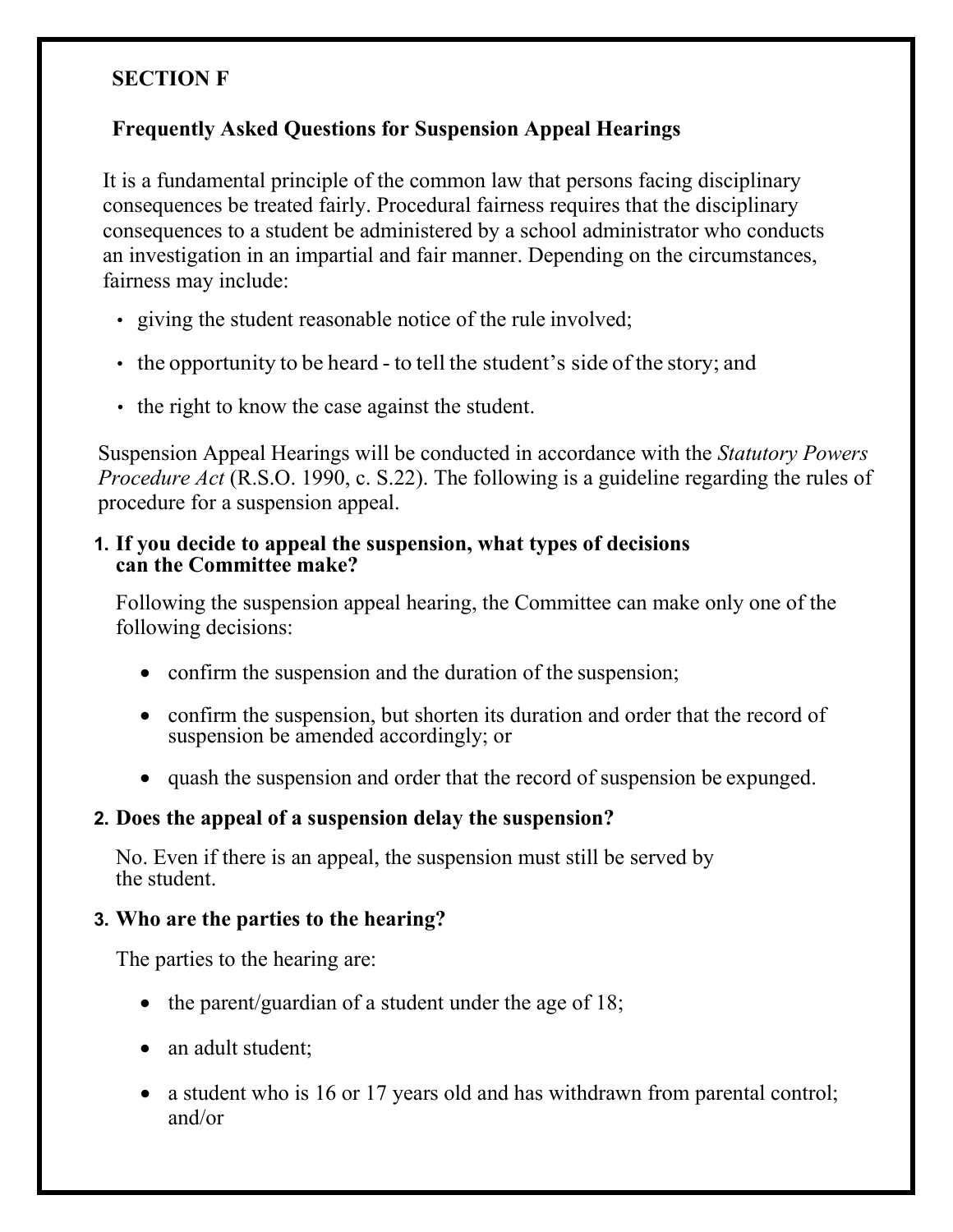• the school principal.

#### **4. Can the student who has been suspended attend the hearing even if the student is not a party?**

Yes. The student named in the suspension has the right to be present at the hearing and to make a statement on their behalf.

#### **5. Does every party have a right to representation?**

Yes. A party to a proceeding may be represented by counsel or an agent. Counsel is a lawyer. An agent may be a trusted family friend, a religious advisor or other person who can assist with the presentation of the case.

#### **6. What is the role of the Committee of the Board?**

The Committee of the Board will consist of at least three members of the Board of Trustees. It will hear and determine an appeal. Members of the Committee who may have had any direct involvement in the matter prior to the commencement of the hearing will disqualify themselves and will not take part in the hearing, the deliberations, the decision or the reasons. Members of the Committee who have not been present through the whole of the hearing will not take part in the deliberations, the decision or the reasons.

#### **7. Is there a requirement to provide disclosure?**

Yes. Unless otherwise ordered by the Board, prior to the commencement of the Hearing, each party will provide to the other party and to the Board the following information:

> • a copy of documents and summary of evidence that each party intends to rely on at the hearing.

Parties will exchange this information no later than 48 (forty-eight) hours in advance of the Hearing, unless there are extenuating circumstances preventing the exchange. Any documents or evidence not disclosed 48 (forty-eight) hours in advance will be presented to the Committee of the Board for review to determine whether they can be referenced at the Hearing.

### **8. Will the hearing be held in private?**

Yes. The Committee will order that the hearing will be held in private session.

#### **9. When will a suspension appeal hearing take place?**

The Committee of the Board will hear and determine a suspension appeal within 15 school days of receiving the notice of appeal, unless the parties agree otherwise.

### **10.What is the order of presentation at the hearing?**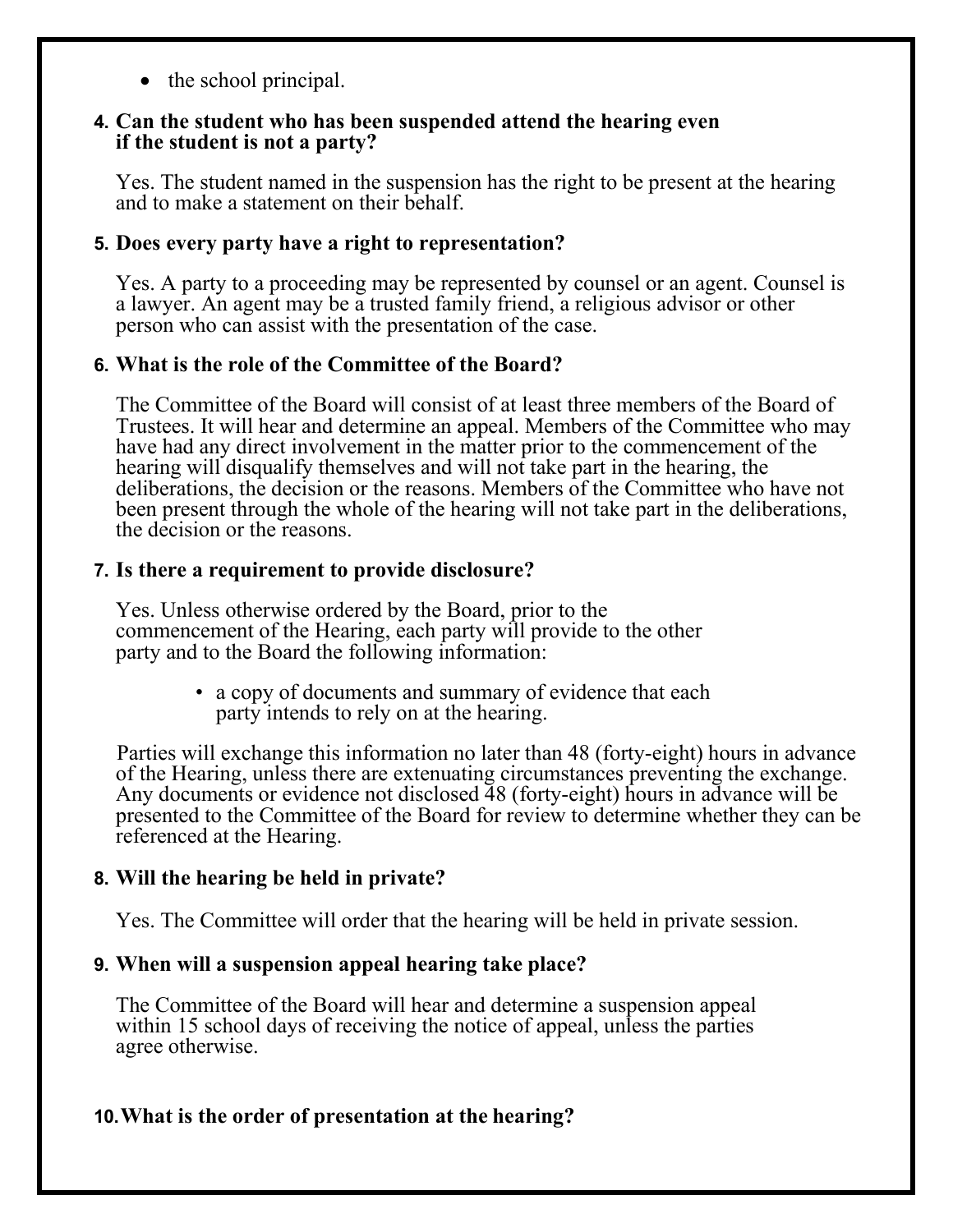When the Committee hears an appeal of the decision to suspend a student, the parent or adult student will proceed first in the presentation of evidence and submissions, and the principal will proceed second, unless the parties agree otherwise.

### **11.How will the suspension appeal hearing be organized?**

Subject to the discretion of the Committee hearing a suspension appeal, the following guidelines will apply:

**(a)** Five minute introduction of the parties and the Committee of the Board; **(b)**

- i. Ten (10) minute presentation by the parent or adult student in presenting evidence and submissions on behalf of the student;
- ii. Ten (10) minute cross-examination by the Principal (and/or Legal Counsel, if applicable) of the parent and the student [and their witnesses];

## **(c)**

- i. Ten (10) minute presentation by the principal in presenting evidence and submissions on behalf of the School;
- ii. Ten (10) minute cross-examination by the Parent or adult student (and/or their Legal Counsel, if applicable) of the Principal [and the Principal's witnesses];
- **(d)** Five (5) minute closing arguments by parent or adult student (or their Legal Counsel, if applicable);
- **(e)** Five (5) minute closing arguments by the Principal (or their Legal Counsel, if applicable);
- **(f)** Five (5) minute questions and answer session by the Committee. Caucus, deliberations and decision by the Committee. The Committee has the power to reserve its decision.

### **12. What if translation or interpretation services are required?**

If translation or interpretation services are required, the time limit in each step may be altered.

### **13.What will the Committee of the Board consider in making a decision?**

The Committee will assess the evidence as provided by the parties, and determine whether on a balance of probabilities, it is more probable than not that the student committed the infraction. Where the Committee determines that the student committed the infraction, the Committee will determine whether the principal considered the mitigating factors or other factors prescribed by the regulations. If the principal failed to consider the mitigating factors or other factors, then the Committee will do so.

Mitigating factors to be considered are as follows:

- The pupil does not have the ability to control the pupil's behaviour.
- The pupil does not have the ability to understand the foreseeable consequences of the pupil's behaviour.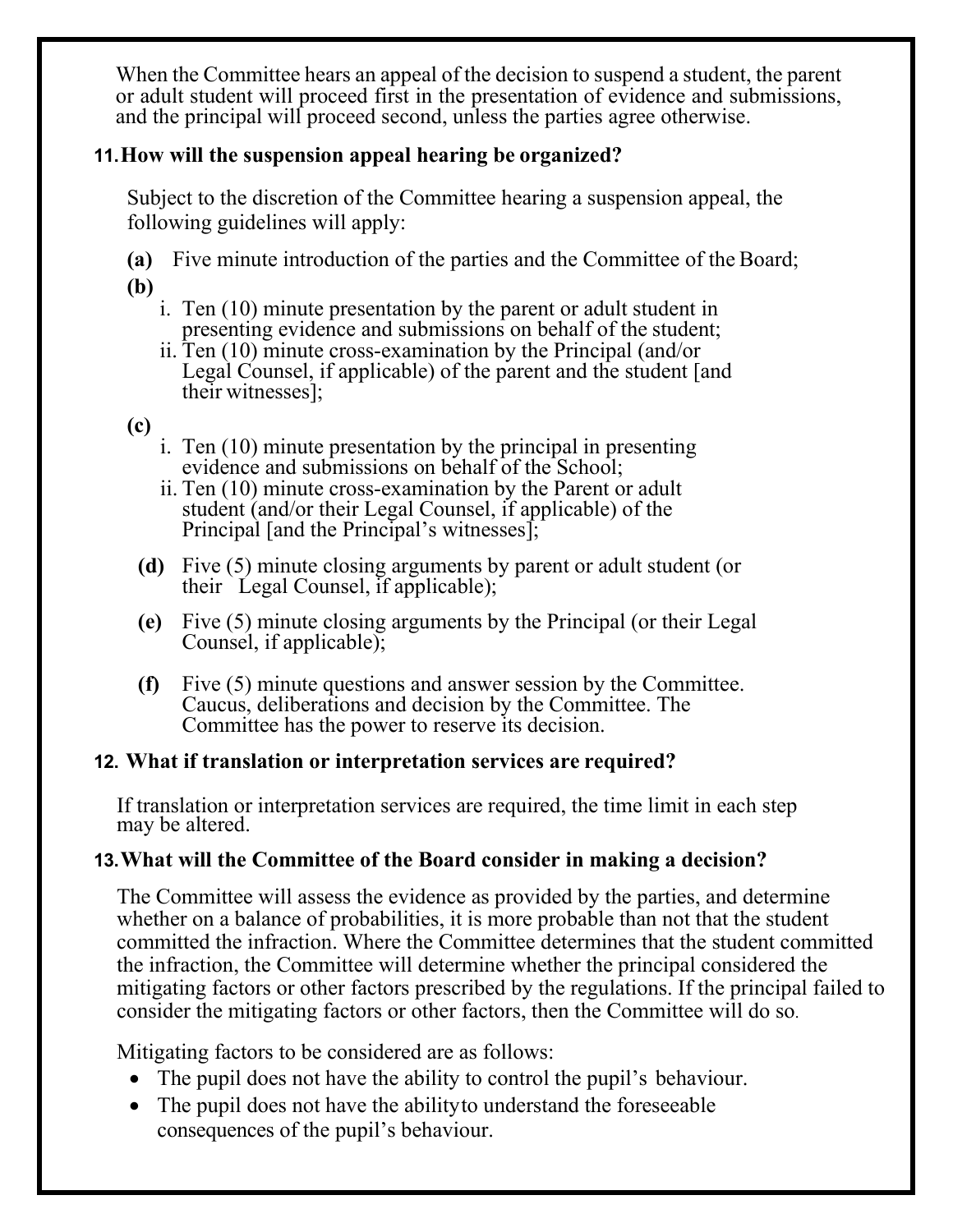• The pupil's continuing presence in the school does not create an unacceptable risk to the safety of any person.

Other factors to be considered are as follows:

- The pupil's history.
- Whether a progressive discipline approach has been used with the pupil.
- Whether the activity for which the pupil may be suspended was related to any harassment of the pupil because of the pupil's race, national or ethnic origin, language, colour, religion, sex, age, mental or physical disability, sexual orientation, gender identity, gender expression, family status, marital status, or to any other form of harassment.
- How the suspension or expulsion would affect the pupil's ongoing education.
- The age of the pupil.
- In the case of a pupil for whom an individual education plan has been developed,
	- o whether the behaviour was a manifestation of a disability identified in the pupil's individual education plan.
	- o whether appropriate individualized accommodation has been provided,and
	- o whether the suspension or expulsion is likely to result in anaggravation or worsening of the pupil's behaviour or conduct.
	- o whether the pupil has a history of marginalization or trauma.

### **14. Can the Committee reserve its decision?**

Yes. The Committee has the power to reserve its decision; that is, require further time for its deliberations and conclusions.

### **15. Will the Committee issue a decision in writing?**

Yes. The decision of the Committee will be in writing and signed by the chair of the Committee. A copy of the decision will be sent to all parties to the proceeding who took part in the hearing at their respective addresses last known to the Board.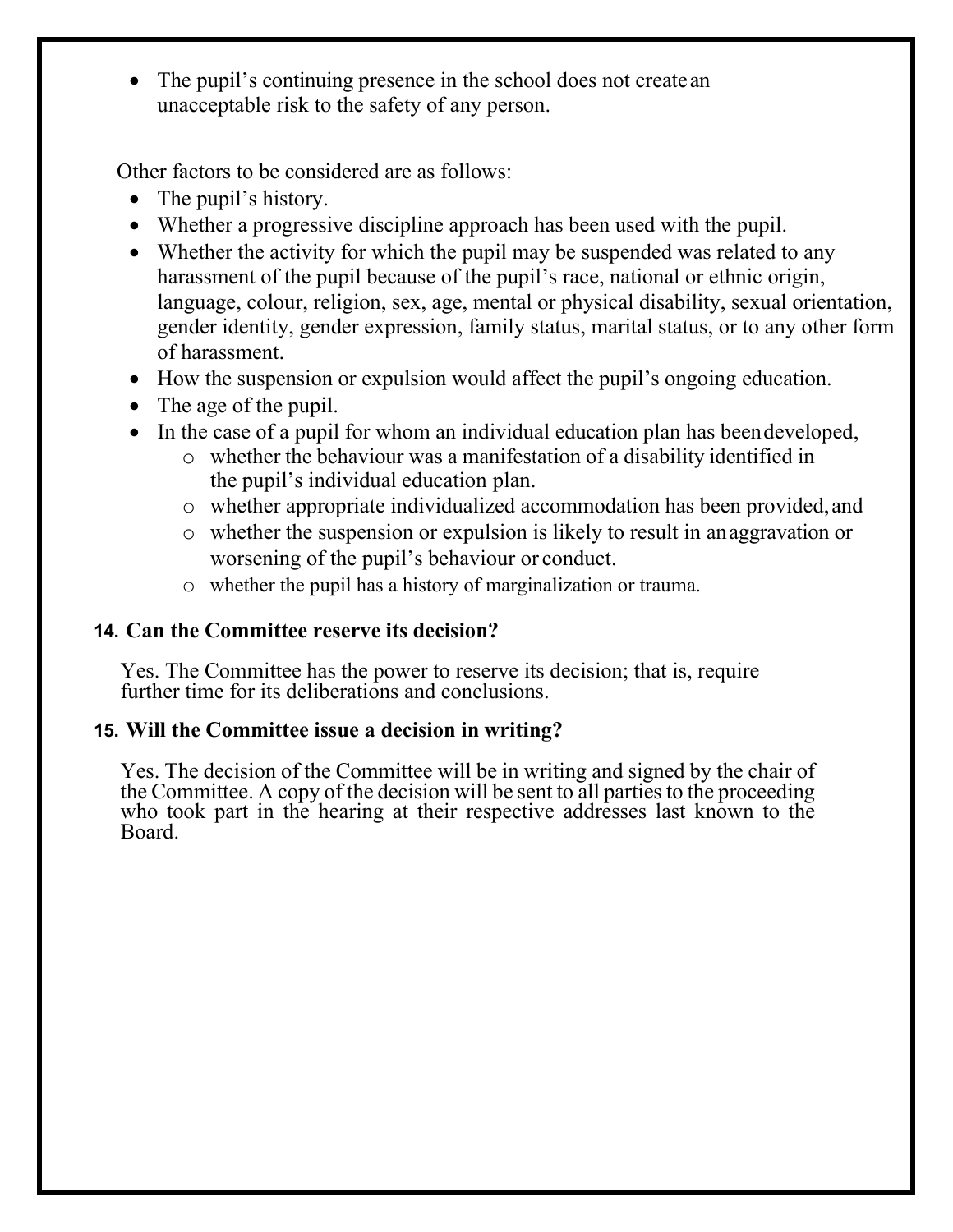## **SECTION G** Frequently Asked Questions for Expulsion Hearings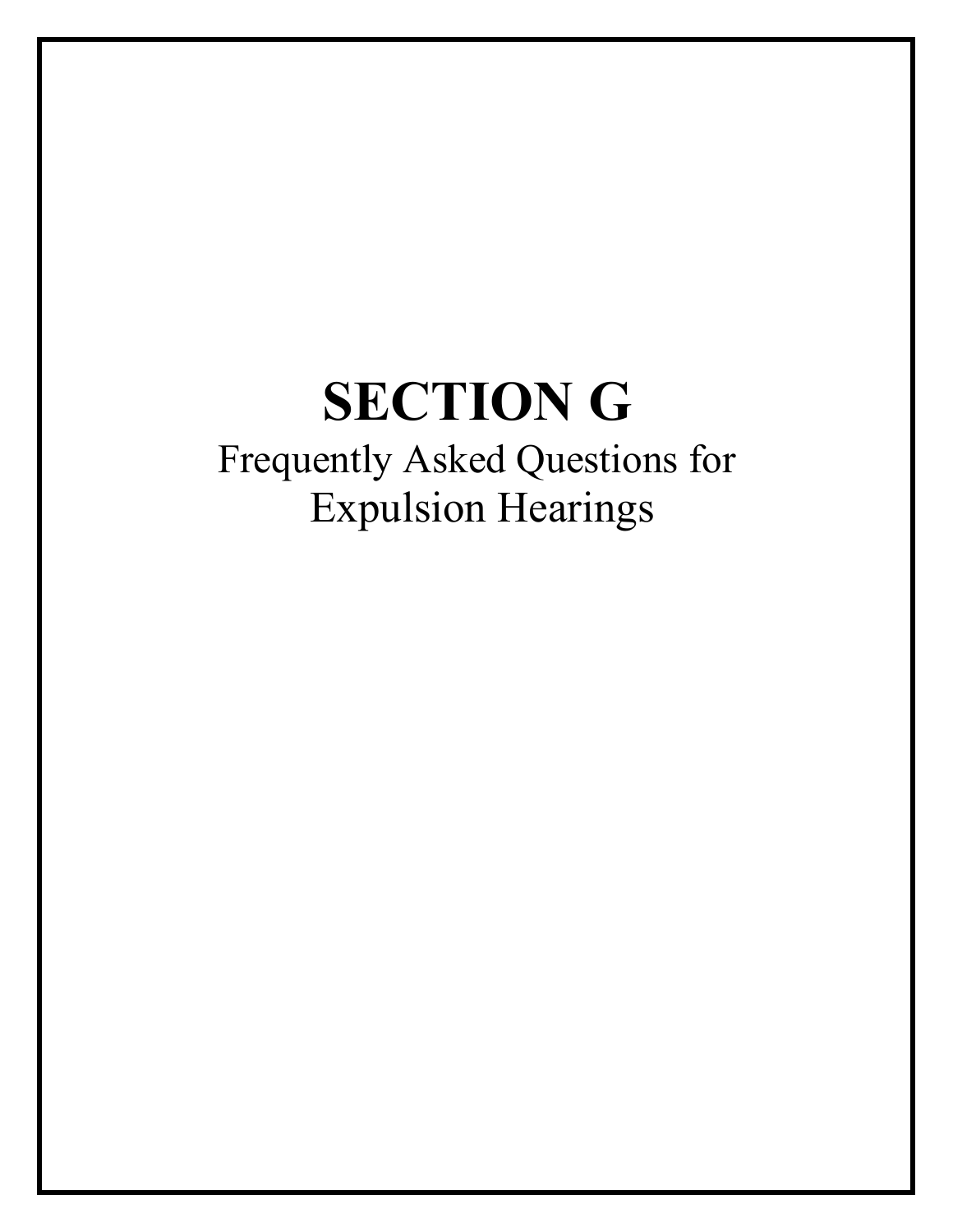## **SECTION G**

#### **Frequently Asked Questions for Expulsion Hearings**

It is a fundamental principle of the common law that persons facing disciplinary consequences be treated fairly. Procedural fairness requires that the disciplinary consequences to a student be administered by a school administrator who conducts an investigation in an impartial and fair manner. Depending on the circumstances, fairness may include:

- giving the student reasonable notice of the rule involved;
- the opportunity to be heard to tell the student's side of the story; and
- the right to know the case against the student.

Expulsion Hearings are to be conducted in accordance with the *Statutory Powers Procedure Act* (R.S.O. 1990, c. S.22). The following is a guideline regarding the rules of procedure for an Expulsion Hearing:

#### **1. If you decide to have an Expulsion Hearing, what types of decisions can the Committee make?**

Following the Expulsion Hearing, the Committee can make only one of the following decisions:

- whether to expel the pupil; and
- if the pupil is to be expelled, whether the pupil is expelled from the pupil's school only or from all schools of theBoard.

If the Board does not expel the pupil, the Board shall, with respect to the suspension originally imposed under Section 310 of the *Education Act*:

- confirm the suspension and the duration of the suspension;
- confirm the suspension, but shorten its duration and order that the record of suspension be amended accordingly; or
- quash the suspension and order that the record of suspension be expunged.

### **2. Does the Expulsion Hearing delay the 20-day suspension?**

No. Even if there is a Hearing, the suspension must still be served by the student.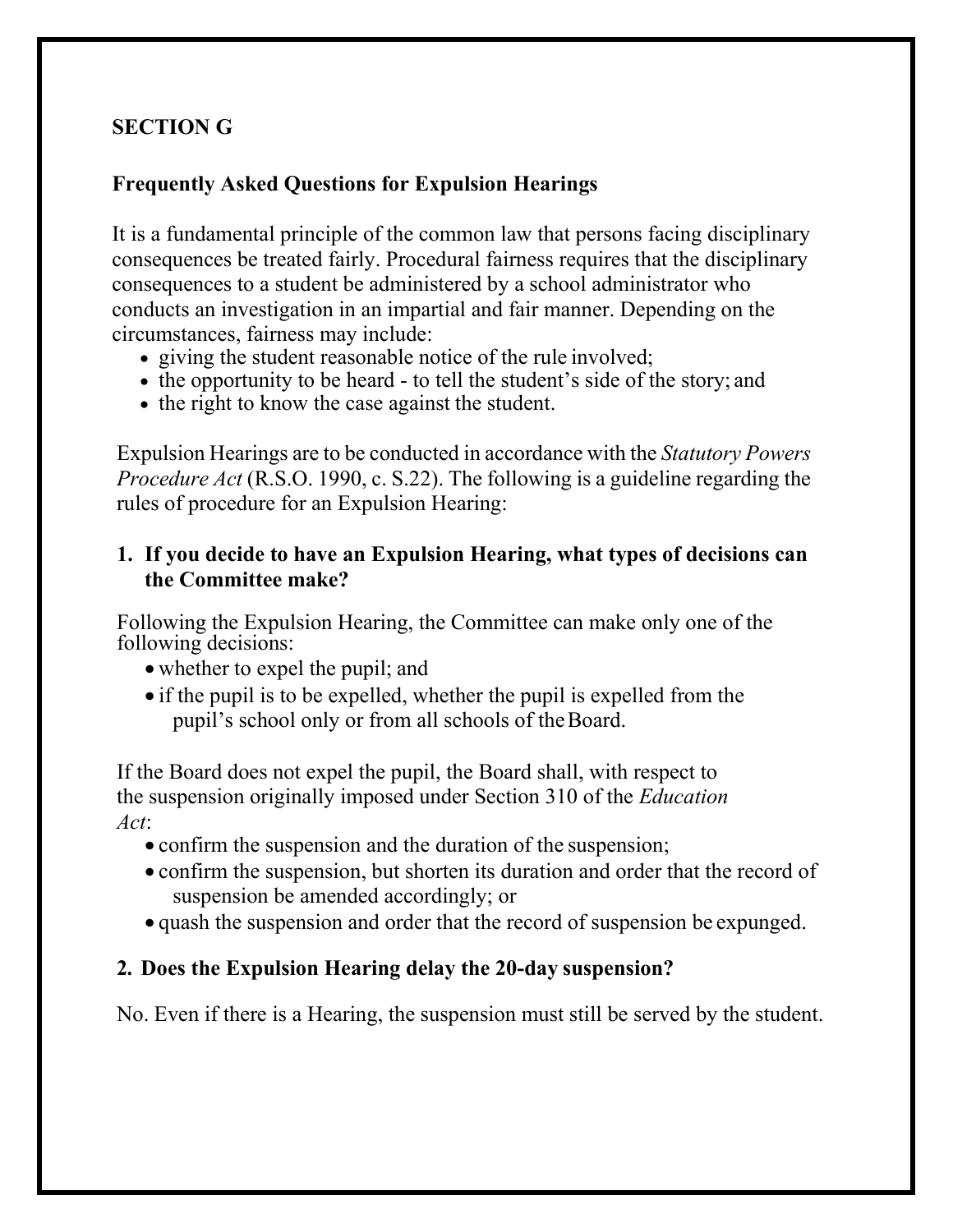## **3.Who are the parties to the hearing?**

The parties to the hearing are:

- the school principal;
- $\bullet$  the pupil, if:
	- $\overline{\circ}$  the pupil is at least 18 years old (an adult student); or
	- o the pupil is 16 or 17 years old and has withdrawn from parental control;
- the pupil's parent/guardian, unless:
	- o the pupil is at least 18 years old; or
	- o the pupil 16 or 17 years old and has withdrawn from parental control.

## **4.Can the student who has been recommended for expulsion attend the hearing even if the student is not a party?**

Yes. The student named in the suspension pending expulsion has the right to be present at the hearing and to make a statement on their behalf.

## **5.Does every party have a right to representation?**

Yes. A party to a proceeding may be represented by legal counsel or an agent. Legal counsel is a lawyer. An agent may be a trusted family friend, a religious advisor or other person who can assist with the presentation of the case. If a pupil, or parent/guardian (in accordance with #3 above), intends to bring legal counsel to the Hearing, they must inform the Board's legal counsel of this intention at least 10 (ten) days in advance of the Hearing date.

## **6.What is the role of the Committee of the Board?**

The Committee of the Board will consist of at least three members of the Board of Trustees. It will hear and determine the recommendation for expulsion. Members of the Committee who may have had any direct involvement in the matter prior to the commencement of the Hearing will disqualify themselves and will not take part in the Hearing, the deliberations, the decision or the reasons. Members of the Committee who have not been present through the whole of the Hearing will not take part in the deliberations, the decision or the reasons.

## **7.Is there a requirement to provide disclosure?**

Yes. Unless otherwise ordered by the Board, prior to the commencement of the Hearing, each party will provide to the other party and to the Board the following information:

• a copy of documents and summary of evidence that each party intends to rely on at the hearing.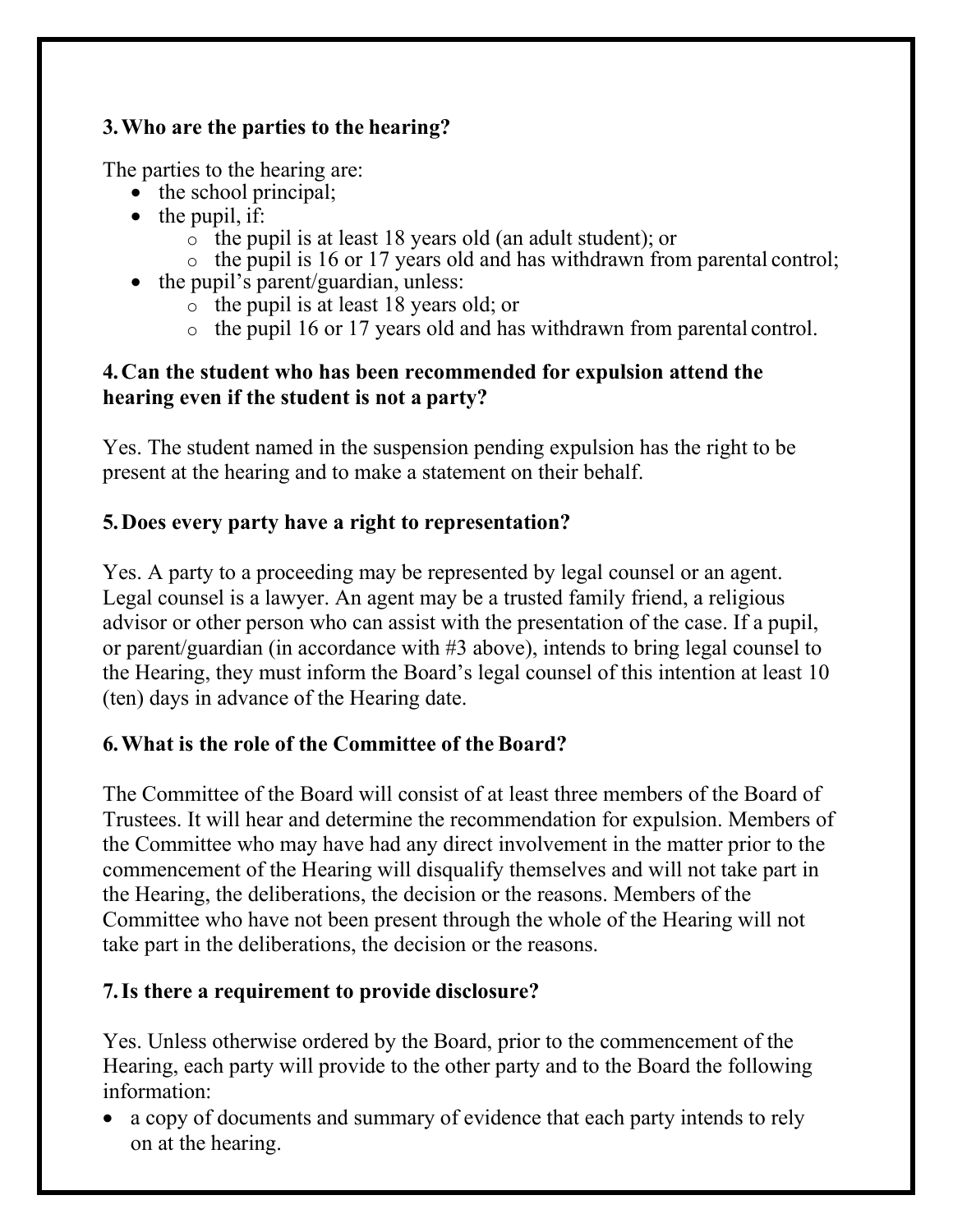Parties will exchange this information no later than 48 (forty-eight) hours in advance of the Hearing, unless there are extenuating circumstances preventing the exchange. Any documents or evidence not disclosed 48 (forty-eight) hours in advance will be presented to the Committee of the Board for review to determine whether they can be referenced at the Hearing.

## **8.Will the hearing be held in private?**

Yes. The Committee will order that the Hearing will be held in private session.

## **9.When will an Expulsion Hearing take place?**

The Committee of the Board will hear and determine a recommendation for expulsion within 20 school days of the pupil's suspension pending expulsion under section 310 of the *Education Act*, unless the parties to the Expulsion Hearing have signed an Extension Form and/or the parties to the Expulsion Hearing agree on a later deadline.

## **10.What is the order of presentation at the hearing?**

When the Committee hears an Expulsion Hearing, the principal will proceed first in the presentation of evidence and submissions, and the parent or adult student will proceed second.

## **11.How will the Expulsion Hearing be organized?**

In an Expulsion Hearing, the following guidelines will apply:

(a)Five (5) minute introduction of the parties and the Committee of the Board, with discussion on the issues to be addressed by the Committee;

(b) (i) Twenty (20) minute presentation by the principal/legal counsel in presenting evidence and submissions on behalf of the School, including any witness evidence\*;

(ii) Ten (10) minutes total for parent or adult student (and/or legal counsel, if applicable) to ask questions of clarification of the principal (and/or legal counsel, if applicable);

(c) (i) Twenty (20) minute presentation by the parent or adult student (and/or legal counsel, if applicable) in presenting evidence and submissions on behalf of the student, including any witness evidence\*;

(ii) Ten (10) minutes total for principal (and/or legal counsel, if applicable) to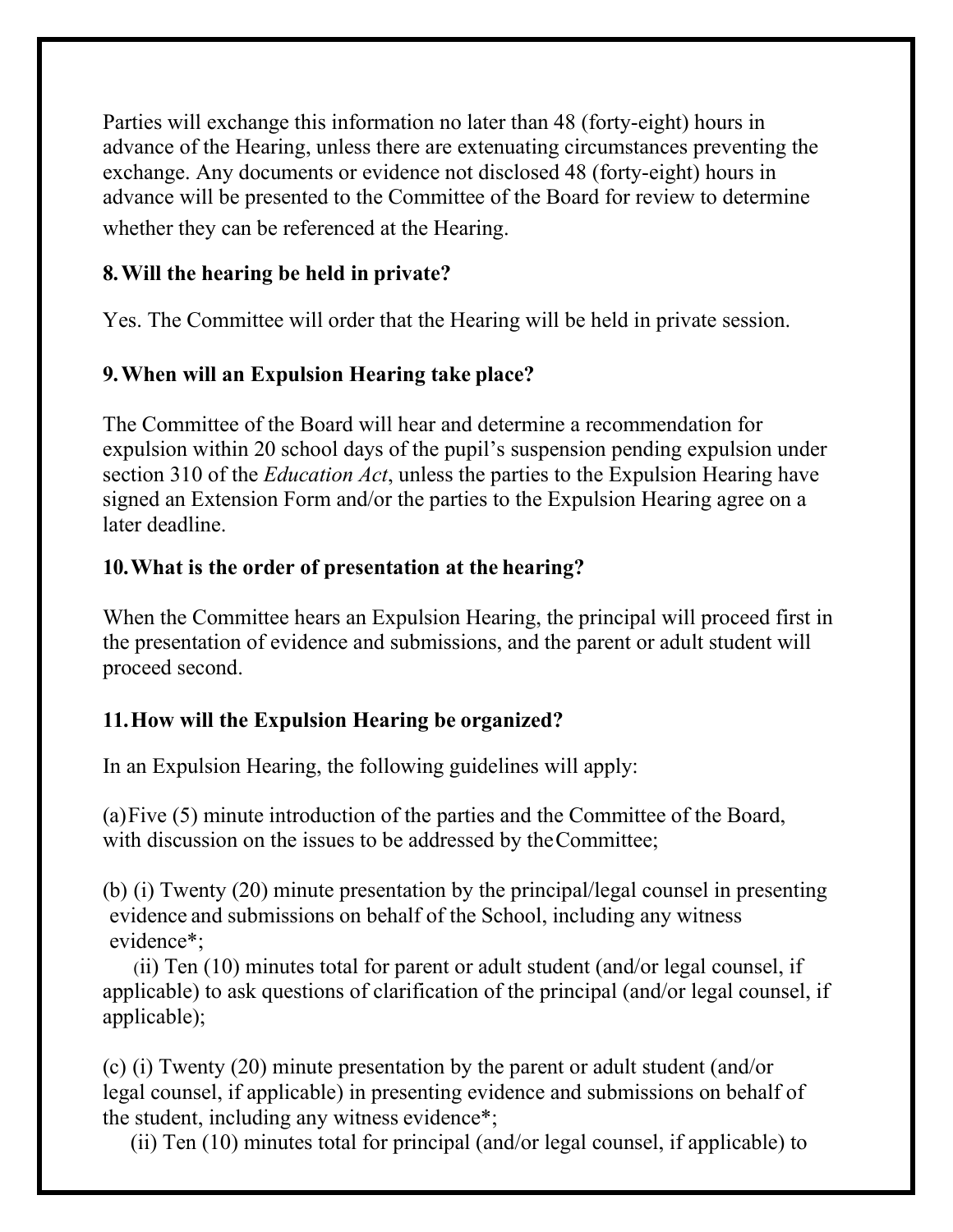ask questions of clarification of the parent or adult student (and/or legal counsel, if applicable); and

- (d)Five (5) minute closing arguments by the Principal (or their Legal Counsel, if applicable);
- (e)Five (5) minute closing arguments by parent or adult student (or their Legal Counsel, if applicable);

(f) Ten (10) minute question-and-answer session by the Committee.

\*Note: video evidence, if shown, does not count toward the 20-minute time limit

(g) Caucus, deliberations and decision by the Committee. The Committee has the power to reserve its decision.

## **12.What if translation or interpretation services are required?**

If translation or interpretation services are required, the time limit in each step may be altered.

## **13.What will the Committee of the Board consider in making a decision?**

The Committee will consider:

- all submissions and views of the parties, including their views as to whether the pupil, if expelled, should be expelled from his or her **the pupil's** school only or from all schools of the board;
- (b) any mitigating or other factors prescribed by the regulations and as outlined in TCDSB Policy S.S.01; and
- (c) any written response to the principal's report recommending expulsion that a person gave to the board under subsection 311.1 (10) of the *Education Act*  before the completion of the hearing.

## **14.Can the Committee reserve its decision?**

Yes. The Committee has the power to reserve its decision; that is, require further time for its deliberations and conclusions and give its decision at a later date/time.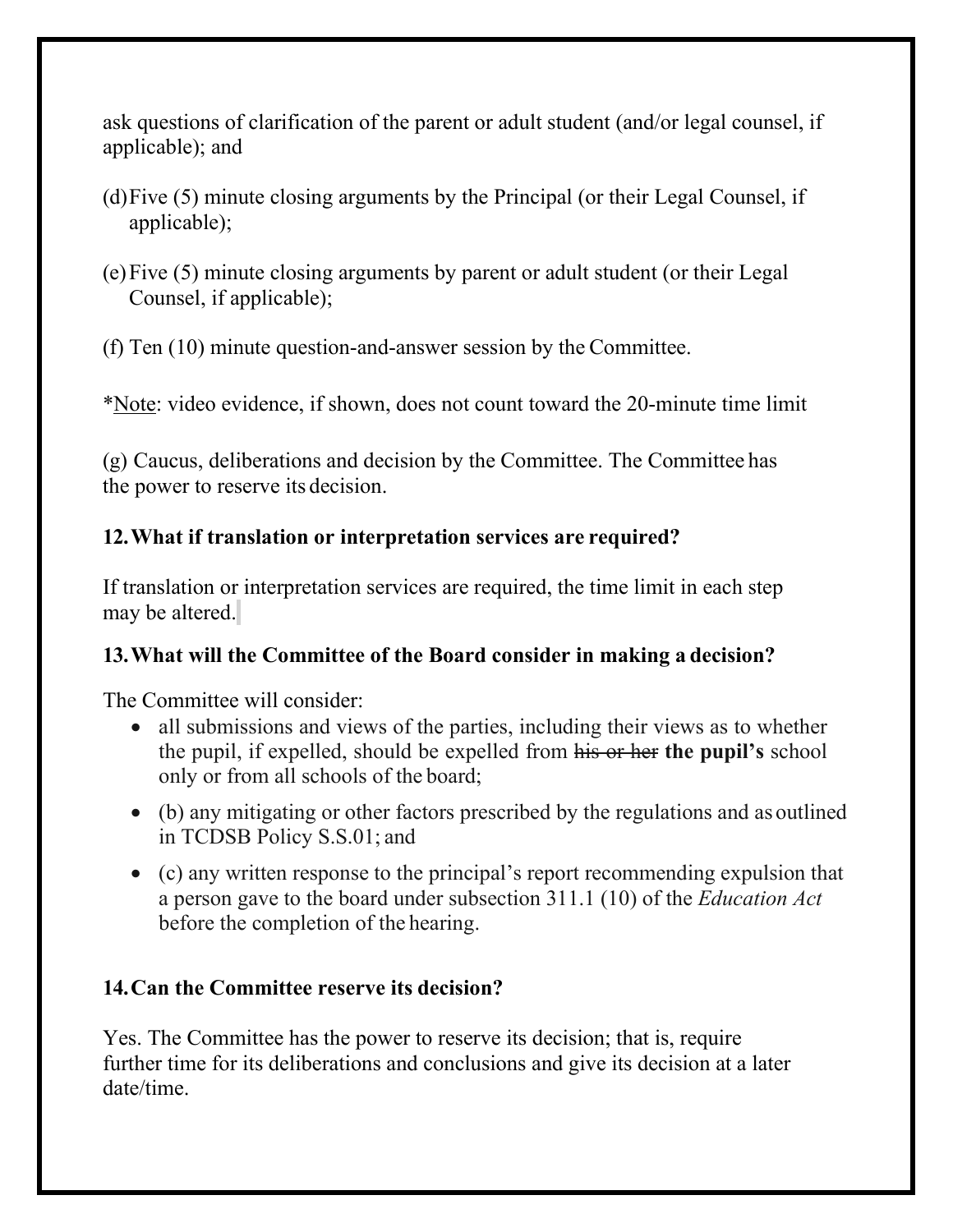## **15.Will the Committee issue a decision in writing?**

Yes. The decision of the Committee will be in writing and signed by the chair ofthe Committee. A copy of the decision will be sent to all parties to the proceeding who took part in the hearing at their respective addresses last known to the Board.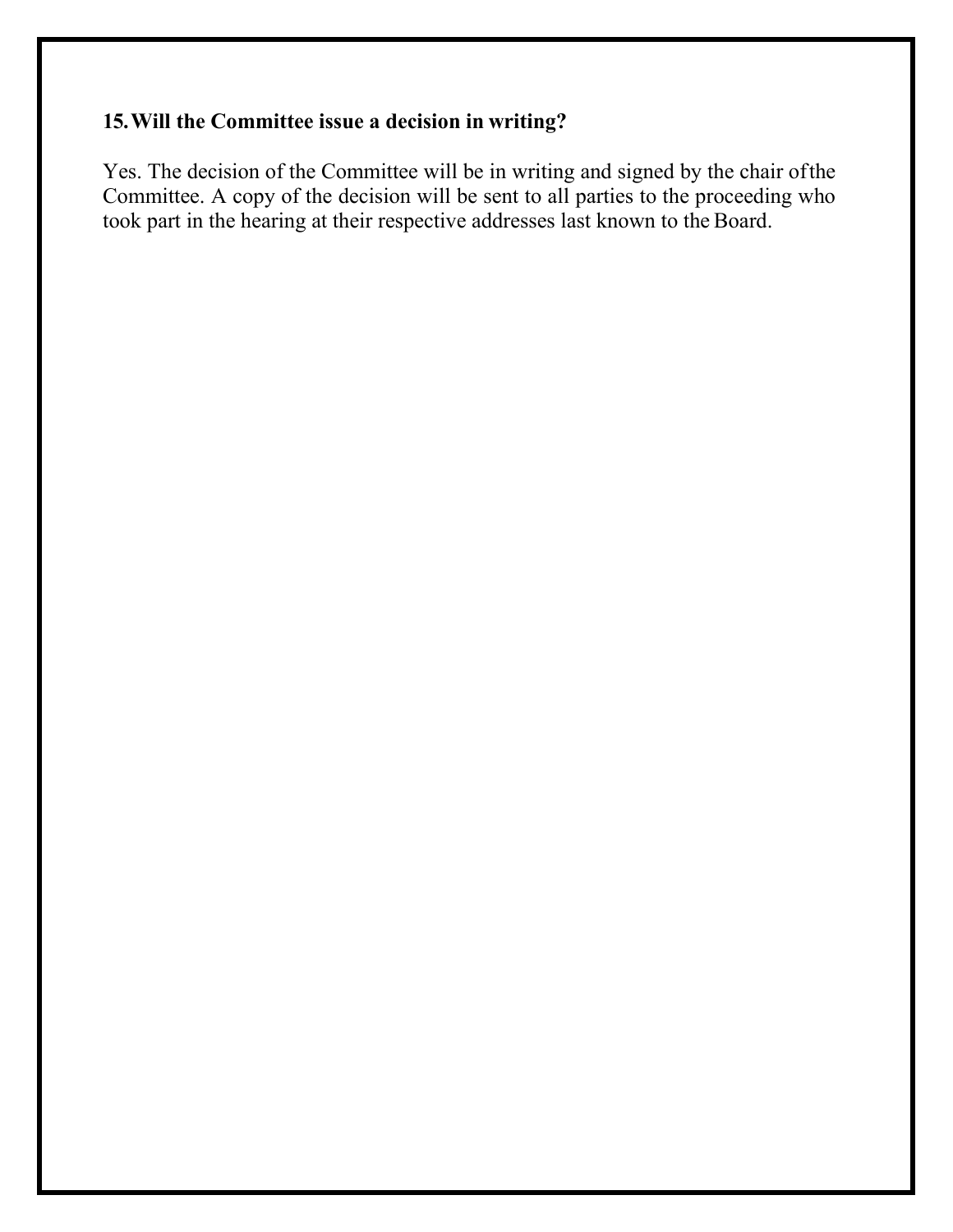## **SECTION H** Principal Investigation Guideline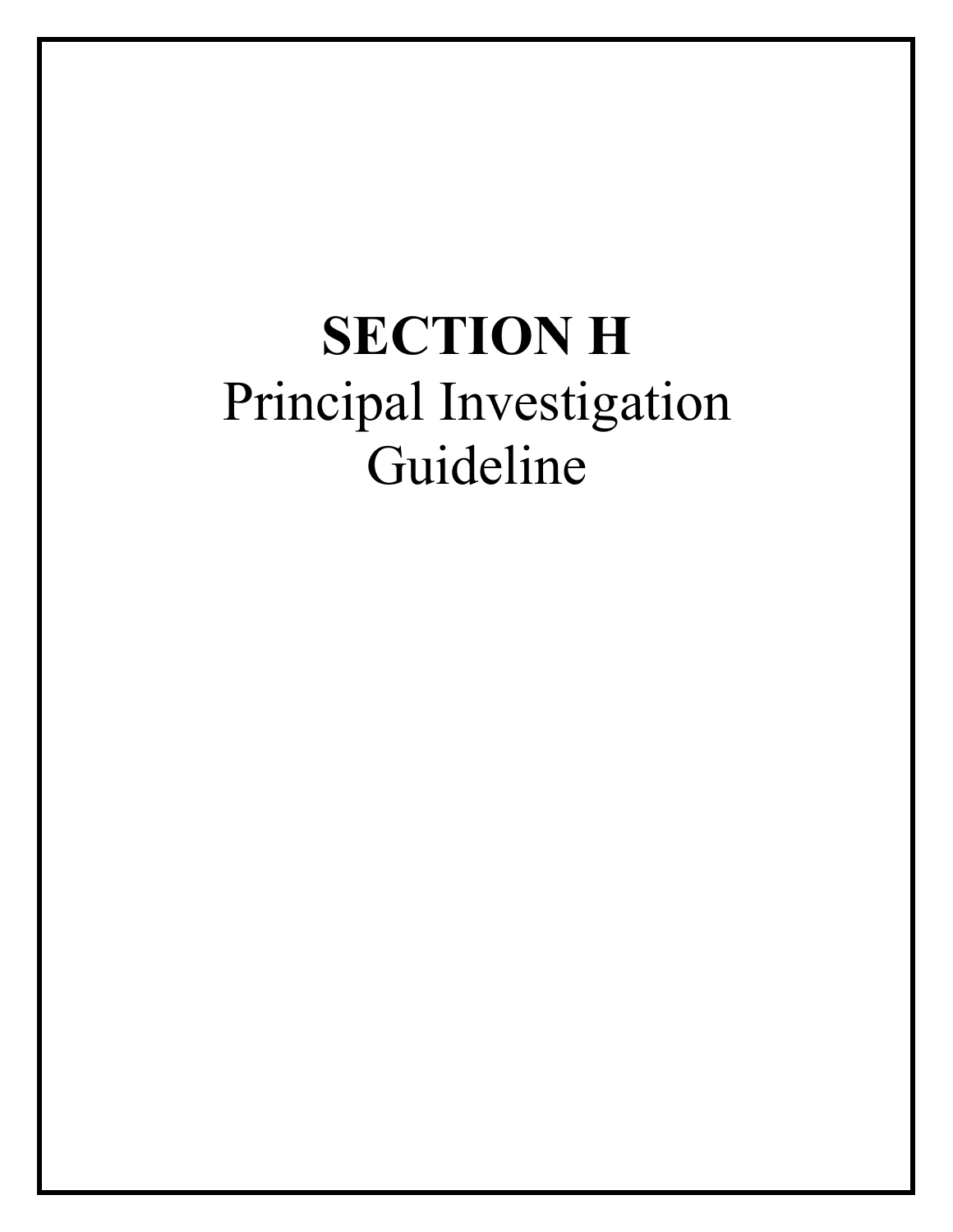#### **SECTION H**

#### **Operational Procedures: Principal Investigation Guideline**

We believe that those entrusted with leadership positions in the Catholic Schools must be conspicuous for their goodness, sincerity and attachment to the faith. In other words, they are persons who demonstrate in practice the very reason for the Catholic school's existence: an integrated Christian maturity inspired by the Gospel and lived in authentic freedom and commitment. (Fulfilling the Promise: The Challenge of Leadership, 1993).

As outlined in the TCDSB Suspension and Expulsion Policy S.S.01, it is the policy of the Board that, whenever the principal suspends a student pending possible expulsion, the principal will conduct an investigation under the Board's Suspension and Expulsion Policy S.S. 01 to determine whether to recommend to the Board that the pupil be expelled. The student, and any other person who may reasonably be regarded as having been affected by such activity, shall be given a fair opportunity to promptly furnish information relevant to the principal's investigation, unless it is impractical to do so, eg. the student is in custody.

#### Guidelines:

**1.** In circumstances where there is police involvement regarding a school related incident and the principal has been given direction by police not to proceed with a school investigation, the principal may exclude the student for the duration of the police investigation according to *Education Act* Section 265 (1) (m). During this time, the principal shall continue to provide academic programming to the student. The principal will also maintain ongoing contact with police to determine when it is permissible for the principal to continue with the school investigation. Once the principal has been granted permission by police to proceed with the school investigation, the principal will conduct an investigation to determine appropriate next steps.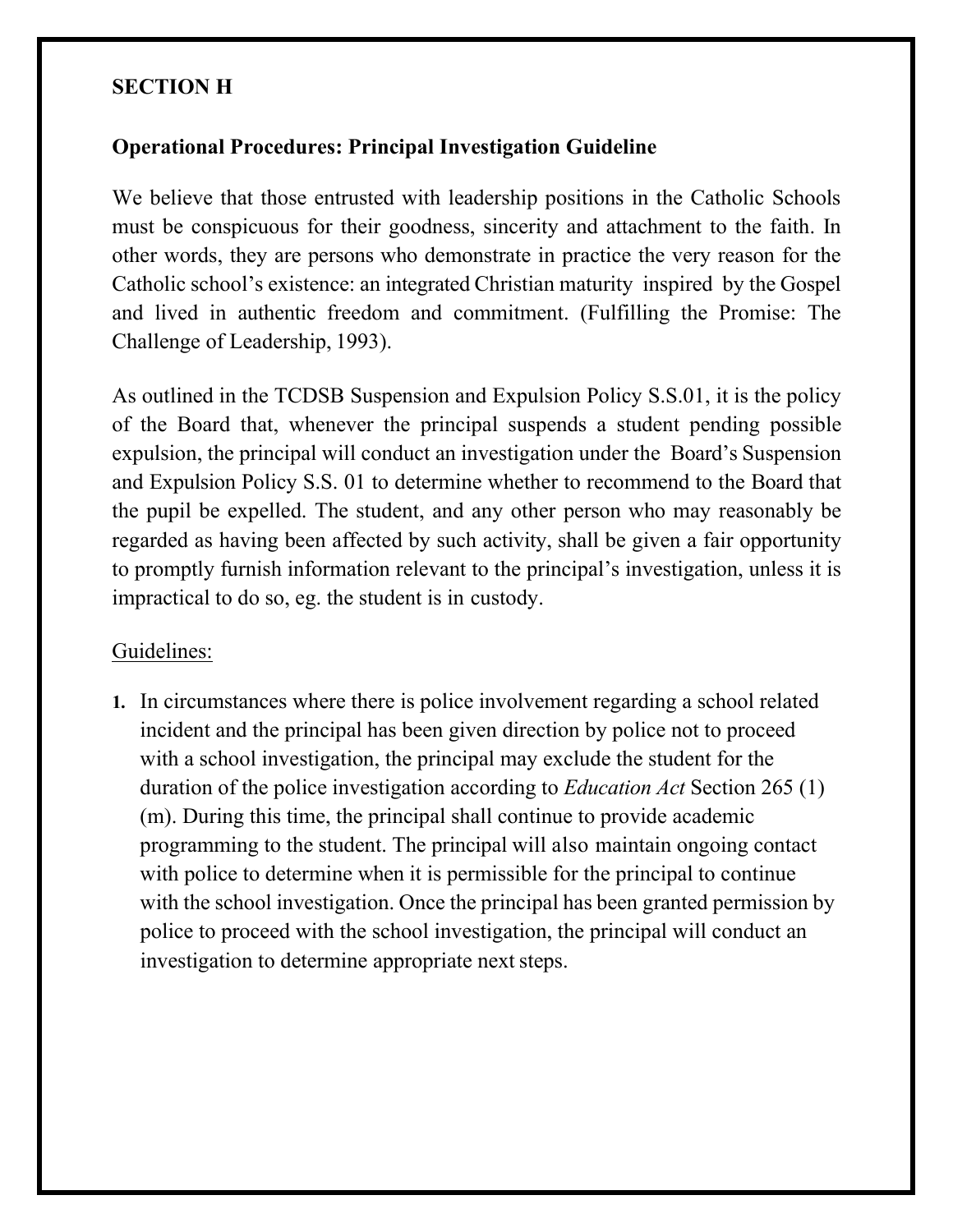- **2.** Where the principal believes that a student has engaged in activity for which expulsion must be considered, the principal shall suspend the student from school and from all school-related activities. The principal shall discuss with the student and parent/guardian (if minor) the TCDSB long-term suspension program (TIPSS) and will encourage the student's participation in this program. The principal shall conduct an investigation to determine whether to recommend to the Board that the student be expelled.
	- a. The investigation shall be considered as a matter of high priority andshall be conducted and completed as soon as reasonably possible. The principal shall endeavor to complete the school investigation within 5 school days from the start of the suspension.
	- b. The investigation shall be conducted by the principal who may request the assistance of a designate(s). It is recommended that interviews be conducted in the presence of another staff person designated by the principal.
	- c. The principal shall remain neutral in attitude and non-judgmental as to the matters disclosed to the principal during the investigation, and shall gather information from students, staff and other persons about the activity that has given rise to the investigation.
	- d. The principal shall inform a student what the allegations are, and shall give the accused student an opportunity to respond to those allegations prior to reaching a final determination unless it is impractical to do so, e.g. the student is in custody.
	- e. During the investigation stage and before being interviewed further by the principal the subject student, and the subject student's parents if the student is a minor, shall be advised of the student's right to have one other adult present with the student ("accompanying person") during the interview. The principal, however, in the principal's sole discretion may permit more than one accompanying person.
	- f. The Principal will document information gathered from the school investigation in the Safe Schools Progressive Discipline Application,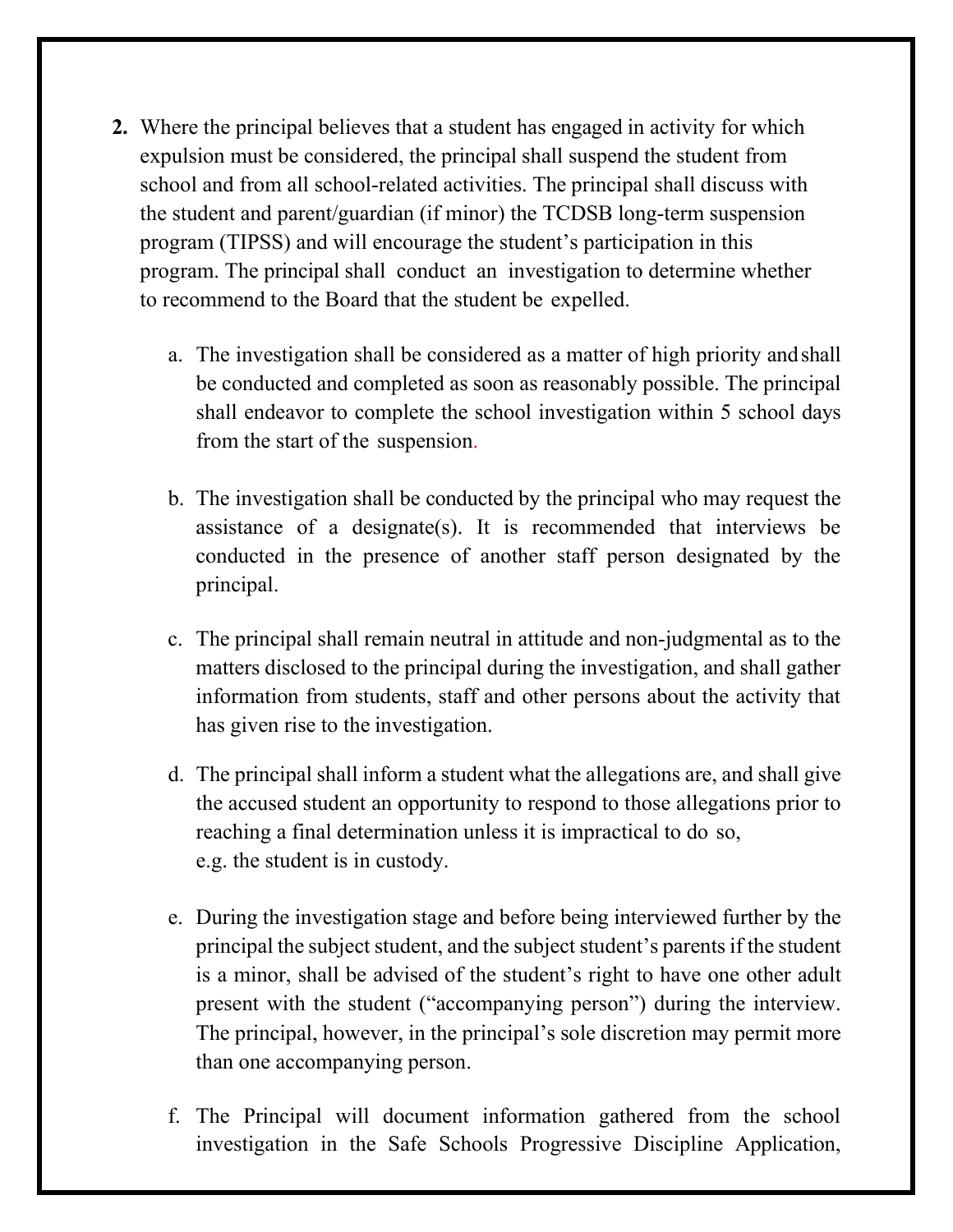specifically the online Principal Investigation.

- g. Before making a final determination, the principal shall consider mitigating factors and other factors in accordance with the requirements of the Ministry of Education.
- h. Upon reviewing the school investigation and relevant mitigating and other factors, the principal shall make a final determination which will include one of the following:
	- i. Board Expulsion
	- ii. School Expulsion
	- iii. Confirmed Suspension
	- iv. Shortened or Reduced Suspension
	- v. Withdrawal of Suspension and Expungement of the Record
- i. The principal shall provide a written notice outlining details related to the principal's final determination to every person to whom the principal was required to give notice of suspension under Section 311 of *Education Act.*  This written notice is entitled "Parent Report Package".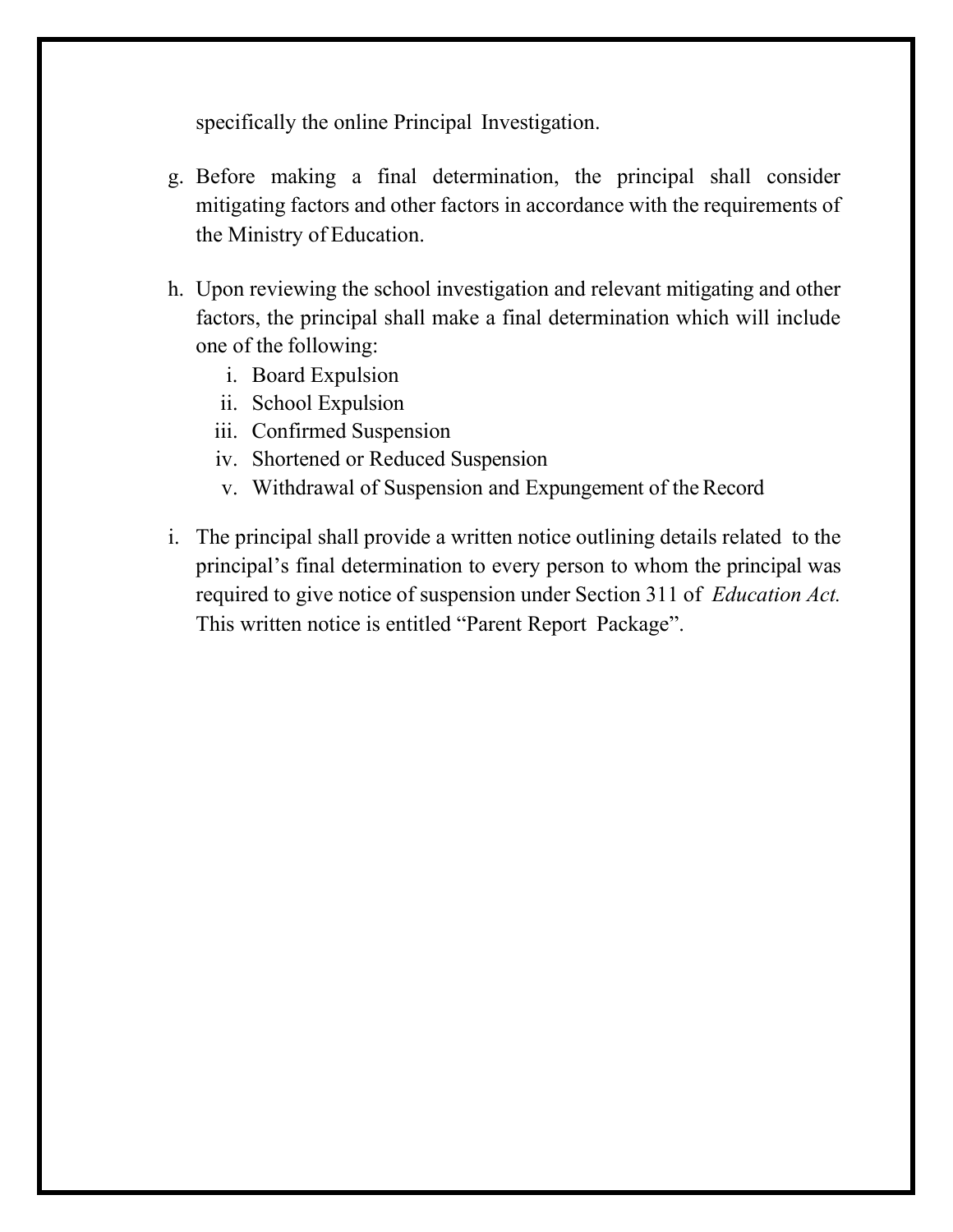## **SECTION I** Search and Seizure Guideline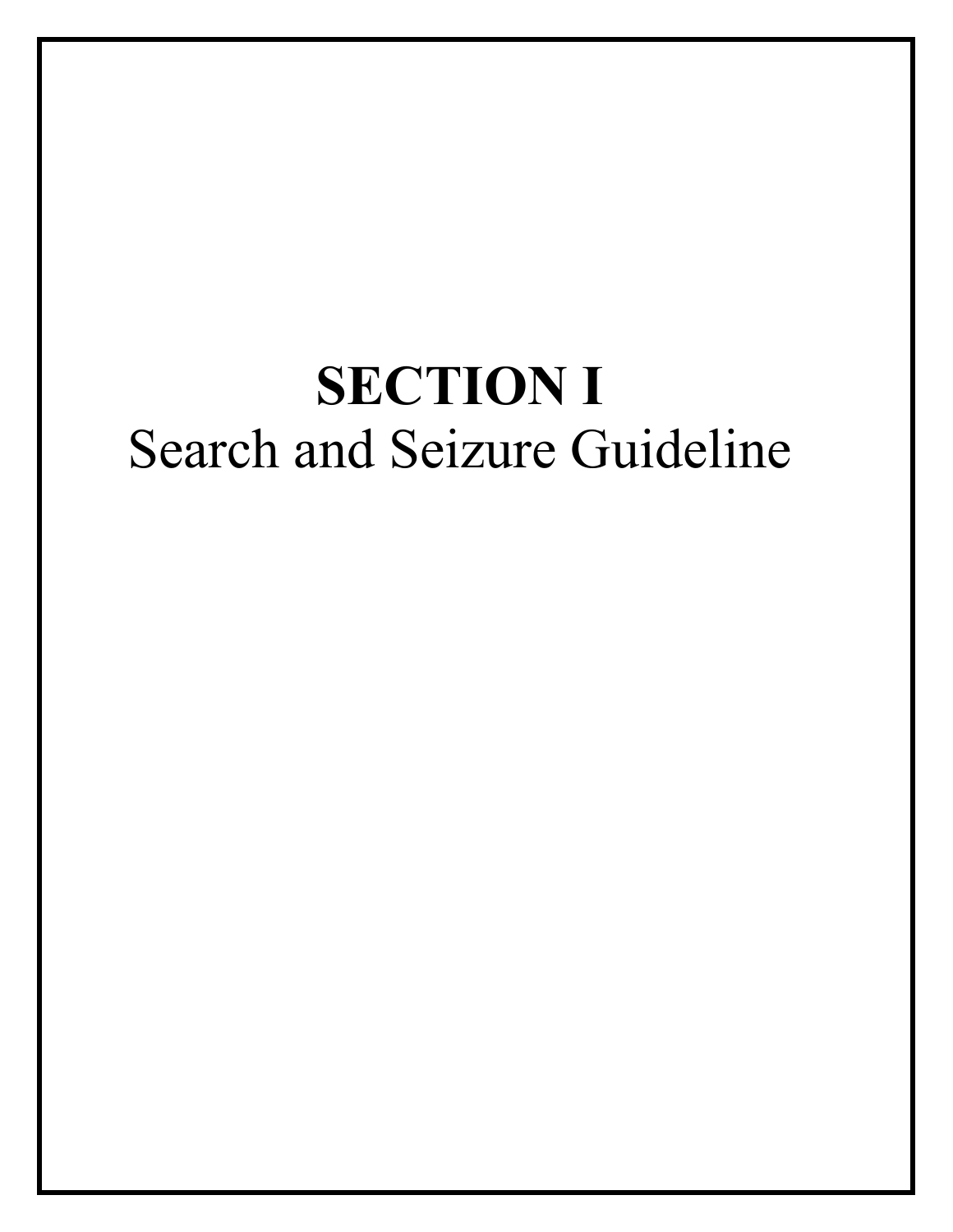## **SECTION I:**

#### **Operational Procedures: Search and Seizure Guideline**

1. From time to time, proper investigation of an incident in a school may require a search of a student or his/ her property.

For example,

- a. a principal or a teacher may have reason to suspect that a student is carrying a concealed weapon, or
- b. a student questioned with regard to a fight may blurt out that one of the antagonists sells drugs and keeps some in the antagonist's locker, or
- c. a student reports that the student's personal property has been stolen and indicates that the student believes it was taken by another student and may be found inthat student's knapsack.
- 2. The Toronto Catholic District School Board prohibits the possession, on school property or at school functions, of substances or objects which may threaten good order, discipline, decorum, and public safety. Such substances or objects may include, but are not limited to:
	- a) alcoholic beverages;
	- b) cannabis/cannabis products, unless the student is a medical cannabis user;
	- c) illegal or restricted drugs;
	- d) stolen property;
	- e) weapons, either restricted or prohibited by law;
	- f) any object which may be used as a weapon and which may cause serious injury; and
	- g) hate literature, racist material, pornography, etc.

What is the proper procedure to follow in circumstances such as these?

3. Section 8 of the *Canadian Charter of Rights and Freedom* provides that: "Everyone has the right to be secure against unreasonable search and seizure". However, a student's reasonable expectation of privacy is diminished at school because the student knows that principals and teachers are responsible for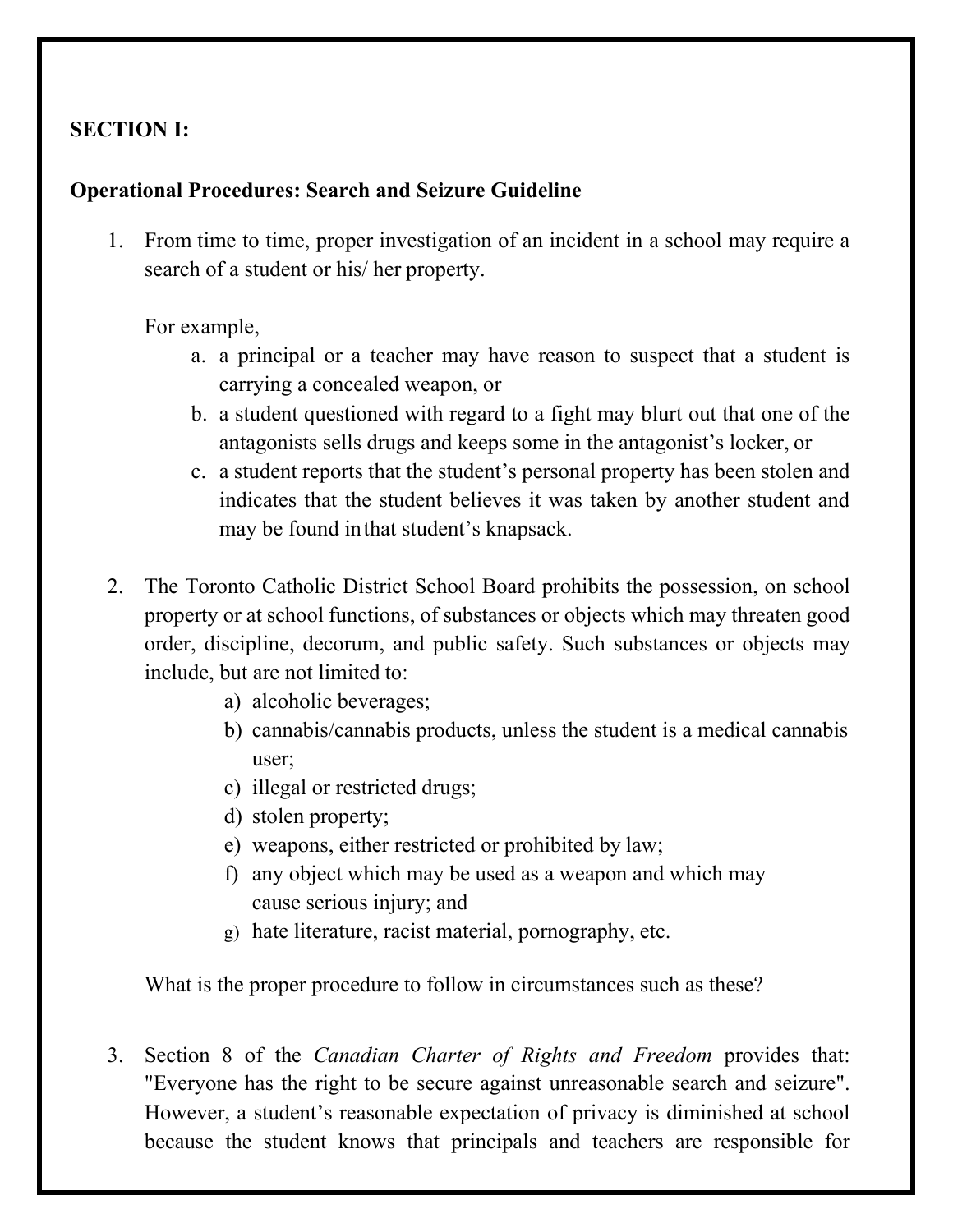providing a safe environment and maintaining order and discipline in the school.

- 4. Principals and teachers may conduct a search if there are reasonable grounds to believe that a school rule has been violated and that evidence will be found in school property, in student property, or on the person searched. Staff must, where possible, consult with the principal or designate prior to conducting a search of school property, student property, or a person. School property includes, but is not limited to, student lockers, student desks, student cubbies, or any other place on school property. Student property includes, but is not limited to, knapsacks, purses, and personal electronic devices.
- 5. The following may constitute reasonable grounds:
	- a. information received from one student considered to be credible;
	- b. information received from more than one student;
	- c. a teacher's or principal's own observations; and
	- d. any combination of these pieces of information which the school authority considers to be credible.

Random or arbitrary searches or searches on groundless suspicion are not reasonable and will likely be in contravention of the Charter.

- 6. All searches of property and persons may only be conducted in the presence of the principal or teacher and one other adult witness.
- 7. Where need for a personal search is indicated, and where it is safe to do so, all personal searches of a student should be conducted in the privacy of the principal's office or another suitable room.
- 8. The student involved should be given the opportunity to produce the substance or object which the student is suspected of possessing before a search of the student is conducted. If the student is not cooperative in producing the substance or object, the principal or designate will immediately contact the police.
- 9. The principal or designate will make all reasonable efforts to contact the parent/guardian of the student (unless the student is 18 years of age and older or the student is 16/17 years of age and has withdrawn fromparental control) once the